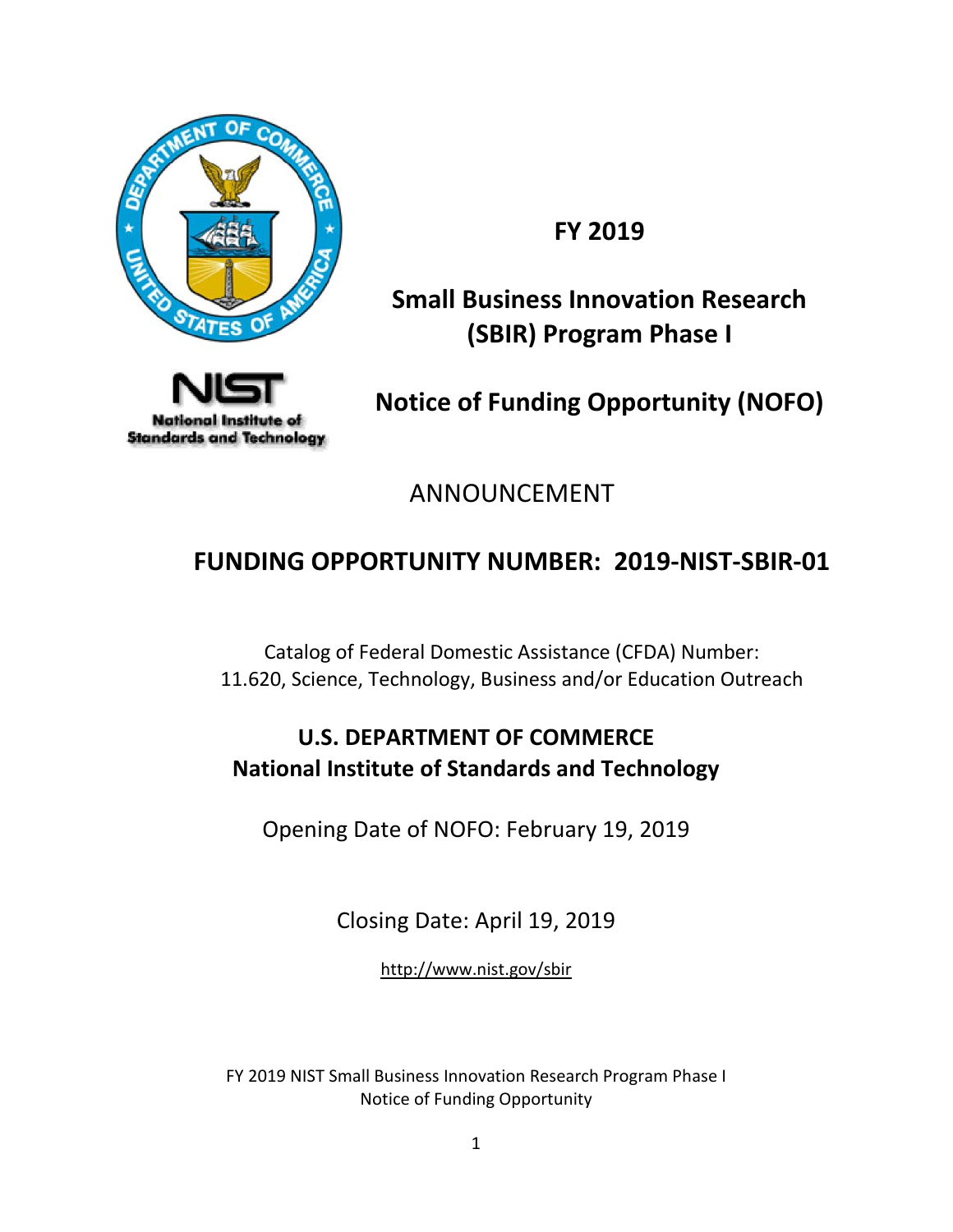| 2.02 Research Activities Involving Human Subjects, Human Tissue, Data or Recordings Involving    |
|--------------------------------------------------------------------------------------------------|
| 2.03 Research Applications Involving Live Vertebrate Animals or Pre-Existing Cell Lines/Tissues  |
| 2.04 Certifications Regarding Federal Felony and Federal Criminal Tax Convictions, Unpaid        |
|                                                                                                  |
|                                                                                                  |
|                                                                                                  |
|                                                                                                  |
|                                                                                                  |
|                                                                                                  |
|                                                                                                  |
| FY 2019 NIST Small Business Innovation Research Program Phase I<br>Notice of Funding Opportunity |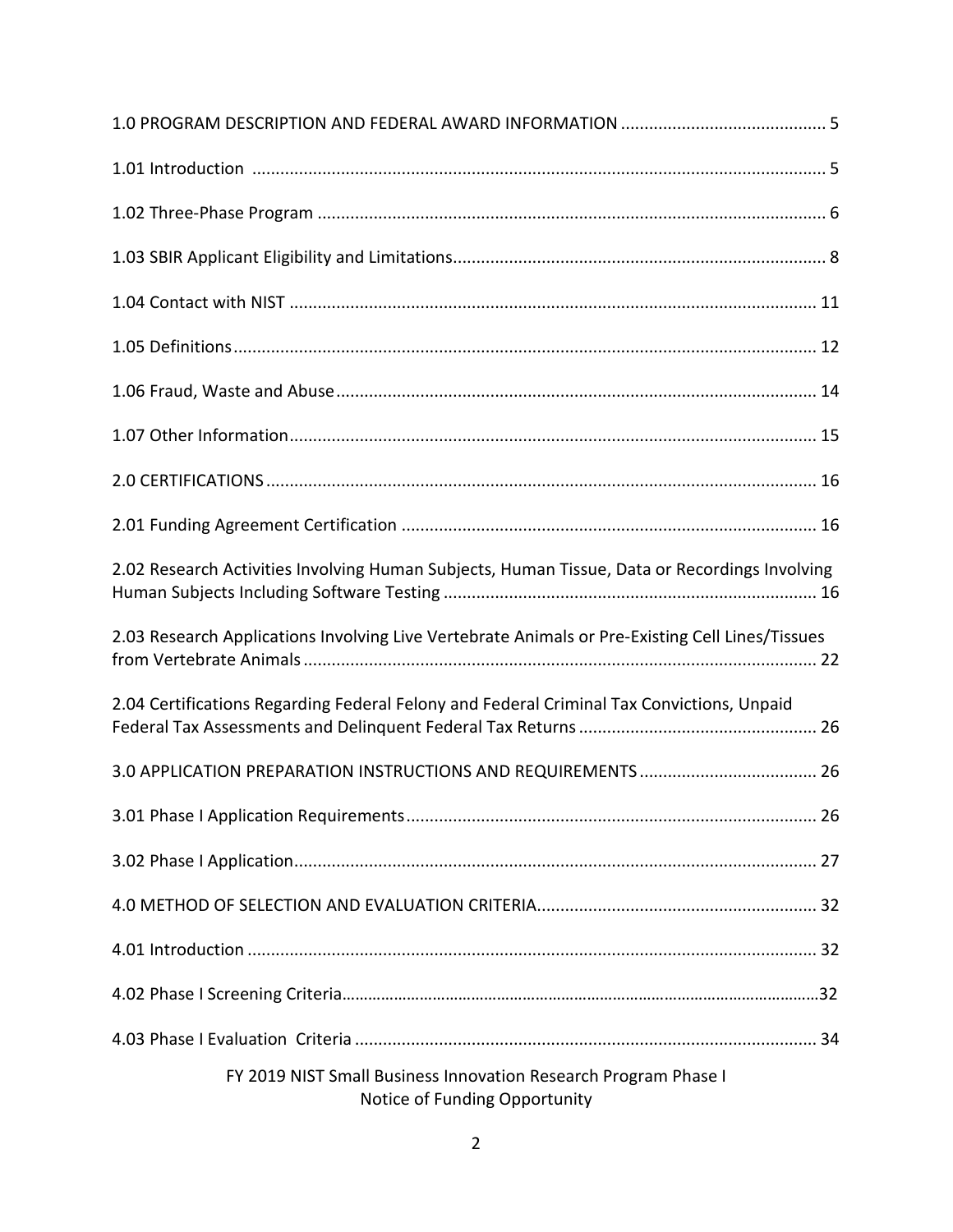| 5.12 Technical Assistance for Application Preparation and Project Conduct  47 |
|-------------------------------------------------------------------------------|
|                                                                               |
|                                                                               |
|                                                                               |
|                                                                               |
|                                                                               |
|                                                                               |
|                                                                               |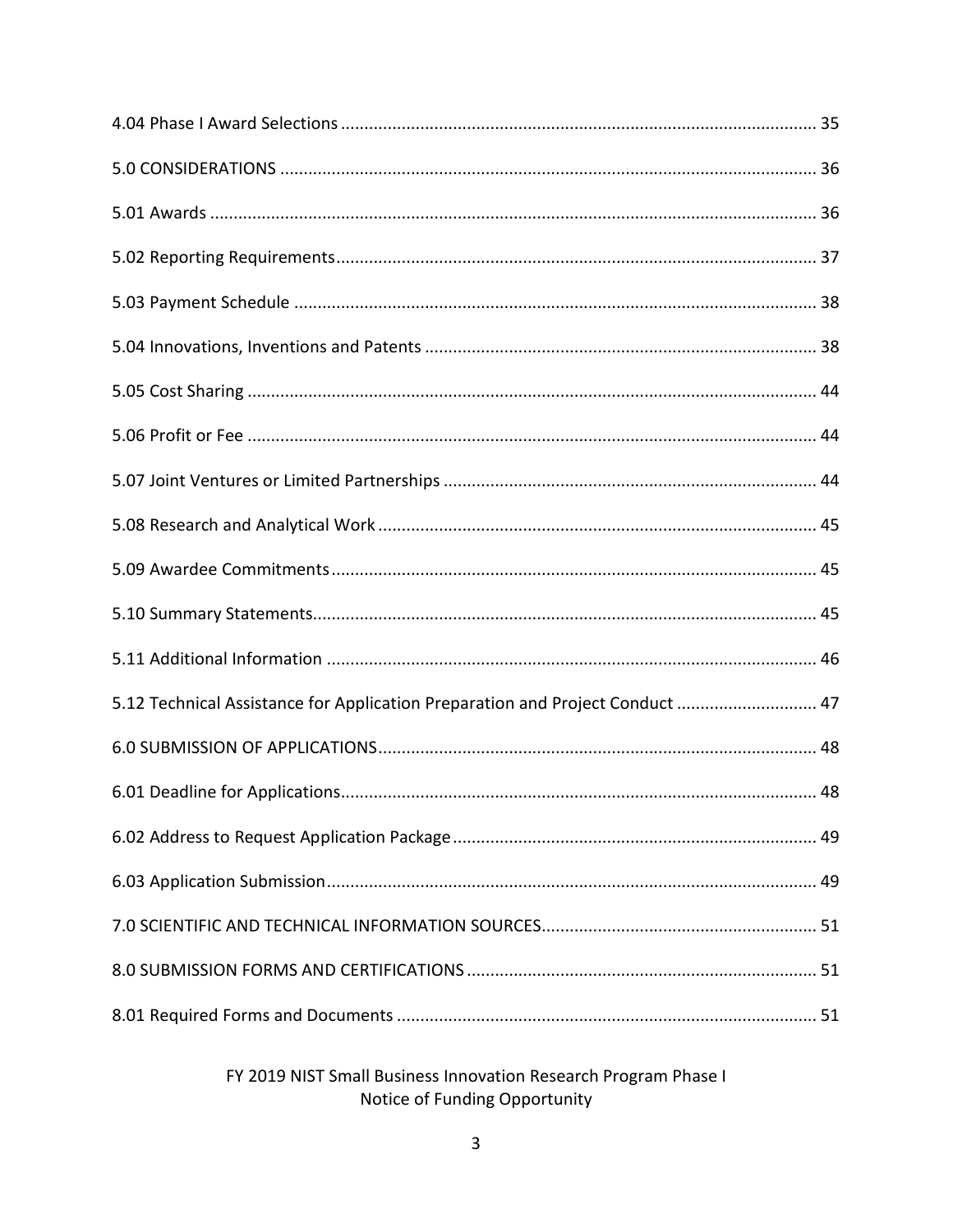| 8.03 Unique Entity Identifier and System for Award Management (SAM)  56 |  |
|-------------------------------------------------------------------------|--|
|                                                                         |  |
|                                                                         |  |
|                                                                         |  |
|                                                                         |  |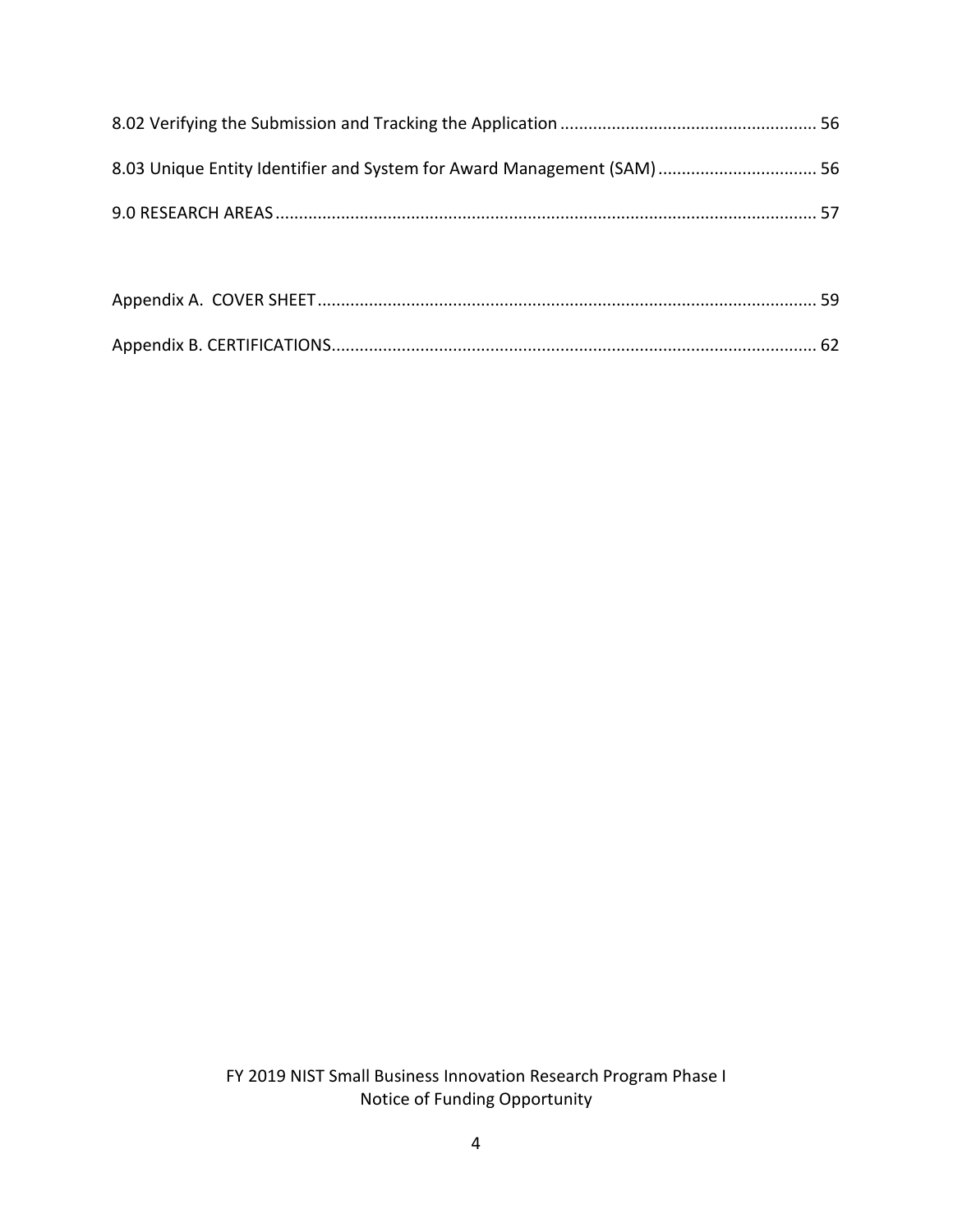### **US DEPARTMENT OF COMMERCE NATIONAL INSTITUTE OF STANDARDS AND TECHNOLOGY FY 2019 SMALL BUSINESS INNOVATION RESEARCH (SBIR) PROGRAM NOTICE OF FUNDING OPPORTUNITY (NOFO)**

### <span id="page-4-0"></span>**1.0 PROGRAM DESCRIPTION AND FEDERAL AWARD INFORMATION**

#### <span id="page-4-1"></span>**1.01 Introduction**

The National Institute of Standards and Technology (NIST) invites small businesses to submit Phase I research applications under this Notice of Funding Opportunity (NOFO). Science and technology-based firms with strong research capabilities in any of the areas listed in Section 9 of this NOFO are encouraged to participate. Applications must sufficiently identify and clearly address a specific NIST technical program area that falls within one of the research areas described in Section 9 (see Section 3.02.02(1)) or a NISTpatented technology available for licensing.

**Only FY 2019 Phase I applications may be submitted in response to this NOFO**. **Phase II applications are not being accepted at this time**. NIST publishes a Phase II NOFO approximately 30 days prior to the end of the previous year's Phase I period of performance to request Phase II applications. That NOFO provides instructions for Phase I awardees to prepare a Phase II application and the closing date for submission of applications; only the previous year's Phase I awardees are eligible to submit a Phase II application.

The Small Business Innovation Research (SBIR) program was originally established in 1982 by the Small Business Innovation Development Act (P.L. 97-219), codified at 15 U.S.C. § 638. It was then expanded and extended by the Small Business Research and Development (R&D) Enhancement Act of 1992 (P.L. 102-564), and received subsequent reauthorization and extensions, the most recent of which extends the SBIR program through 2022. (P.L. 114-328).

Eleven Federal agencies implement SBIR by setting aside a portion of their extramural research and development budget each year to fund research applications from small science and technology-based firms. The statutory purpose of the SBIR Program is to strengthen the role of innovative small business concerns (SBCs) in Federally-funded research or research and development (R/R&D). Specific program goals are to: (1) stimulate technological innovation; (2) use small business to meet Federal R/R&D needs; (3) foster and encourage participation by socially and economically disadvantaged small businesses and by women-owned small businesses in technological innovation; and (4)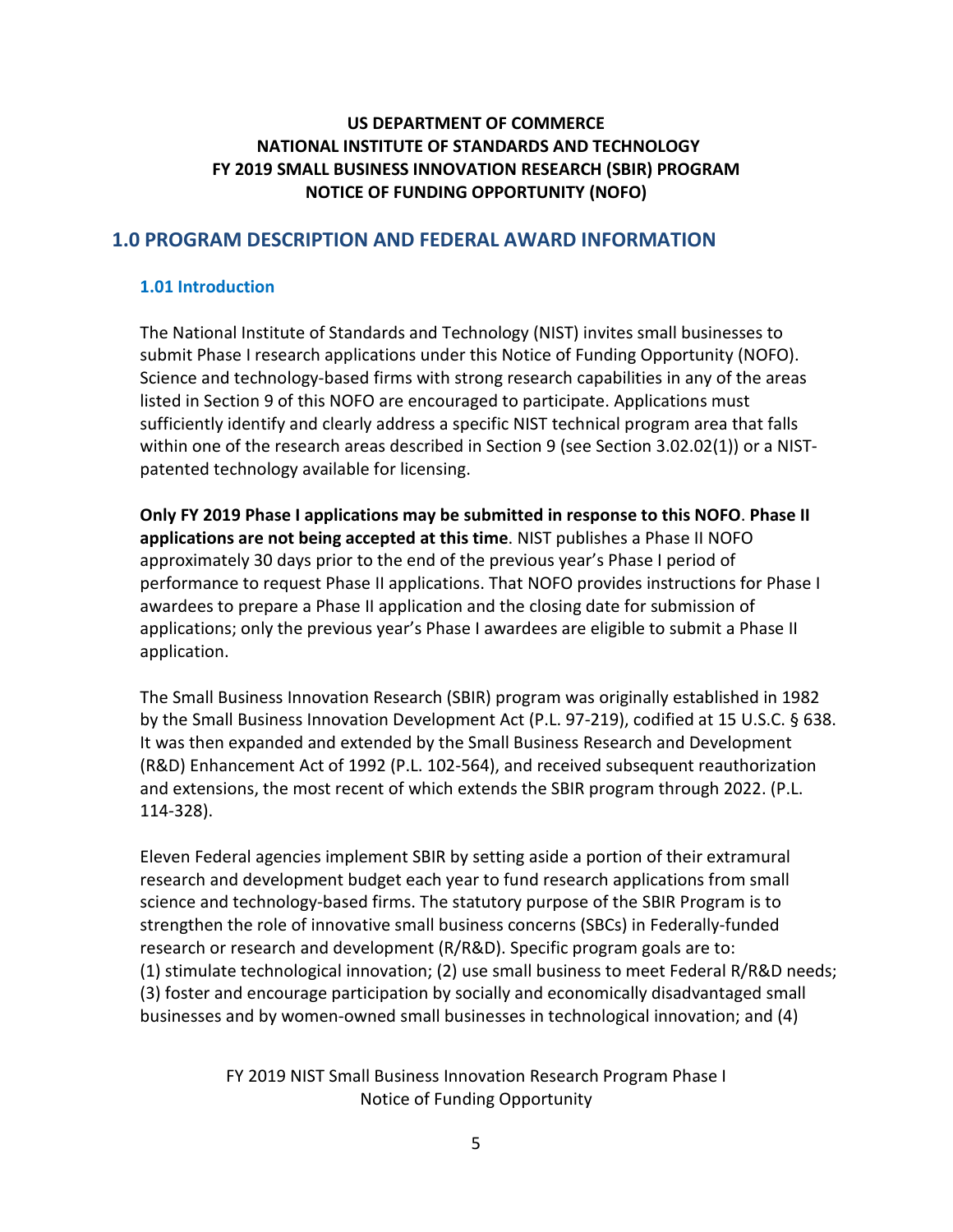increase private sector commercialization of innovations derived from Federal R/R&D, thereby increasing competition, productivity, and economic growth.

The NIST FY 2019 SBIR program identifies and solicits applications in topics that fall within NIST's mission and allow collaboration between NIST scientists and the SBIR awardees whenever possible.

When reviewing applications, NIST gives high priority to small business concerns that participate in or conduct energy efficiency or renewable energy system R&D projects, consistent with Executive Order (EO) 13329 [\(http://www.gpo.gov/fdsys/pkg/FR-2004-02-](http://www.gpo.gov/fdsys/pkg/FR-2004-02-26/pdf/04-4436.pdf) [26/pdf/04-4436.pdf\)](http://www.gpo.gov/fdsys/pkg/FR-2004-02-26/pdf/04-4436.pdf) "Encouraging Innovation in Manufacturing," the Energy Independence and Security Act of 2007 (P.L. 110-140 § 1203(e), codified at 15 U.S.C. § 638(z)), and the Small Business Administration (SBA) SBIR Policy Directive, § 9, found at [http://www.sbir.gov/sites/default/files/sbir\\_pd\\_with\\_1-8-14\\_amendments\\_2-24-14.pdf.](http://www.sbir.gov/sites/default/files/sbir_pd_with_1-8-14_amendments_2-24-14.pdf)

For any SBIR award that requires a license to use a NIST-owned invention covered by a patent or patent application, the SBIR awardee will need to contact NIST's Technology Partnerships Office for a license to use the NIST-owned invention. Such awardees will be granted a non-exclusive research license and will be given the opportunity to negotiate a non-exclusive or an exclusive commercialization license to the NIST-owned invention, in accordance with the Federal patent licensing regulations, set forth in 37 C.F.R. Part 404, and to the extent that such NIST-owned invention is available for licensing and has not otherwise been exclusively licensed to another party. It is the goal of this program to position the SBIR awardee to use and build upon such licensed NIST-owned invention with the awardee's own innovation to develop a commercially viable product based on the NISTowned invention.

### <span id="page-5-0"></span>**1.02 Three-Phase Program**

The SBIR statute (15 U.S.C. § 638) requires the Department of Commerce to establish a three-phase SBIR program by reserving a percentage of its extramural R&D budget to be awarded to small business concerns for innovation research. SBIR policy is provided by the SBA through the SBIR Policy Directive found at [http://www.sbir.gov/sites/default/files/sbir\\_pd\\_with\\_1-8-14\\_amendments\\_2-24-14.pdf.](http://www.sbir.gov/sites/default/files/sbir_pd_with_1-8-14_amendments_2-24-14.pdf)

The funding vehicles for NIST's SBIR program in both Phase I and Phase II are cooperative agreements. NIST's authority to implement its SBIR program through cooperative agreements is 15 U.S.C. § 272(b)(4). NIST programmatic authorities for the research areas listed in this NOFO are found at 15 U.S.C. § 272(b) and (c). The nature of NIST's "substantial involvement" will generally be collaboration with the awardees in carrying out the scope of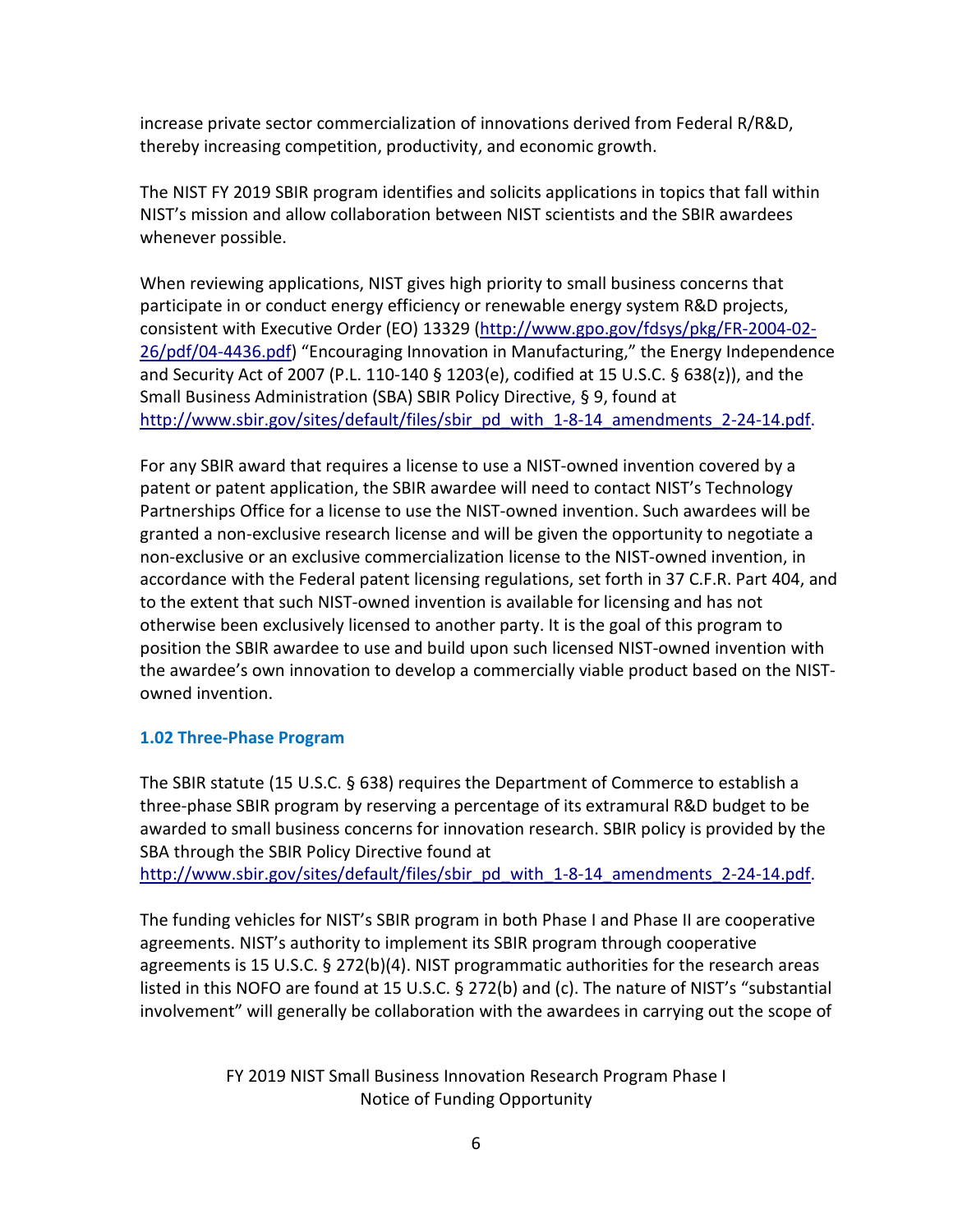work. Grants and agreements administrative requirements set forth at 2 C.F.R. Part 200 will apply to NIST SBIR awards.

#### **1.02.01 Phase I - Feasibility Research**

The purpose of Phase I is for NIST to determine the technical feasibility of the research, preliminary commercialization merit of the proposed effort, and the quality of the awardee's performance. The application should concentrate on describing research that will significantly contribute to proving the feasibility of the proposed Phase II research and commercialization potential, prerequisites to receiving further support in Phase II. Each Phase I award is for up to \$100,000 and up to a six (6) month period of performance. Up to an additional \$6,500 may be requested for Technical and Business Assistance (TABA); see Section 5.11 for more information about TABA.

#### **1.02.02 Phase II - Research and Development**

All Phase I awardees under this NOFO will be given the opportunity to submit a Phase II application following completion of Phase I. Instructions for Phase II application preparation and submission requirements will be published in an NOFO approximately 30 days prior to the end of the FY 2019 Phase I performance period to request FY 2020 Phase II applications.

In Phase II, work from Phase I that exhibits potential for commercial application is further developed. Phase II is the R&D or prototype development phase. To apply for a Phase II award, each Phase I awardee will be required to submit a comprehensive application outlining the proposed research and a detailed plan to commercialize the final product. Each NIST Phase II award is for up to \$400,000 and up to a 24-month period of performance. One year after completing the Phase II R&D activity, the awardee shall be required to report on its commercialization activities.

#### **1.02.03 Phase III - Commercialization**

Phase III refers to work that derives from, extends, or completes an effort made under prior SBIR funding agreements, but is funded by sources other than the SBIR Program. Phase III work is typically oriented towards commercialization of SBIR research or technology and may be for products, production, services, R/R&D or a combination thereof.

#### **1.02.04 Commercialization Readiness Pilot Program**

As allowed in Section 5123 of the SBIR/STTR Reauthorization Act of 2011, Division E of Pub. L. 112-81, codified in 15 U.S.C. § 638(gg), NIST has received authorization to establish a Commercialization Readiness Pilot Program (CRPP). NIST may provide follow-on funding (up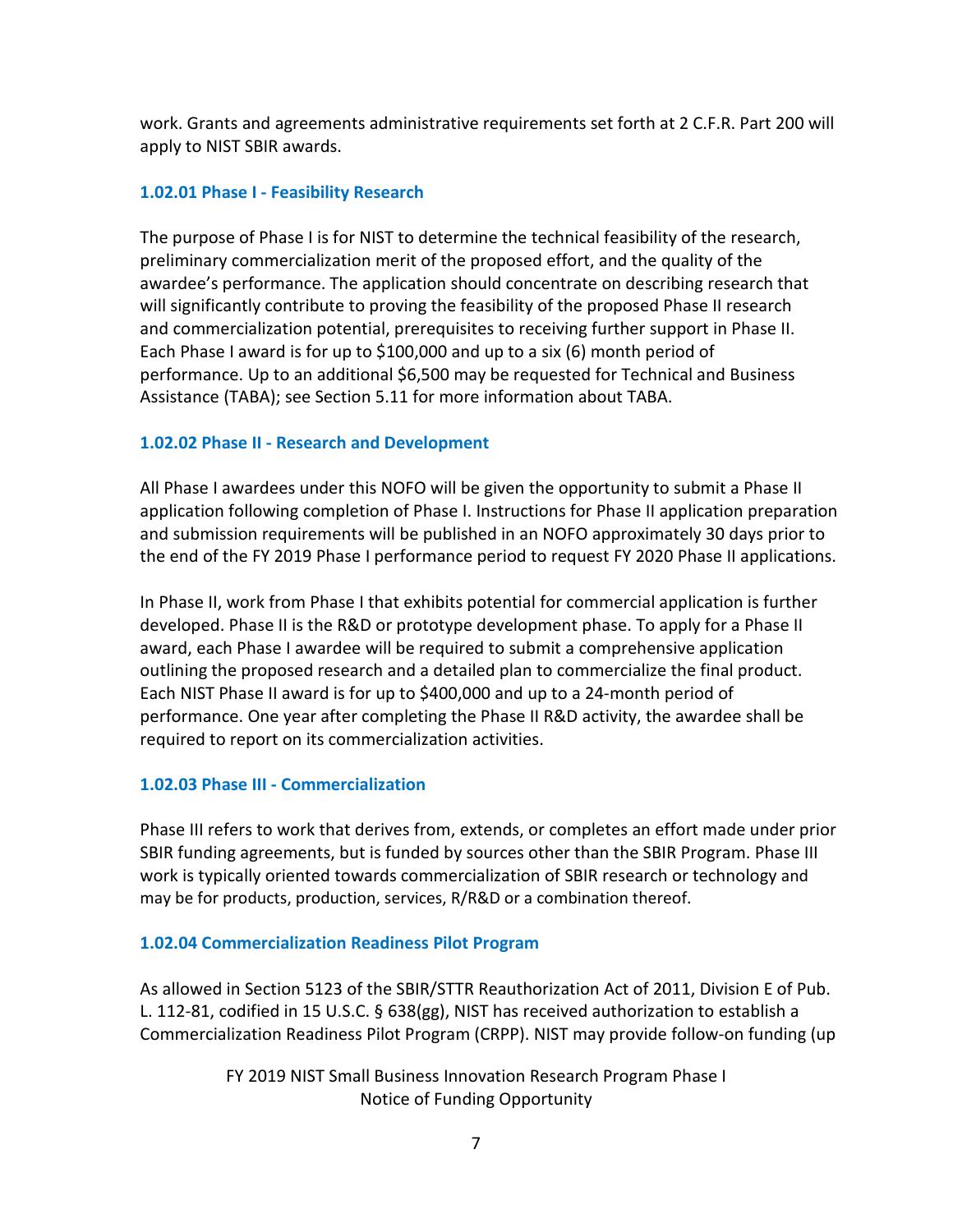to an additional \$100,000) to selected awardees after completion of Phase II. The funding would be used to further develop Phase II technologies, to support advancement toward Phase III, and to increase the likelihood of commercialization. NIST is under no obligation to make any CRPP awards.

#### <span id="page-7-0"></span>**1.03 SBIR Applicant Eligibility and Limitations**

#### **1.03.01 Applicant Qualifications**

Each applicant must qualify as a small business concern for R/R&D purposes, as defined in Section 1.05 of this NOFO, at the time of award. In addition, the primary employment of the principal investigator must be with the small business at the time of the award and during the conduct of the proposed research. Primary employment means that more than one-half of the principal investigator's time is spent working with the small business. Primary employment with a small business precludes full-time employment with another organization. Occasionally, deviations from this requirement may occur, which must be approved in writing by the NIST Grants Officer after consultation with the SBIR Program Manager. Further, a small business may only replace the principal investigator on an SBIR Phase I award if the NIST Grants Officer provides prior written approval. Personnel obtained through a Professional Employer Organization or other similar personnel leasing company may be considered employees of the awardee.

The R/R&D work must be performed in the United States. Requests for an exemption must be submitted in writing at the time of application submission. Only rare and unique circumstances will be considered for an exemption. The NIST Grants Officer must approve each exemption and its terms in writing.

NIST has elected to not use the authority that would allow venture capital operating companies (VCOCs), hedge funds or private equity firms to participate in the SBIR Program. Therefore, applications in which work would be performed by VCOCs will not be considered for award.

For Phase I, a minimum of two-thirds of the research and/or analytical effort must be performed by the awardee. The total cost for all consultant fees, facility leases, usage fees, and other subcontract/subaward or purchase agreements may not exceed one-third of the total award. For Phase II, a minimum of one-half of the research and/or analytical effort must be performed by the awardee. The total cost for all consultant fees, facility leases, usage fees, and other subcontract/subaward or purchase agreements may not exceed onehalf of the total award.

Each applicant will be required to provide certain information via [www.sbir.gov](http://www.sbir.gov/) as well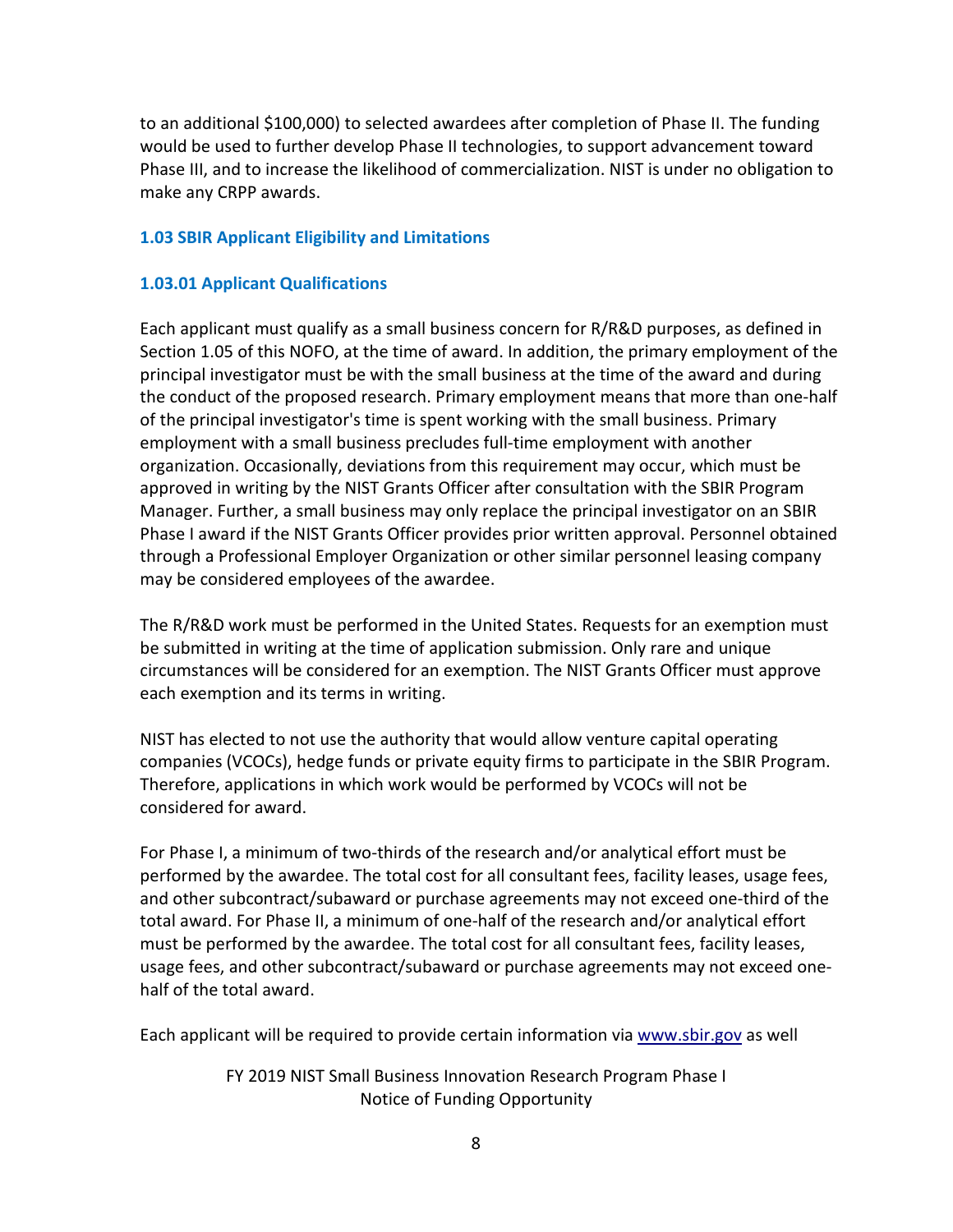as other information required by the SBIR Policy Directive *(see* Appendices V-VI), found at [https://www.sbir.gov/sites/default/files/sbir\\_pd\\_with\\_1-8-14\\_amendments\\_2-24-](https://www.sbir.gov/sites/default/files/sbir_pd_with_1-8-14_amendments_2-24-14.pdf) [14.pdf.](https://www.sbir.gov/sites/default/files/sbir_pd_with_1-8-14_amendments_2-24-14.pdf) Each SBC applying for an award is required to update the appropriate information in the SBA Tech-Net database on SBIR.gov for any of its existing and prior Phase II awards.

Applicants may not participate in the review of applications.

The statement of work of an SBIR award awarded under this NOFO cannot overlap with the statement of work of an existing NIST Cooperative Research and Development Agreement (CRADA) with the awardee. NIST will consider the issue of any potential overlap on a caseby-case basis.

### **1.03.02 Company Registry Requirements**

SBA maintains and manages a Company Registry at<http://www.sbir.gov/registration> to track ownership and affiliation requirements for all companies applying to the SBIR Program. **Each Phase I applicant must register in the Company Registry prior to submitting an application. The applicant must save its information from the registration in a .pdf document and append this document to the SF-424 form as described at the end of Section 8.01. of this NOFO.** All applicants are required to report and/or update their registration information in the SBA Company Registry prior to each SBIR application submission or if any information changes prior to an award.

### **1.03.03 Performance Benchmark Ratings Requirements**

All Phase I applicants with a current SBA assessment of their *Phase I to Phase II Transition Rate* must at the time of the award have satisfied the requirements of that Performance Benchmark to be eligible for a new Phase I award. NIST will not consider proposals from firms that are currently ineligible for Phase I awards as a result of failing to meet the benchmark rate at the last assessment.

The *Phase I to Phase II Transition Rate* requirement applies only to SBIR Phase I applicants that have received more than 20 (21 or more) Phase I awards over the past 5 fiscal years (excluding the most recent year). For these applicants, the ratio of the number of Phase II awards (awarded during the past 5 fiscal years) to the number of Phase I awards (awarded during the past 5 years excluding the most recent year) must be at least 0.25. For the purposes of this NOFO, the applicable five fiscal year period is fiscal year 2013 to fiscal year 2017 On June 1<sup>st</sup> of each year, the SBA assesses the Performance Benchmark rates for all applicable SBIR and Small Business Technology Transfer (STTR) awardees in the Company Registry. STTR is another program that expands funding opportunities in the federal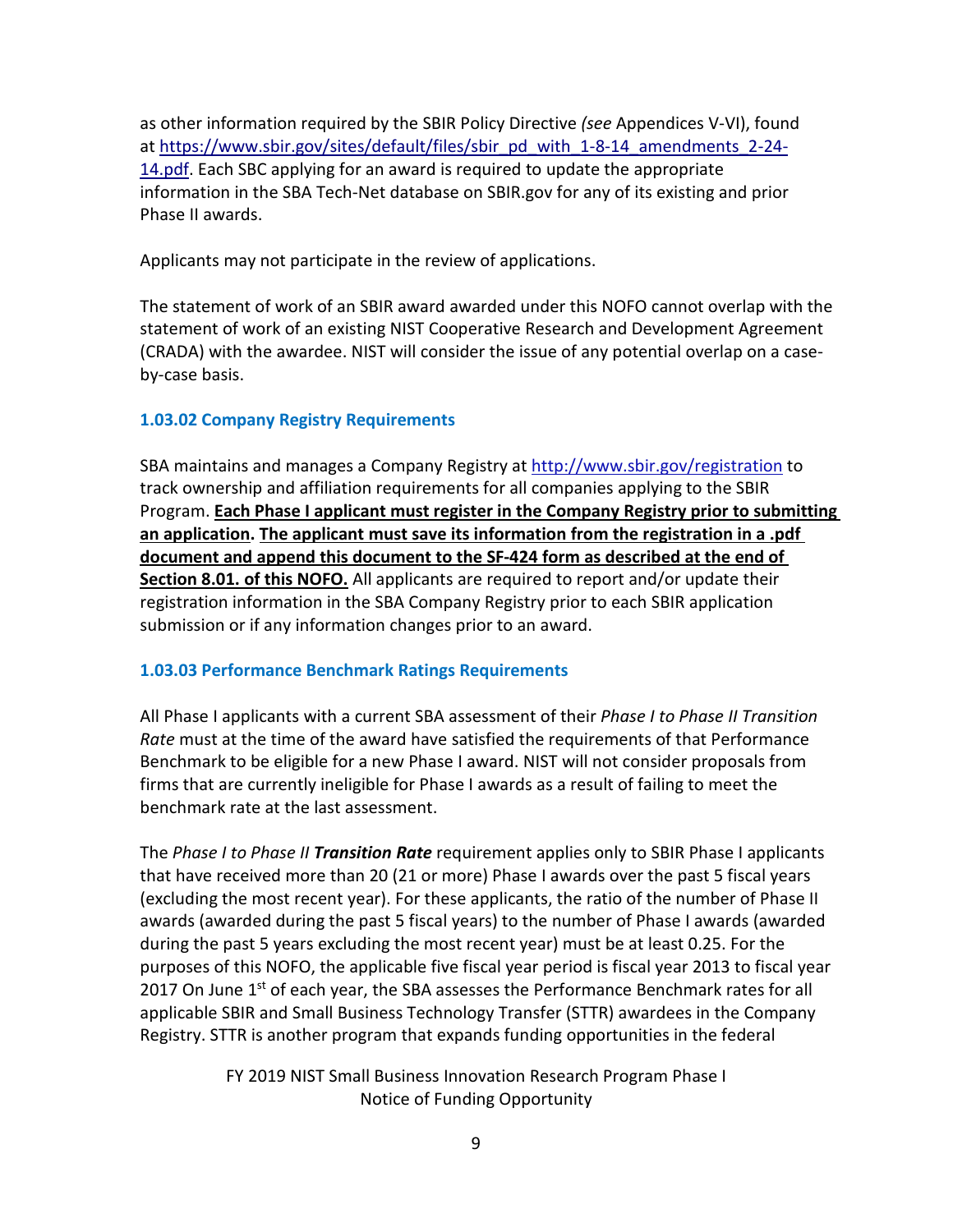innovation research and development arena. *See* [https://www.sbir.gov/about/about-sttr.](https://www.sbir.gov/about/about-sttr) Performance Benchmark rates are based on a company's total SBIR/STTR awards, across all the participating agencies. Companies that fail to meet the Performance Benchmark requirements are not eligible to receive a Phase I award for a period of one year from the assessment: from June  $1^{st}$  through May  $31^{st}$ . Note that this does not affect a company's eligibility for Phase II or Phase III awards.

The *Commercialization Rate* is not applicable for FY 2019. When in effect, the *Commercialization Rate* requirement applies to SBIR and STTR Phase I applicants that have received more than 15 (16 or more) Phase II awards over the past 10 fiscal years, excluding the last two years. These companies must have realized, to date, an average of at least \$100,000 of sales and/or investments per Phase II award (awarded during this period) or have received a number of patents resulting from the SBIR work equal to or greater than 15% of the number of Phase II awards.

SBA sends three notifications each year to companies affected by the benchmark performance requirements:

- February  $1^{st}$  SBA identifies and notifies via email all companies that, on that date, have won enough past awards to be subject to the benchmark requirements.
- April  $1<sup>st</sup>$  SBA runs a preliminary assessment to determine which companies appear to be failing a benchmark given the data in the system on that date. SBA sends a Warning Notice to these companies so that they can review the award in the Company Registry (SBIR.gov) and update as needed.
- June  $1<sup>st</sup>$  SBA identifies companies that fail a benchmark and notifies them that they may not be eligible to receive a new Phase I award for a period of one year.

**NOTE:** Before responding to this NOFO, all applicants should verify their *Transition Rate*  eligibility for Phase I awards. When logged in to the Company Registry at [https://www.sbir.gov/registration,](https://www.sbir.gov/registration) awardees can view their last assessed *Transition Rate* by clicking on the "Performance Benchmark" side-bar. These company-specific rates appear under the heading "At Last Assessment." A thumbs-up/thumbs-down indicator shows whether or not the company passed the benchmark rates at the last assessment. If at any time, a company believes the award information on SBIR.gov is not correct, it should notify SBA using the *dispute* link provided. If a company's dispute of the data used for the rates is under review, it will see "TBD" under the "At Last Assessment" heading. Companies with less than the threshold number of awards (21 Phase I awards for the Transition Rate) will see "N/A" displayed because the requirement did not apply to them.

Under the heading "Current (On-Going)", the page displays a running calculation of the benchmark rates using the next years' time periods (each period moved up by one year) and current data in the system. Companies should monitor these rates to anticipate their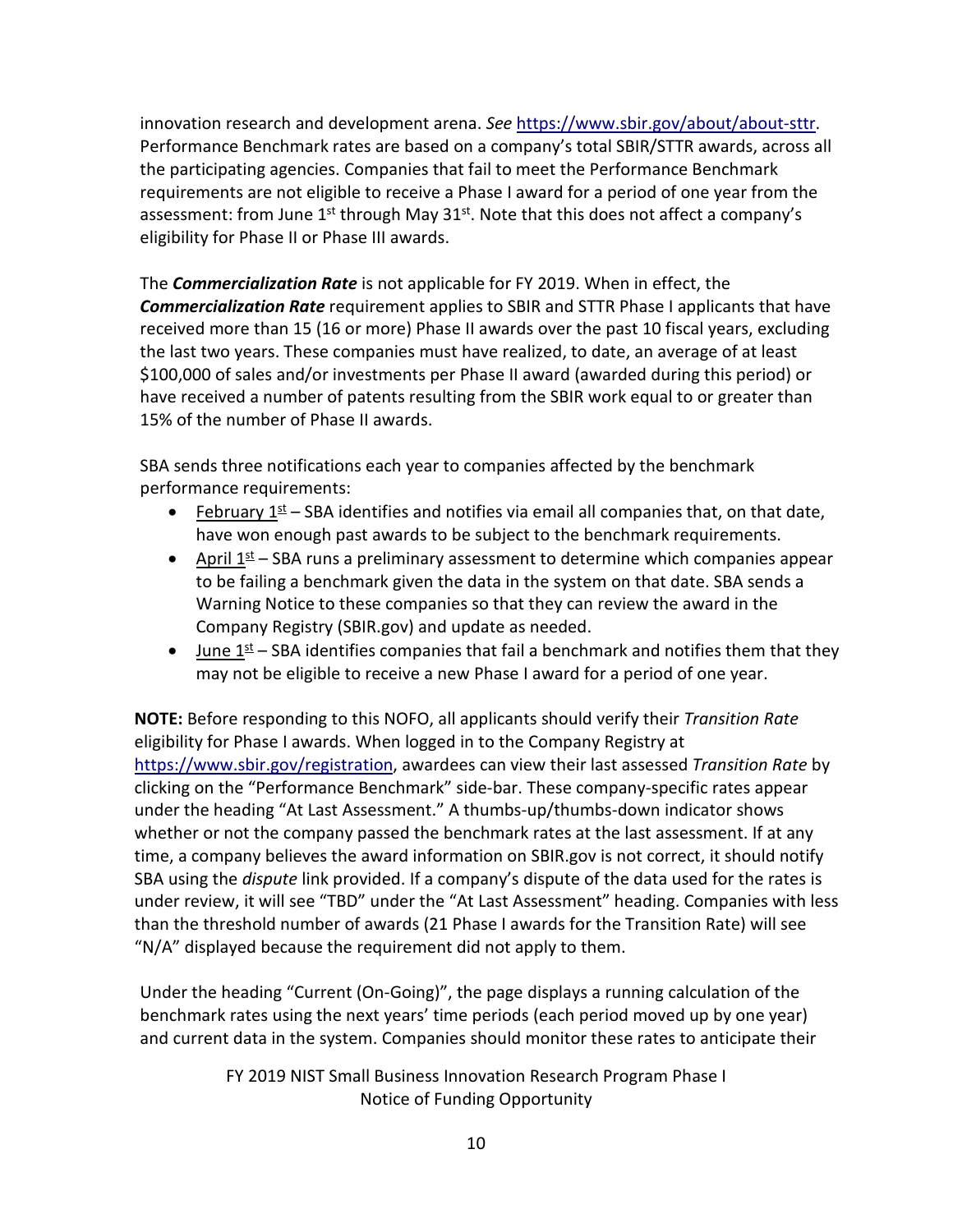standing for each upcoming June 1 Assessment. Prior to proposal preparation, all applicants to this NOFO that have received more than 20 Phase I awards across all federal SBIR/STTR agencies over the past five (5) years should verify that their company will not have a failing status on the *Transition Rate* Benchmark at the time of award.

Performance Benchmarks: (General information on the Performance Benchmark requirements is available at [https://www.sbir.gov/performance-benchmarks.](https://www.sbir.gov/performance-benchmarks))

### <span id="page-10-0"></span>**1.04 Contact with NIST**

Administrative questions may be submitted at the public Question and Answer site [\(https://tsapps.nist.gov/sbir/default.aspx\)](https://tsapps.nist.gov/sbir/default.aspx).).

Applicants may also contact the NIST Hollings Manufacturing Extension Partnership (MEP) for technical assistance with application preparation. More information on obtaining technical assistance from MEP Centers for application preparation can be found in Section 5.12 of this NOFO.

For general programmatic, electronic submission, or grants questions, please contact the appropriate individual:

| <b>Subject Area</b>                      | <b>Point of Contact</b>      |
|------------------------------------------|------------------------------|
| <b>Programmatic Questions</b>            | Mary Clague                  |
|                                          | Phone: (301) 975-4188        |
|                                          | Fax: (301) 975-3482          |
|                                          | E-mail: mary.clague@nist.gov |
|                                          | or                           |
|                                          | J'aime Maynard               |
|                                          | Phone: (301) 975-8408        |
|                                          | E-mail: jmaynard@nist.gov    |
| <b>Electronic Application Submission</b> | Leon Sampson                 |
| through Grants.gov                       | Phone: (301) 975-3086        |
|                                          | Fax: (301) 975-6368          |
|                                          | E-mail: grants@nist.gov      |
|                                          | or                           |
|                                          | Grants.gov                   |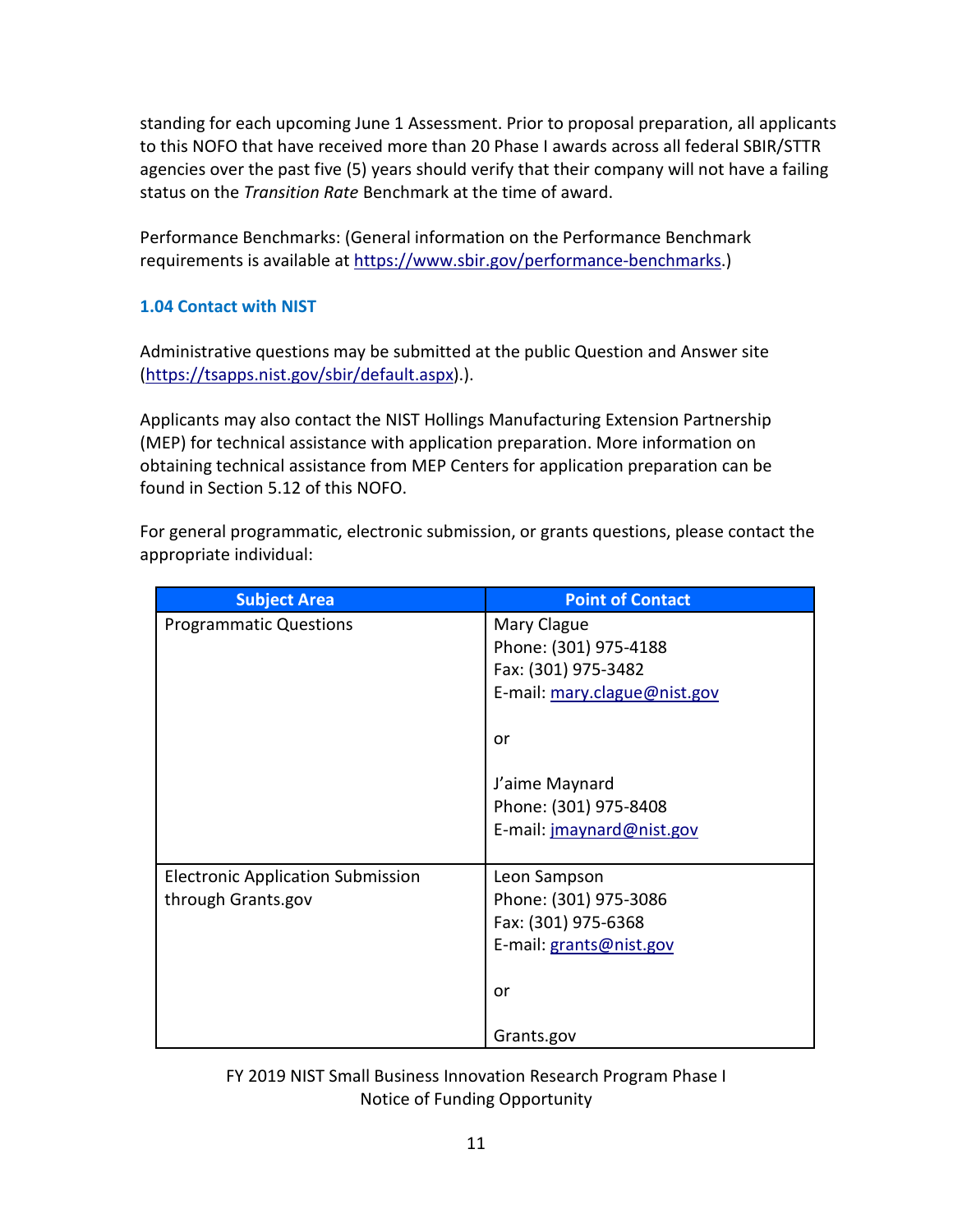| <b>Subject Area</b>                | <b>Point of Contact</b>         |
|------------------------------------|---------------------------------|
|                                    | Phone: 800-518-4726             |
|                                    | E-mail: support@grants.gov      |
|                                    |                                 |
| <b>Grant Rules and Regulations</b> | Nuria Martinez                  |
|                                    | Phone: (301) 975-6215           |
|                                    | Fax: (301) 975-6368             |
|                                    | E-mail: nuria.martinez@nist.gov |
|                                    |                                 |

### <span id="page-11-0"></span>**1.05 Definitions**

Except as specifically noted by citation or reference, all definitions below are excerpted from the SBA SBIR Policy Directive, available at [http://sbir.gov/sites/default/files/sbir\\_pd\\_with\\_1-8-14\\_amendments\\_2-24-14.pdf.](http://sbir.gov/sites/default/files/sbir_pd_with_1-8-14_amendments_2-24-14.pdf)

Applicant – The organizational entity that qualifies as a Small Business Concern (SBC) at all pertinent times and that submits a contract proposal or a grant application for a funding agreement under the SBIR Program.

Awardee – The organizational entity that receives an SBIR Phase I, Phase II or Phase III award.

Commercialization - The process of developing products, processes, technologies, or services and the production and delivery (whether by the originating party or others) of the products, processes, technologies, or services for sale to or use by the Federal government or commercial markets.

Cooperative Agreement - A financial assistance mechanism used when substantial Federal programmatic involvement with the awardee during performance is anticipated by the issuing agency. The Cooperative Agreement contains the responsibilities and respective obligations of the parties.

Contract – A mutually binding legal relationship obligating the seller to furnish equipment, goods or services and the buyer to pay for them.

Essentially Equivalent Work - Work that is substantially the same research, which is proposed for funding in more than one contract proposal or grant application submitted to the same Federal agency or submitted to two or more different Federal agencies for review and funding consideration; or work where a specific research objective and the research design for accomplishing the objective are the same or closely related to another proposal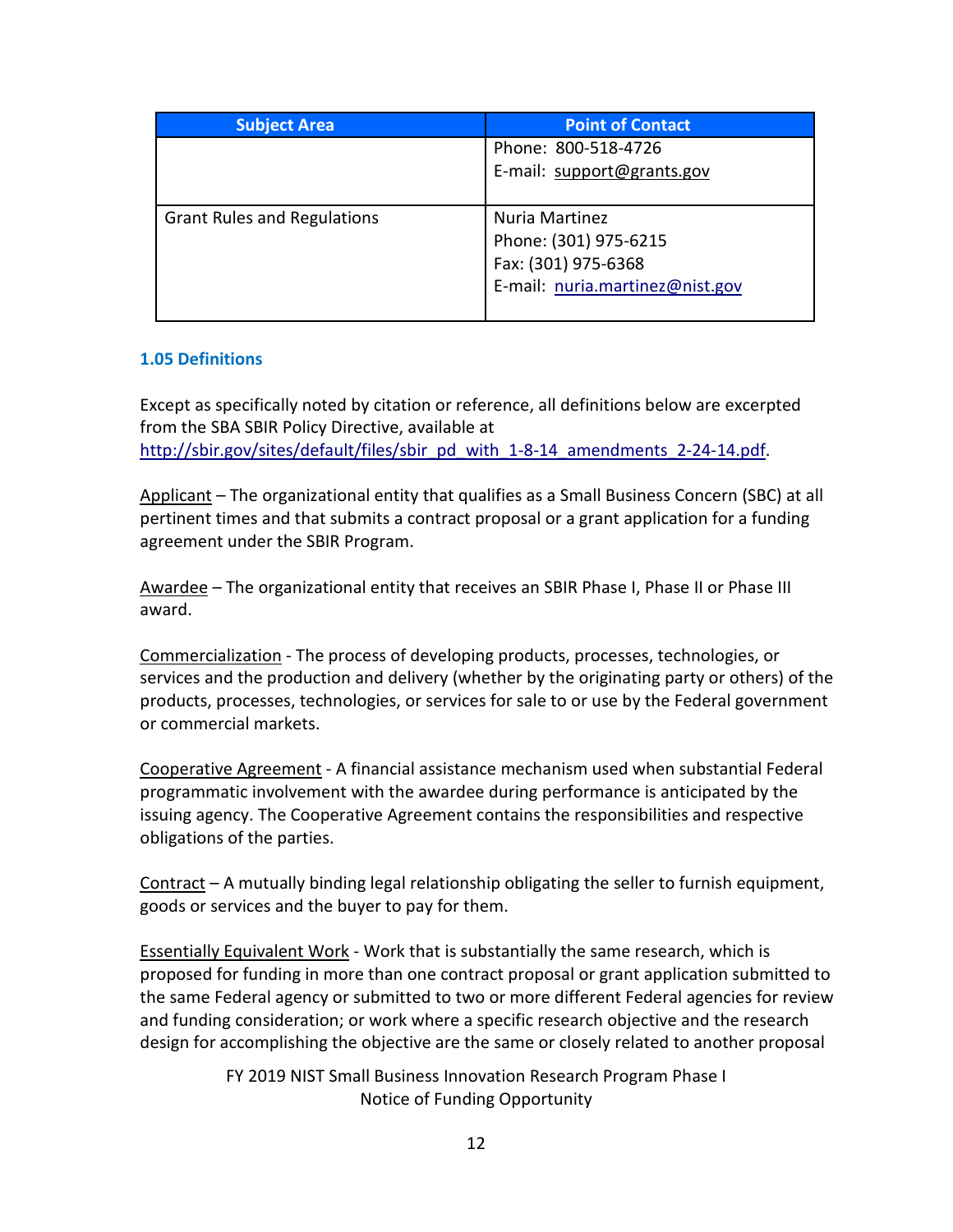or award, regardless of the funding source.

Feasibility - The practical extent to which a project can be performed successfully.

Funding Agreement - Any contract, grant, or cooperative agreement entered into between any Federal agency and any SBC for the performance of experimental, developmental, or research work, including products or services, funded in whole or in part by the Federal Government.

Joint Venture – [See 13 C.F.R.](http://www.law.cornell.edu/cfr/text/13/121.103) § 121.103(h).

Research or Research and Development (R/R&D) - Any activity that is:

(1) a systematic, intensive study directed toward greater knowledge or understanding of the subject studied;

(2) a systematic study directed specifically toward applying new knowledge to meet a recognized need; or

(3) a systematic application of knowledge toward the production of useful materials, devices, services, or methods, and includes design, development, and improvement of prototypes and new processes to meet specific requirements.

SBIR Technical Data - All data generated during the performance of an SBIR award.

SBIR Technical Data Rights - The rights an SBIR awardee obtains in data generated during the performance of any SBIR Phase I, Phase II, or Phase III award that an awardee delivers to the Government during or upon completion of a Federally-funded project, and to which the Government receives a license.

Small Business Concern (SBC) – A concern that meets the requirements set forth in 13 C.F.R. § 121.702 (available at [http://www.gpo.gov/fdsys/granule/CFR-2011-title13-vol1.CFR-2011](http://www.gpo.gov/fdsys/pkg/CFR-2011-title13-vol1/pdf/CFR-2011-title13-vol1-sec121-801.pdf) [title13-vol1-sec121-702\)](http://www.gpo.gov/fdsys/pkg/CFR-2011-title13-vol1/pdf/CFR-2011-title13-vol1-sec121-801.pdf).

Socially and Economically Disadvantaged SBC (SDB) - Se[e 13 C.F.R.](https://www.federalregister.gov/select-citation/2012/08/06/13-CFR-124) Part 124, Subpart B.

Socially and Economically Disadvantaged Individual - See 13 C.F.R. [§§ 124.103](https://www.federalregister.gov/select-citation/2012/08/06/13-CFR-124.103) and 124.104.

Subaward – See 2 C.F.R. § 200.92.

Women-Owned Small Business (WOSB) - An SBC that is at least 51% owned by one or more women, or in the case of any publicly owned business, at least 51% of the stock is owned by women, and women control the management and daily business operations.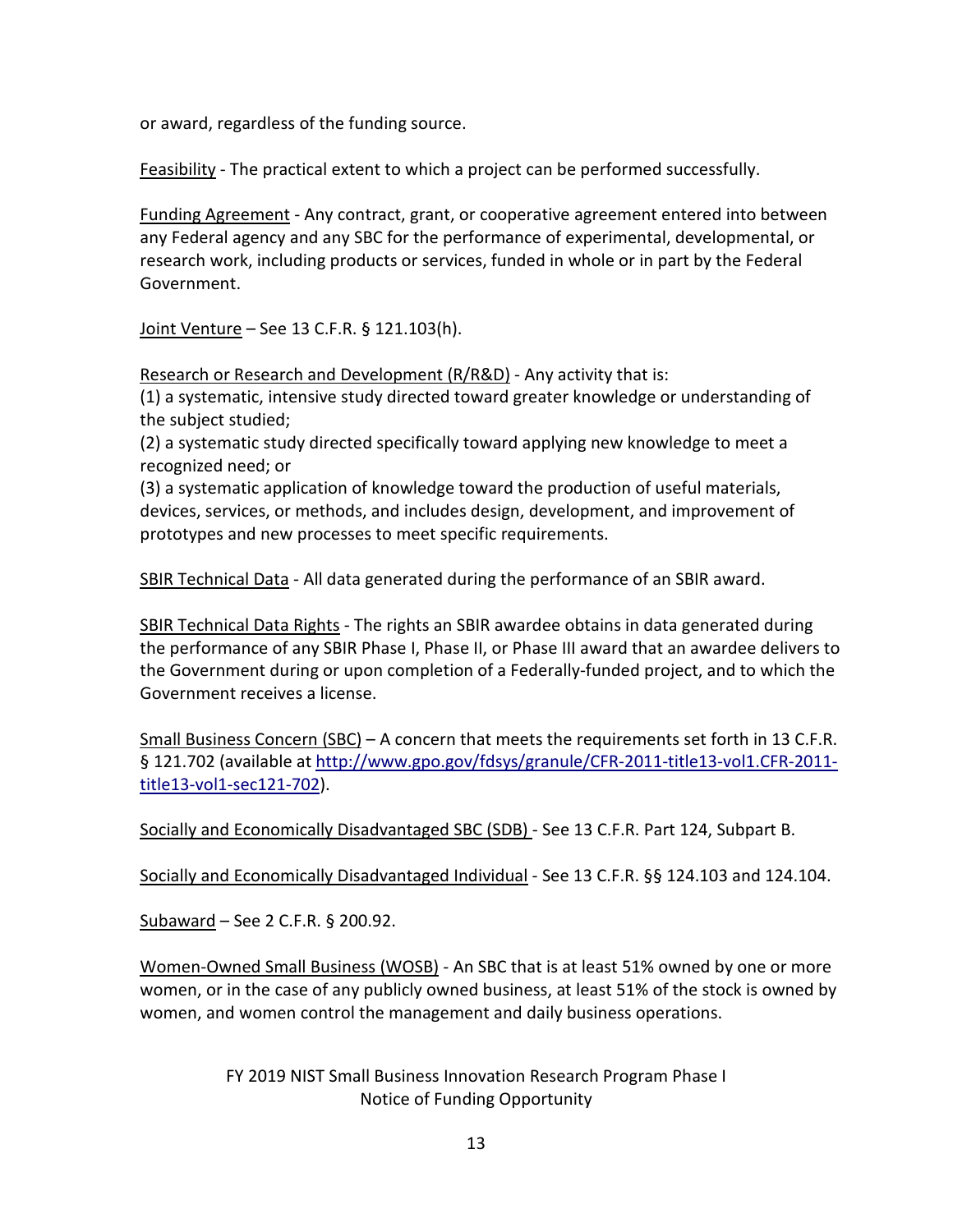#### <span id="page-13-0"></span>**1.06 Fraud, Waste and Abuse**

As defined in the SBIR Policy Directive section 9(f), fraud includes any false representation about a material fact or any intentional deception designed to deprive the United States unlawfully of something of value or to secure from the United States a benefit, privilege, allowance, or consideration to which an individual or business is not entitled. Waste includes extravagant, careless, or needless expenditure of Government funds, or the consumption of Government property, that results from deficient practices, systems, controls, or decisions. Abuse includes any intentional or improper use of Government resources, such as misuse of rank, position, or authority or resources. Examples of fraud, waste, and abuse relating to the SBIR Program include, but are not limited to:

(i) misrepresentations or material, factual omissions to obtain, or otherwise receive funding under, an SBIR award;

(ii) misrepresentations of the use of funds expended, work done, results achieved, or compliance with program requirements under an SBIR award;

(iii) misuse or conversion of SBIR award funds, including any use of award funds while not in full compliance with SBIR Program requirements, or failure to pay taxes due on misused or converted SBIR award funds;

(iv) fabrication, falsification, or plagiarism in applying for, carrying out, or reporting results from an SBIR award;

(v) failure to comply with applicable federal costs principles governing an award;

(vi) extravagant, careless, or needless spending;

(vii) self-dealing, such as making a sub-award to an entity in which the Principal Investigator (PI) has a financial interest;

(viii) acceptance by agency personnel of bribes or gifts in exchange for grant or contract awards or other conflicts of interest that prevents the Government from getting the best value; and

(ix) lack of monitoring, or follow-up if questions arise, by agency personnel to ensure that awardee meets all required eligibility requirements, provides all required certifications, performs in accordance with the terms and conditions of the award, and performs all work proposed in the application.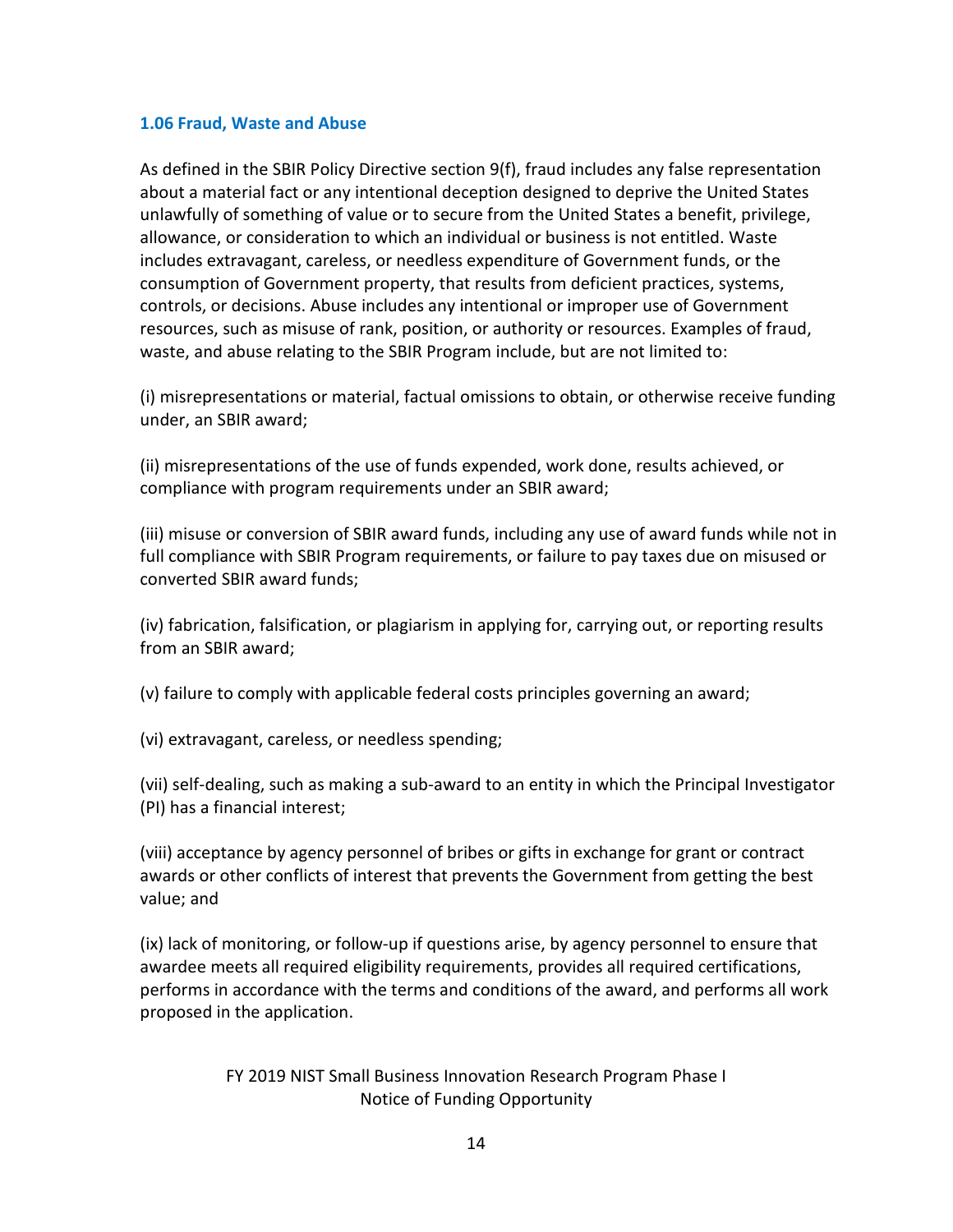Report any allegations of fraud, waste and abuse using the online Department of Commerce Office of Inspector General [Complaint Form,](https://www.oig.doc.gov/Pages/online-hotline-complaint-form.aspx) available at

<https://www.oig.doc.gov/Pages/online-hotline-complaint-form.aspx> send an e-mail to**:**  [Hotline@oig.doc.gov.](mailto:Hotline@oig.doc.gov) **Note:** Because the Internet is not secure, it is possible, though unlikely, that e-mail complaints may be read by persons other than your intended source. If you are concerned about this, you may choose to call or mail. Contact information for the Office of Inspector General is available at: [https://www.oig.doc.gov/pages/Contact-](https://www.oig.doc.gov/pages/Contact-Us.aspx)[Us.aspx.](https://www.oig.doc.gov/pages/Contact-Us.aspx) Please do not include Personally Identifiable Information (PII) through the website or via e-mail. PII is considered to be items containing Social Security numbers, dates of birth, credit card and passport numbers, or other personally identifying information that could adversely affect an individual. Web submissions and e-mails containing such information will be blocked by our system administrator and will not be processed by our Complaint Department. Should you desire to provide this information, please contact the Hotline by telephone at the numbers listed below.

#### **Phone:**

Toll Free 800-424-5197 In the DC metro area 202-482-2495 TTD Toll Free 855-860-6950 TTD in the DC metro area 202-482-5923

#### **Mail:**

Office of Inspector General Complaint Intake Unit, Mail Stop 7886 1401 Constitution Avenue, N.W. Washington, DC 20230

#### **Fax:**

855-569-9235

#### <span id="page-14-0"></span>**1.07 Other Information**

#### **1.07.01 Personal and Business Information**

The applicant acknowledges and understands that information and data contained in applications for financial assistance, as well as information and data contained in financial, performance and other reports submitted by applicants, may be used by the Department of Commerce in conducting reviews and evaluations of its financial assistance programs. For this purpose, applicant information and data may be accessed, reviewed and evaluated by Department of Commerce employees, other Federal employees, and also by Federal agents and contractors, and/or by non-Federal personnel, all of whom enter into appropriate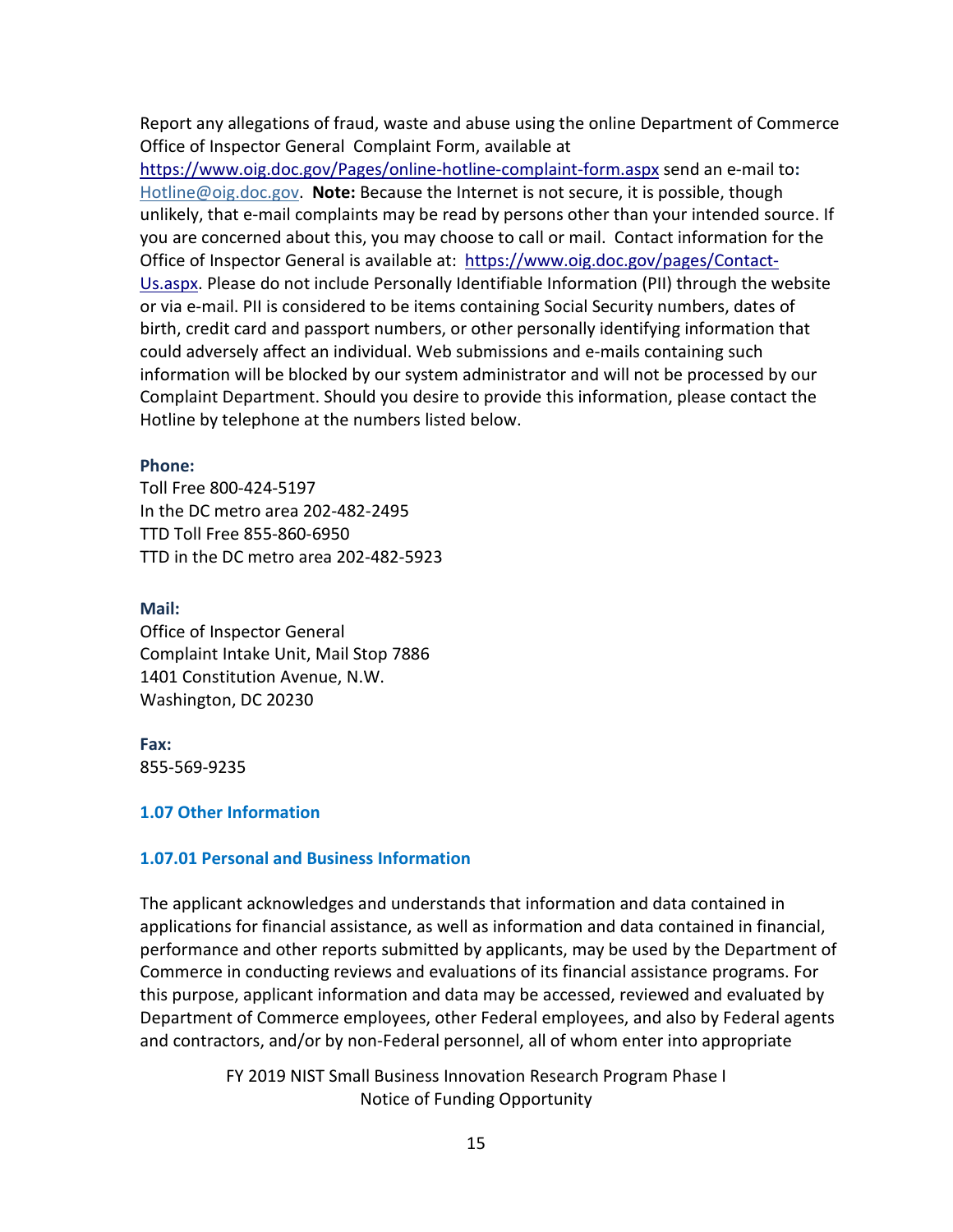conflict of interest and confidentiality agreements covering the use of such information. As may be provided in the terms and conditions of a specific financial assistance award, applicants are expected to support program reviews and evaluations by submitting required financial and performance information and data in an accurate and timely manner, and by cooperating with Department of Commerce and external program evaluators. In accordance with 2 C.F.R. § 200.303(e), applicants are reminded that they must take reasonable measures to safeguard protected personally identifiable information and other confidential or sensitive personal or business information created or obtained in connection with a Department of Commerce financial assistance award.

In addition, Department of Commerce regulations implementing the Freedom of Information Act (FOIA), 5 U.S.C. §552, are found at 15 C.F.R. Part 4, Public Information. These regulations set forth rules for the Department regarding making requested materials, information, and records publicly available under the FOIA. Applications submitted in response to this Notice of Funding Opportunity may be subject to requests for release under the Act. In the event that an application contains information or data that the applicant deems to be confidential commercial information that should be exempt from disclosure under FOIA, that information should be identified, bracketed, and marked as Privileged, Confidential, Commercial or Financial Information. In accordance with 15 CFR § 4.9, the Department of Commerce will protect from disclosure confidential business information contained in financial assistance applications and other documentation provided by applicants to the extent permitted by law.

### <span id="page-15-0"></span>**2.0 CERTIFICATIONS**

### <span id="page-15-1"></span>**2.01 Funding Agreement Certification**

Awardees will be required to certify size, ownership and other SBIR Program requirements at the time of award and during the funding agreement life cycle using the SBIR Funding Agreement Certification and the SBIR Funding Agreement Certification – Life-Cycle Certification, which are provided in Appendix B of this NOFO.

### <span id="page-15-2"></span>**2.02 Research Activities Involving Human Subjects, Human Tissue, Data or Recordings Involving Human Subjects Including Software Testing**

Any application that includes research activities involving human subjects, human tissue/cells, or data or recordings from or about human subjects, must satisfy the requirements of the Common Rule for the Protection of Human Subjects ("Common Rule"), codified for the Department of Commerce at 15 C.F.R. Part 27. Research activities involving human subjects that fall within one or more of the classes of vulnerable subjects found in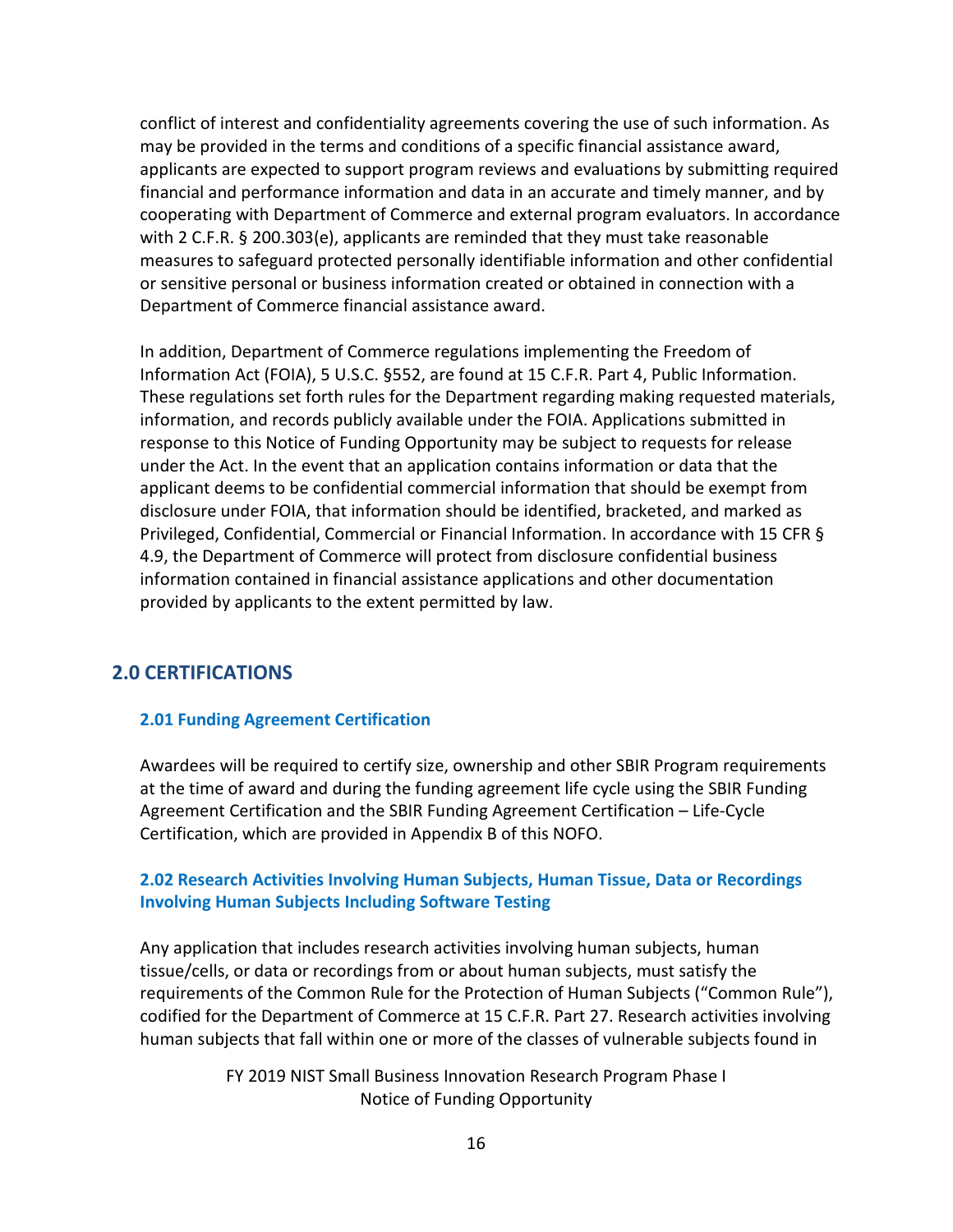45 C.F.R. Part 46, Subparts B, C and D must satisfy the requirements of the applicable subpart(s). In addition, any such application that includes research activities on these subjects must be in compliance with all applicable statutory requirements imposed upon the Department of Health and Human Services (DHHS) and other Federal agencies, all regulations, policies and guidance adopted by DHHS, the Food and Drug Administration (FDA), and other Federal agencies on these topics, and all Executive Orders and Presidential statements of policy on applicable topics. (Regulatory Resources: <http://www.hhs.gov/ohrp/humansubjects/index.html> which includes links to FDA regulations, but may not include all applicable regulations and policies).

On January 19, 2017, a final rule was published in the *Federal Register* that made significant amendments to the Common Rule:

[https://www.federalregister.gov/documents/2017/01/19/2017-01058/federal-policy-for](https://www.federalregister.gov/documents/2017/01/19/2017-01058/federal-policy-for-the-protection-of-human-subjects)[the-protection-of-human-subjects.](https://www.federalregister.gov/documents/2017/01/19/2017-01058/federal-policy-for-the-protection-of-human-subjects) These amendments, known as the "2018 Requirements," took effect on January 21, 2019. Any new award made by NIST after January 21, 2019 will be subject to the 2018 Requirements.

NIST uses the following Common Rule definitions for research and human subjects research:

*Research:* A systematic investigation, including research development, testing and evaluation, designed to develop or contribute to generalizable knowledge. Activities which meet this definition constitute research for purposes of this policy, whether or not they are conducted or supported under a program which is considered research for other purposes. For example, some demonstration and service programs may include research activities.

*Human Subject:* A living individual about whom an investigator (whether professional or student) conducting research: (i) Obtains information or biospecimens through intervention or interaction with the individual, and uses, studies, or analyzes the information or biospecimens; or (ii) Obtains, uses, studies, analyzes, or generates identifiable private information or identifiable biospecimens.

- *(1) Intervention* includes both physical procedures by which information or biospecimens are gathered and manipulations of the subject or the subject's environment that are performed for research purposes.
- (2) *Interaction* includes communication or interpersonal contact between investigator and subject.
- FY 2019 NIST Small Business Innovation Research Program Phase I Notice of Funding Opportunity (3) *Private information* includes information about behavior that occurs in a context in which an individual can reasonably expect that no observation or recording is taking place, and information which has been provided for specific purposes by an individual and that the individual can reasonably expect will not be made public (for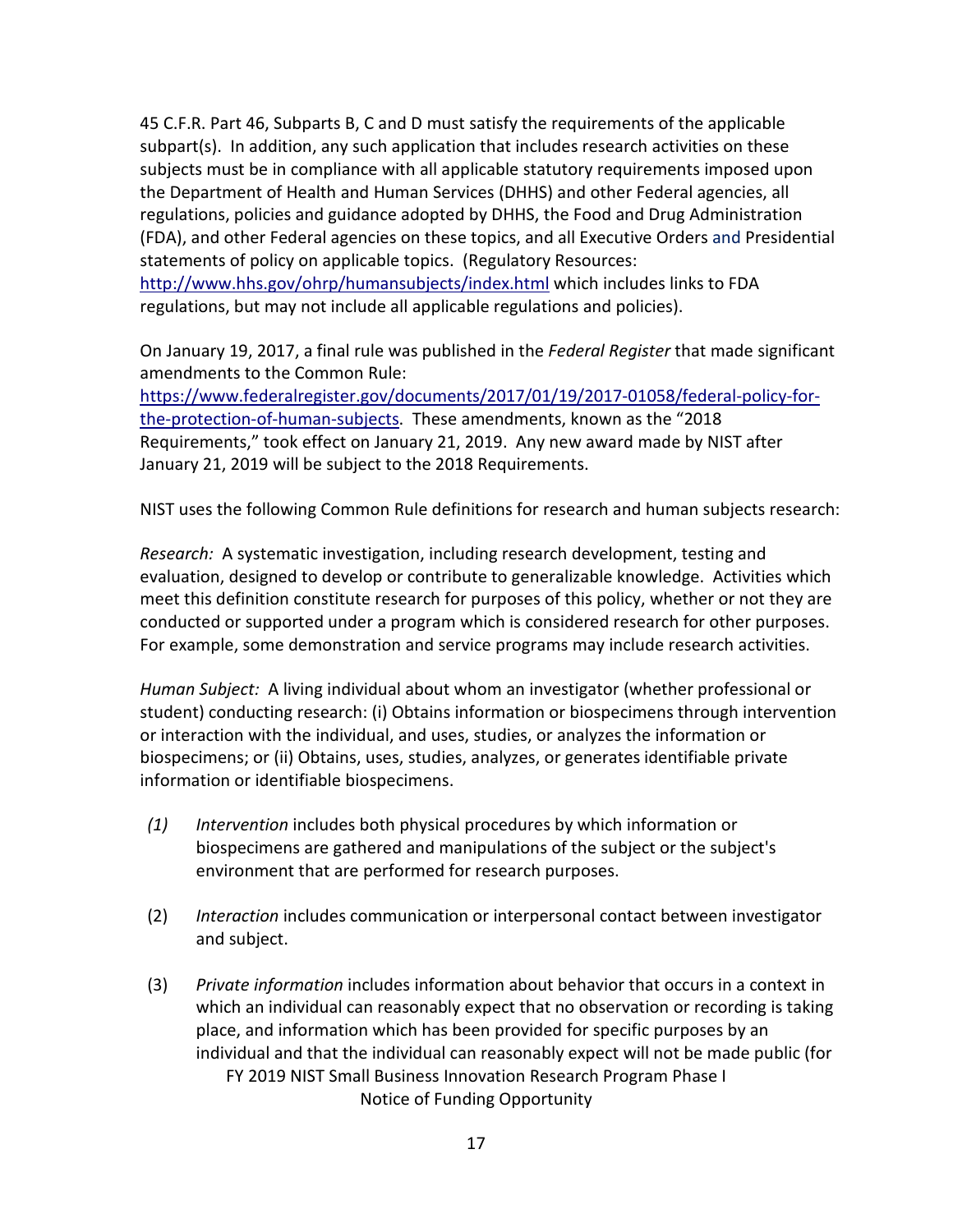example, a medical record). Private information must be individually identifiable (i.e., the identity of the subject is or may readily be ascertained by the investigator associated with the information) in order for obtaining the information to constitute research involving human subjects.

(4) *Identifiable biospecimen* includes a biospecimen for which the identity of the subject is or may readily be ascertained by the investigator or associated with the biospecimen.

*See* 15 C.F.R. § 27.102 (Definitions).

 $\overline{a}$ 

- **1) Requirement for Federalwide Assurance.** If the application is accepted for [or awarded] funding, organizations that have an Institutional Review Board (IRB) are required to follow the procedures of their organization for approval of exempt and non-exempt research activities that involve human subjects. Both domestic and foreign organizations performing non-exempt research activities involving human subjects will be required to have protocols approved by a cognizant, active IRB currently registered with the Office for Human Research Protections (OHRP) within the DHHS that is linked to the engaged organizations. All engaged organizations must possess a currently valid Federalwide Assurance (FWA) on file from OHRP. Information regarding how to apply for an FWA and register an IRB with OHRP can be found at [http://www.hhs.gov/ohrp/assurances/index.html.](http://www.hhs.gov/ohrp/assurances/index.html) *See* 15 C.F.R. § 27.103. NIST relies only on OHRP-issued FWAs and IRB Registrations for both domestic and foreign organizations for NIST supported research involving human subjects. NIST will not issue its own FWAs or IRB Registrations for domestic or foreign organizations.
- **2) Administrative Review.** The NIST Human Subjects Protection Office (HSPO) reserves the right to conduct an administrative review<sup>[1](#page-17-0)</sup> of all applications that potentially include research involving human subjects and were approved by an authorized non-NIST institutional entity (an IRB or entity analogous to the NIST HSPO) under 15 C.F.R. § 27.112 (Review by Institution). If the NIST HSPO determines that an

FY 2019 NIST Small Business Innovation Research Program Phase I

Notice of Funding Opportunity

<span id="page-17-0"></span><sup>1</sup> Conducting an "administrative review" means that the NIST HSPO will review and verify the performing institution's determination for research not involving human subjects or exempt human subjects research. In addition, for non-exempt human subjects research, the NIST HSPO will review and confirm that the research and performing institution(s) are in compliance with 15 C.F.R. Part 27, which means HSPO will 1) confirm the engaged institution(s) possess, or are covered under a Federalwide Assurance, 2) review the research study documentation submitted to the IRB and verify the IRB's determination of level of risk and approval of the study for compliance with 15 C.F.R. Part 27, 3) review and verify IRB-approved substantive changes to an approved research study before the changes are implemented, and 4) review and verify that the IRB conducts a continuing review at least annually, as appropriate.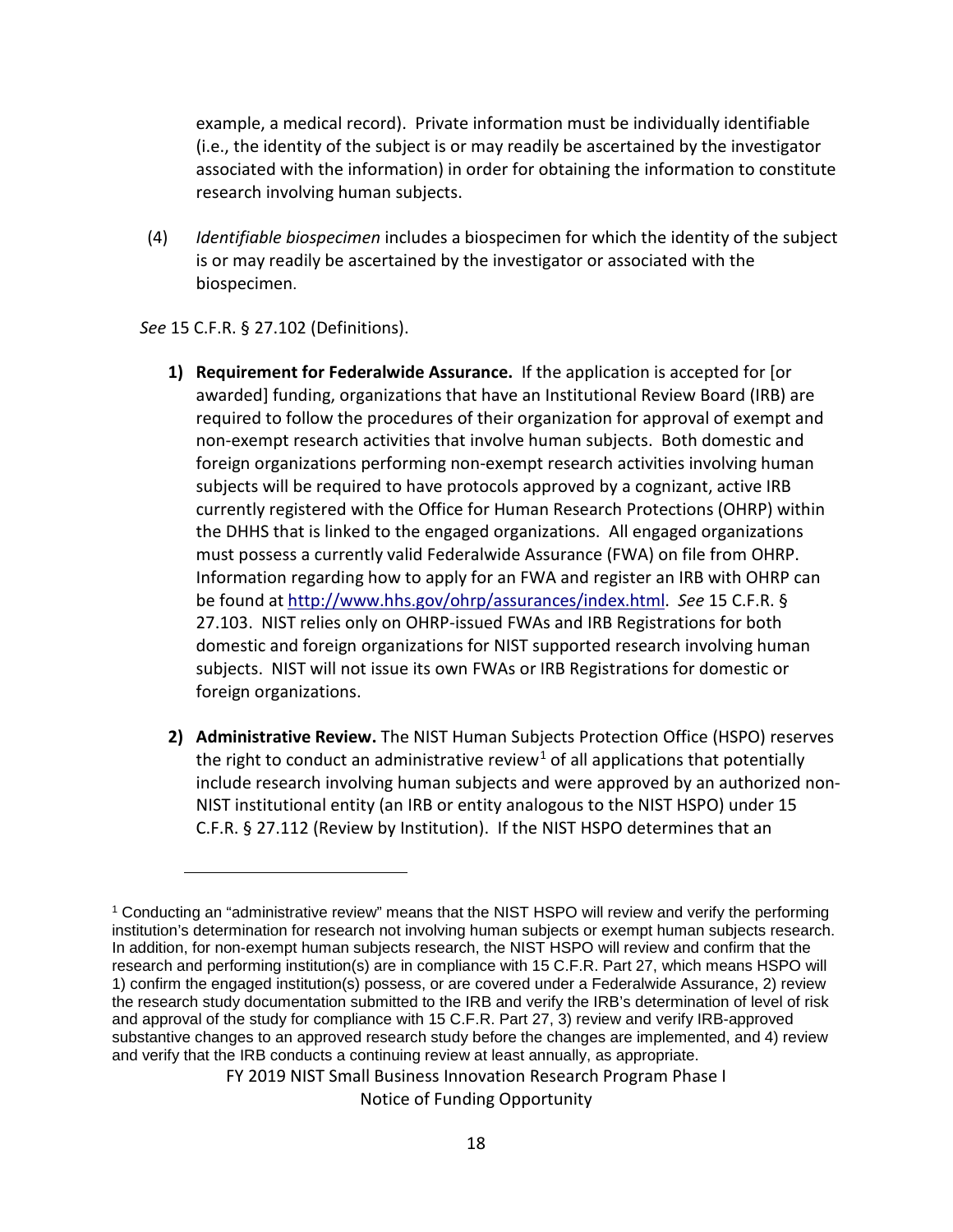application includes research activities that potentially involve human subjects, the applicant will be required to provide additional information to NIST for review and approval. The documents required for funded proposals are listed in each section below. Most documents will need to be produced during the proposal review process; however, the Grants Officer may allow final versions of certain required documents to be produced at an appropriate designated time post-award. Research involving human subjects may not start until the NIST Grants Officer issues an award explicitly authorizing such research. In addition, all amendments, modifications, or changes to approved research and requests for continuing review and closure will be reviewed by the NIST HSPO.

- **3) Required documents for proposal review. All applications involving human subjects research must clearly indicate, by separable task, all research activities believed to be exempt or non-exempt research involving human subjects, the expected institution(s) where the research activities involving human subjects may be conducted, and the institution(s) expected to be engaged in the research activities.**
- a. **Not research determination.** If an activity/task involves human subjects as defined in the Common Rule, but the applicant participant(s) indicates to NIST that the activity/task is not research as defined in the Common Rule, the following information may be requested for that activity/task:
	- (1) Justification, including the rationale for the determination and such additional documentation as may be deemed necessary by NIST to review and/or support a determination that the activity/task in the application is not research as defined in the Common Rule.
	- (2) If the applicant participant(s) used a cognizant IRB that provided a determination that the activity/task is not research, a copy of that determination documentation must be provided to NIST. The applicant participant(s) is not required to establish a relationship with a cognizant IRB if they do not have one.

NIST will review the information submitted and may coordinate further with the applicant before determining whether the activity/task will be defined as research under the Common Rule in the applicable NIST financial assistance program or project.

b. **Research not involving human subjects**. If an activity/task is determined to be research and involves human subjects, but is determined to be *not human subjects research* (or *research not involving human subjects*) under the Common Rule, the following information may be requested for that activity/task: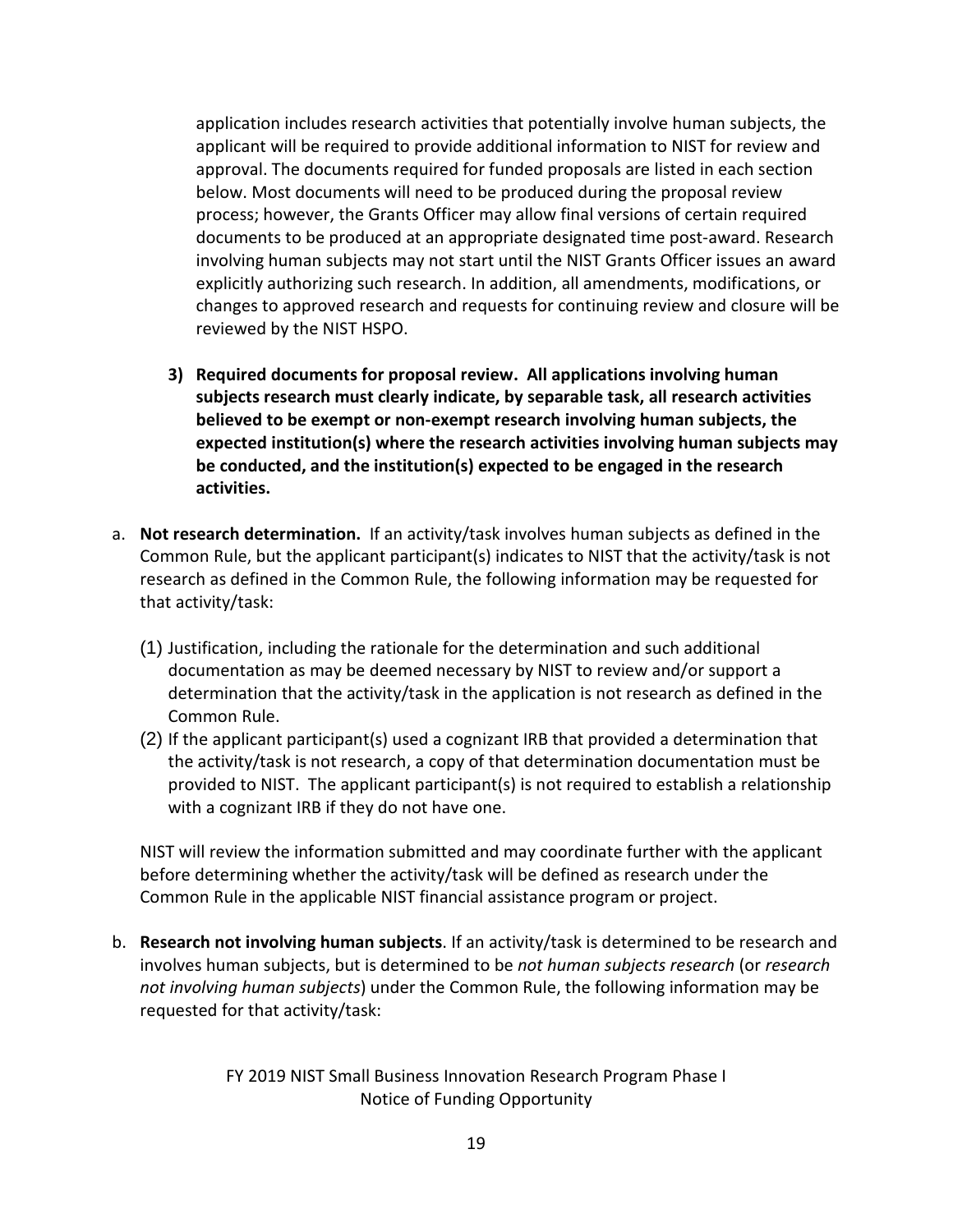- (1) Justification, including the rationale for the determination and such additional documentation as may be deemed necessary by NIST to review and/or support a determination that the activity/task in the application is not research as defined in the Common Rule.
- (2) If the applicant participant(s) used a cognizant IRB that provided a determination that the activity/task is research not involving human subjects, a copy of that determination documentation must be provided to NIST. The applicant participant(s) is not required to establish a relationship with a cognizant IRB if they do not have one.
- c. **Exempt research determination with no IRB.** If the application appears to NIST to include exempt research activities, and the performer of the activity or the supplier and/or the receiver of the information or biospecimens from human subjects **does not** have a cognizant IRB to provide an exemption determination, the following information may be requested during the review process so that NIST can evaluate whether an exemption under the Common Rule applies (*see* 15 C.F.R. § 27.104(b) and (d)):
	- (1) The name(s) of the institution(s) where the exempt research will be conducted.
	- (2) The name(s) of the institution(s) providing the biospecimens or information from human subjects.
	- (3) A copy of the protocol for the research to be conducted; and/or the biospecimens or information from human subjects to be collected/provided, not pre-existing samples (*i.e.,* will proposed research collect only information without personal identifiable information, will biospecimens or information be de-identified and when and by whom was the de-identification performed, how were the materials or data originally collected).
	- (4) For pre-existing biospecimens or information from human subjects, provide copies of the consent forms used for collection and a description of how the biospecimens or information were originally collected and stripped of personal identifiers. If copies of consent forms are not available, explain.
	- (5) Any additional clarifying documentation that NIST may deem necessary in order to make a determination whether the activity/task or use of biospecimens or information from human subjects is exempt under the Common Rule.
- d. **Research review with an IRB.** If the application appears to NIST to include research activities (exempt or non-exempt) involving human subjects, and the proposed performer of the activity has a cognizant IRB registered with OHRP, and linked to their Federalwide Assurance, the following information may be requested during the review process:
	- (1) The name(s) of the institution(s) where the research will be conducted.
	- (2) The name(s) and institution(s) of the cognizant IRB(s), and the IRB registration number(s).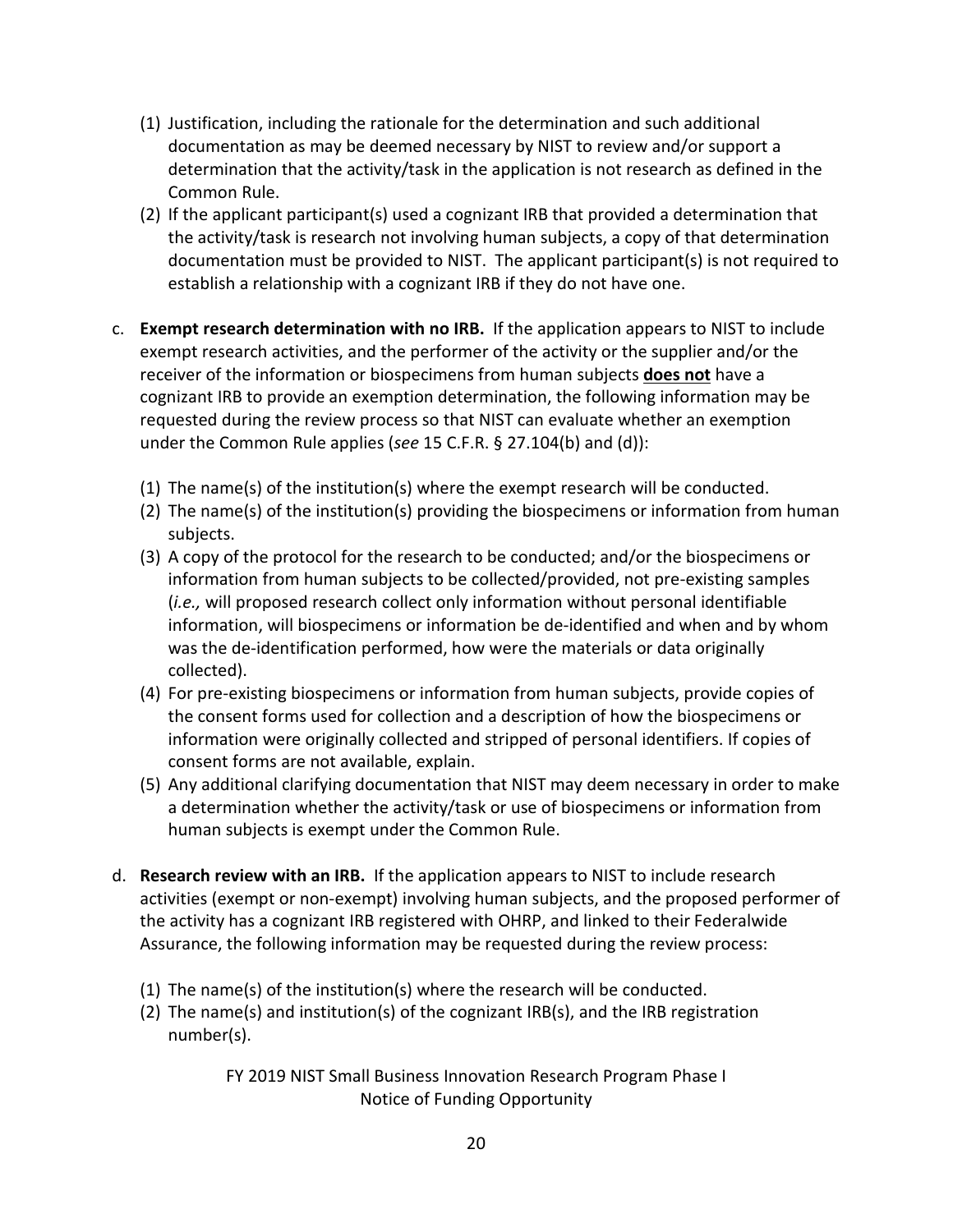- (3) The FWA number of the applicant linked to the cognizant IRB(s).
- (4) The FWAs associated with all organizations engaged in the planned research activity/task, linked to the cognizant IRB.
- (5) If the IRB review(s) is pending, the estimated start date for research involving human subjects.
- (6) The IRB approval date (if currently approved for exempt or non-exempt research).
- (7) If any of the engaged organizations has applied for or will apply for an FWA or IRB registration, those details should be clearly provided for each engaged organization.

If the application includes research activities involving human subjects to be performed in the first year of an award, additional documentation may be requested by NIST during preaward review for those performers, and may include the following for those research activities:

- (1) A signed (by the study principal investigator) copy of each applicable final IRB-approved protocol.
- (2) A signed and dated approval letter from the cognizant IRB(s) that includes the name of the institution housing each applicable IRB, provides the start and end dates for the approval of the research activities, and any IRB-required interim reporting or continuing review requirements.
- (3) A copy of any IRB-required application information, such as documentation of approval of special clearances (*i.e.,* biohazard, HIPAA, etc.) conflict-of-interest letters, or special training requirements.
- (4) A brief description of which portions of the IRB submitted protocol are specifically included in the application submitted to NIST, if the protocol includes tasks not included in the application, or if the protocol is supported by multiple funding sources. For protocols with multiple funding sources, NIST will not approve the study without a nonduplication-of-funding letter indicating that no other federal funds will be used to support the tasks proposed under the proposed research or ongoing project.
- (5) If a new protocol will only be submitted to an IRB if an award from NIST is issued, a draft of the proposed protocol.
- (6) Any additional clarifying documentation that NIST may request during the review process to perform the NIST administrative review of research involving human subjects. (*See* 15 C.F.R. § 27.112 (Review by Institution)).

This clause reflects the existing NIST policy and requirements for Research Involving Human Subjects. Should the policy be revised prior to award, a clause reflecting the policy current at time of award may be incorporated into the award.

If the policy is revised after award, a clause reflecting the updated policy may be incorporated into the award.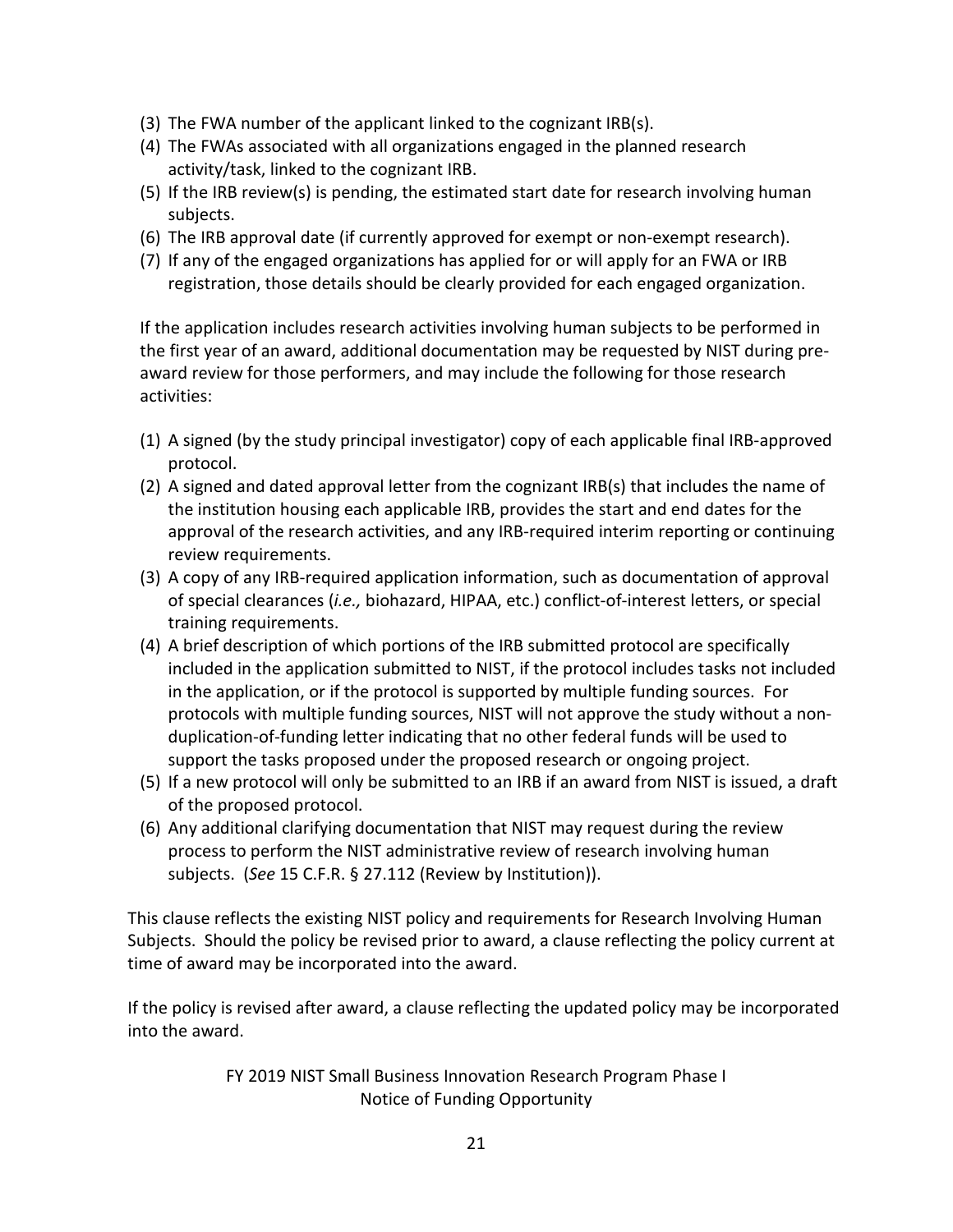For more information regarding research projects involving human subjects, contact Anne Andrews, Director, NIST Human Subjects Protection Office (e-mail: [anne.andrews@nist.gov;](mailto:anne.andrews@nist.gov) phone: (301) 975-5445).

### <span id="page-21-0"></span>**2.03 Research Applications Involving Live Vertebrate Animals or Pre-Existing Cell Lines/Tissues from Vertebrate Animals**

Any application that proposes research activities involving live vertebrate animals that are to be cared for, euthanized, or used by award recipients to accomplish research goals, teaching, or testing must meet the requirements of the Animal Welfare Act (AWA) (7 U.S.C. § 2131 et seq.), and the AWA final rules (9 C.F.R. Parts 1, 2, and 3), and if appropriate, the Good Laboratory Practice for Nonclinical Laboratory Studies (21 C.F.R. Part 58). In addition, such research activities should be in compliance with the *"U.S. Government Principles for Utilization and Care of Vertebrate Animals Used in Testing, Research, and Training"* (Principles). The Principles and guidance on these Principles are available in the National Research Council's "Guide for the Care and Use of Laboratory Animals,"," which can be obtained from National Academy Press, 500 5<sup>th</sup> Street, N.W., Department 285, Washington, DC 20055, or as a free PDF online at [http://www.nap.edu/catalog/12910/guide-for-the-care-and-use-of-laboratory-animals-eighth.](http://www.nap.edu/catalog/12910/guide-for-the-care-and-use-of-laboratory-animals-eighth)

**1) Administrative Review.** NIST reserves the right to conduct an administrative review<sup>2</sup> of all applications that potentially include research activities that involve live vertebrate animals, or custom samples from, or field studies with live vertebrate animals. If the application includes research activities, field studies, or custom samples involving live vertebrate animals, the applicant will be required to provide additional information for review and approval. In addition, NIST will verify the applicant's determination(s) of excluded samples from vertebrate animals. The documents required for funded proposals are listed in each section below. Some may be requested for a pre-review during the proposal review process; however, the Grants Officer may allow final versions of certain required documents to be produced at an appropriate designated time post-award. If an award is issued, no research activities involving live vertebrate animals shall be initiated or costs incurred for those activities under the award until the

 $\overline{a}$ 

<span id="page-21-1"></span> $2$  Conducting an "administrative review" means that the NIST HSPO will review and verify the performing institution's IACUC's approval of research with live vertebrate animals, and confirm that the research and performing institution(s) have an appropriate assurance and are in compliance with applicable regulations. HSPO will 1) confirm the engaged institution(s) possess, or are covered under an applicable assurance, 2) review the research study documentation submitted to the IACUC and verify the IACUC's determination of level of risk and approval of the study for compliance with applicable regulations, 3) review and verify IACUC-approved substantive changes to an approved research study before the changes are implemented, and 4) review and verify that the IACUC receives an annual report for the study and conducts an appropriate continuing review at least every three years.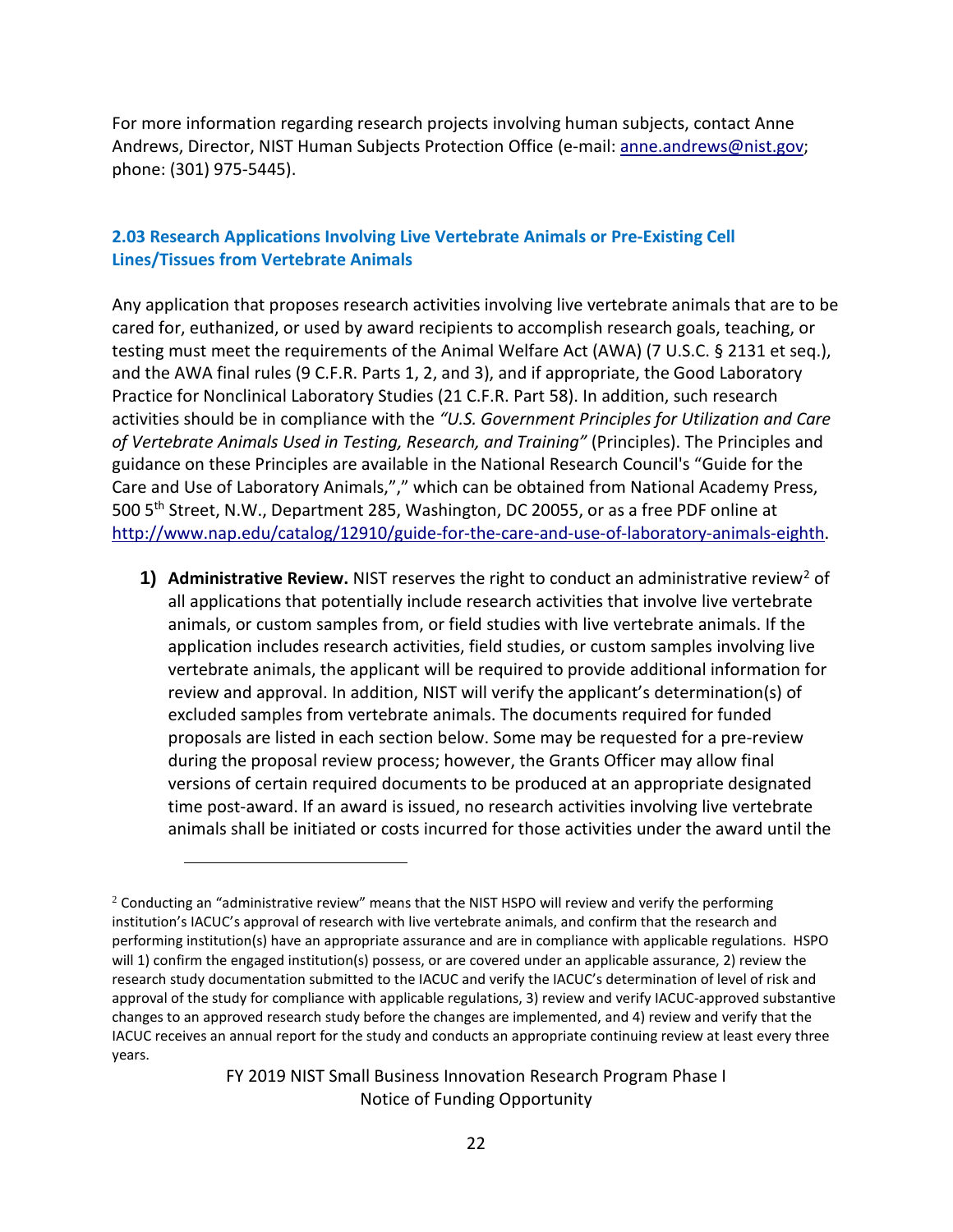NIST Grants Officer issues written approval. In addition, all re-approvals, amendments, modifications, changes, annual reports and closure will be reviewed by NIST.

- **2) Required documents for NIST proposal review.** *The applicant should clearly indicate in the application, by separable task, all research activities believed to include research involving live vertebrate animals and the institution(s) where the research activities involving live vertebrate animals may be conducted. In addition, the applicant should indicate any activity/task that involves an excluded or custom collection from vertebrate animals, or a field study with animals.*
	- a) **Excluded Collections from Vertebrate Animals:** The requirements for review and approval by an Institutional Animal Care and Use Committee (IACUC) do not apply to proposed research using preexisting images of animals or to research plans that do not include live animals. These regulations also do not apply to obtaining stock or pre-existing items from animal material suppliers (*e.g.,* tissue banks), such as preexisting cell lines and tissue samples, or from commercial food processors, where the vertebrate animal was euthanized for food purposes and not for the purpose of sample collection.

For pre-existing cell lines and tissue samples originating from vertebrate animals, NIST requires that the proposer provide documentation or the rationale for the determination that the cell line or tissue is pre-existing and not a custom collection from live vertebrate animals for an activity/task within the proposal. NIST may require additional documentation to review and/or support the determination that the cells and/or tissues from vertebrate animals are excluded from IACUC review.

- b) **Custom Collections Harvested from Live Vertebrate Animals:** NIST requires documentation for obtaining custom samples from live vertebrate animals from animal material suppliers and other organizations (*i.e.,* universities, companies, and government laboratories, etc.). A custom sample includes samples from animal material suppliers, such as when a catalog item indicates that the researcher is to specify the characteristics of the live vertebrate animal to be used, or how a sample is to be collected from the live vertebrate animal.
- c) **Field Studies of Animals:** Some field studies of animals may be exempt under the Animal Welfare Act from full review and approval by an animal care and use committee, as determined by each institution. Field study is defined as "*… a study conducted on free-living wild animals in their natural habitat...".* 9 C.F.R. § 1.1. However, this term excludes any study that involves an invasive procedure or that harms or materially alters the behavior of an animal under study. Field studies, with or without invasive procedures, may also require obtaining appropriate federal or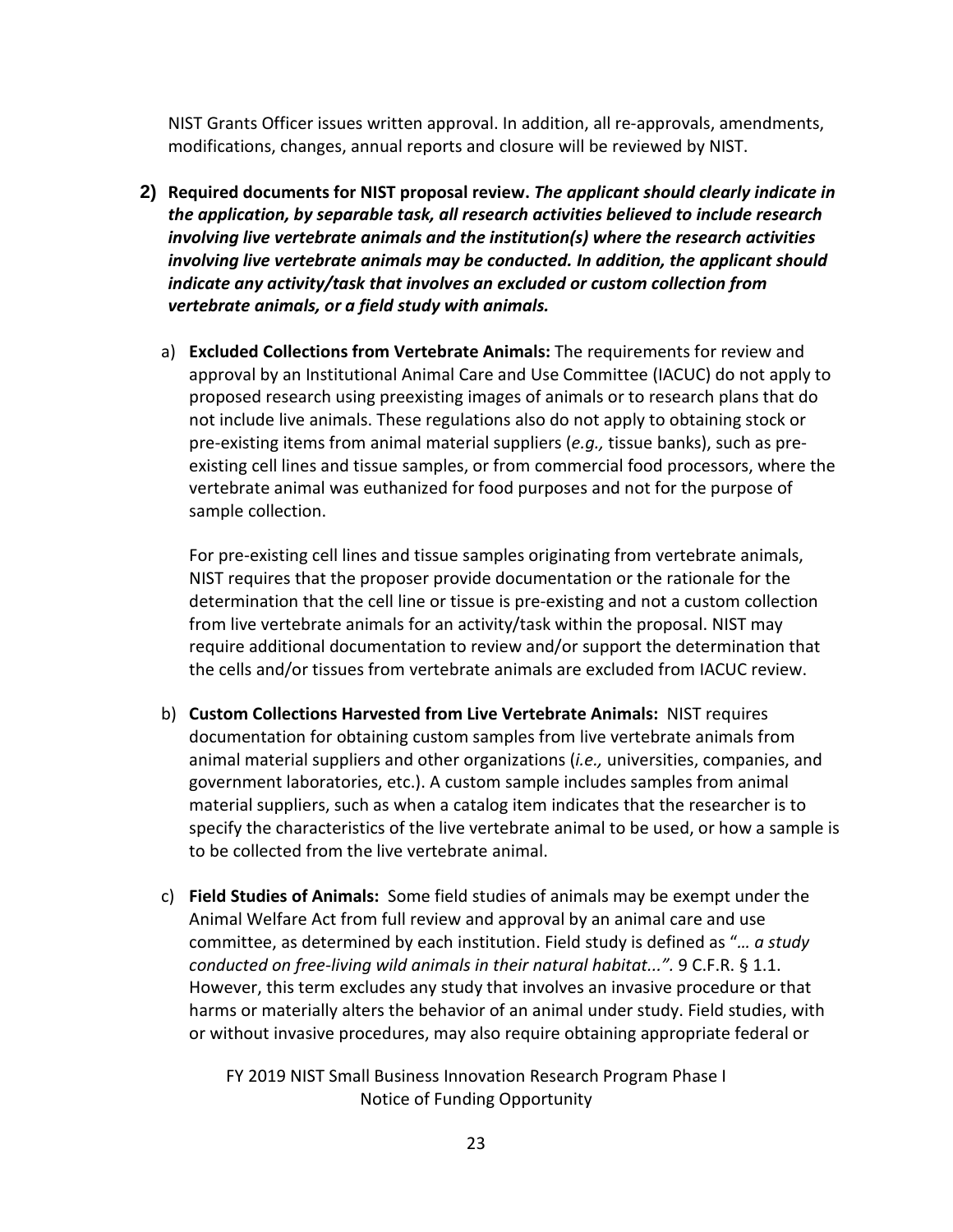local government permits (marine mammals, endangered species, etc.). If the applicant's institution requires review and approval by an animal care and use committee, NIST will require that documentation to be provided as described below.

- d) **For custom collections or studies with live vertebrate animals that require review and approval by an animal care and use committee the following documentation is required:**
	- (1) **Requirement for Assurance.** An applicable assurance for the care and use of the live vertebrate animal(s) to be used in the proposed research is required. NIST may request documentation to confirm an assurance, if adequate confirmation is not available through an assuring organization's website. The cognizant IACUC where the research activity is located may hold one or more assurances applicable to the research activity that are acceptable to NIST. These four assurances are:
		- i. Animal Welfare Assurance from the Office of Laboratory Animal Welfare (OLAW) indicated by the OLAW assurance number, *i.e.,* A-1234;
		- ii. USDA Animal Welfare Act certification indicated by the certification number, *i.e.,* 12-R-3456;
		- iii. Association for the Assessment and Accreditation of Laboratory Animal Care (AAALAC) indicated by providing the organization name accredited by AAALAC as listed in the AAALAC Directory of Accredited Organizations; and
		- iv. Letter of Assurance of compliance with the Animal Welfare Act, the U.S. Government Principles, and National Marine Fisheries Service (NFMS) IACUC policy that is valid for five years and provided by a NMFS Regional IACUC for activities with marine mammals or sea turtles (NMFS Policy Directive 04-112).
	- (2) **Documentation of Research Review by an IACUC:** If the applicant's application appears to include research activities, field studies, or custom sample collections involving live vertebrate animals the following information regarding review by an applicable IACUC may be requested during the application review process:
		- 1. The name(s) of the institution(s) where the research involving live vertebrate animals will be conducted and/or custom samples collected.
		- 2. The assurance type and number, as applicable, for the cognizant Institutional Animal Care and Use Committee (IACUC) where the research activity is located. [For example: Animal Welfare Assurance from the Office of Laboratory Animal Welfare (OLAW) should be indicated by the OLAW
		- FY 2019 NIST Small Business Innovation Research Program Phase I Notice of Funding Opportunity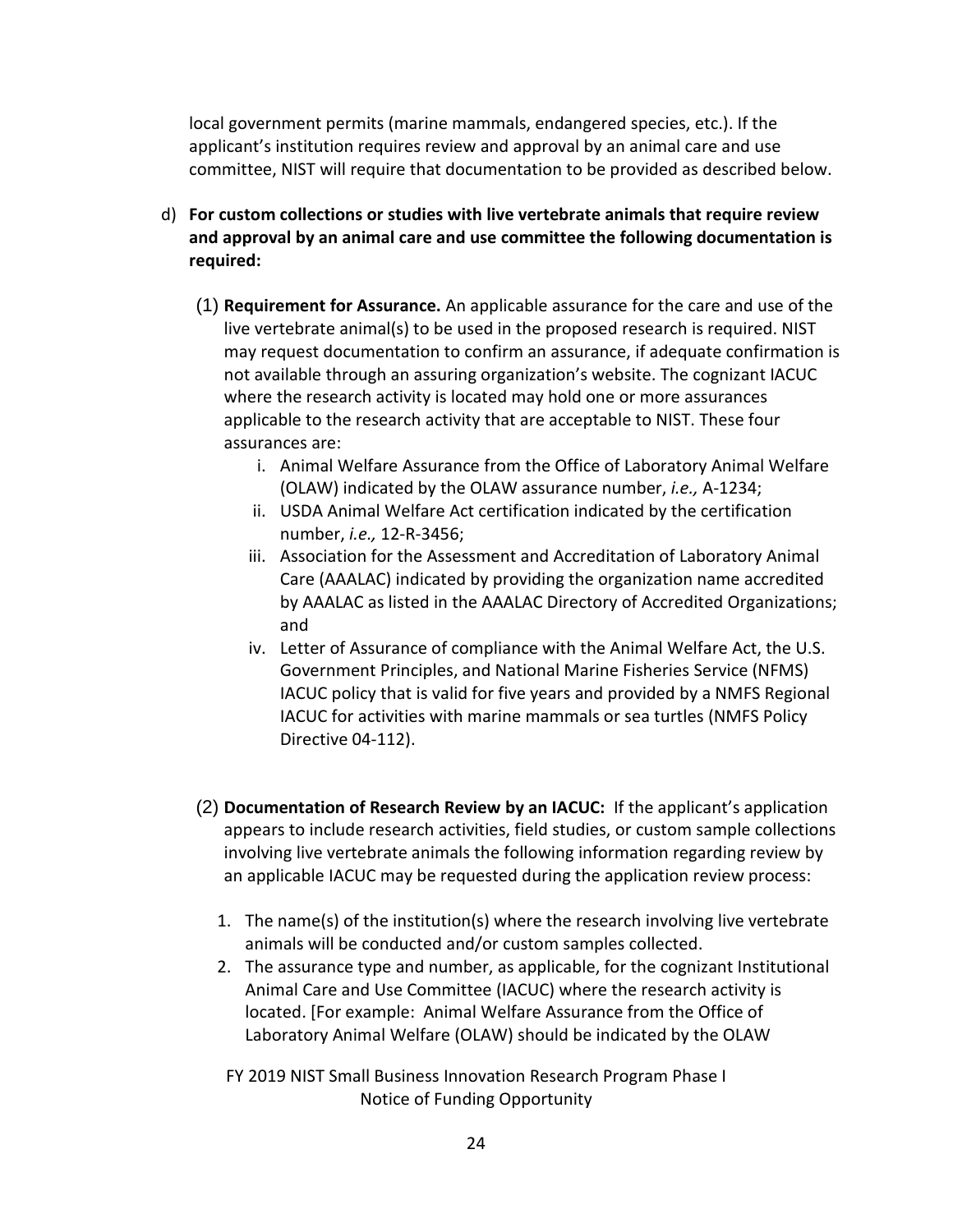assurance number, i.e. A-1234; an USDA Animal Welfare Act certification should be indicated by the certification number i.e. 12-R-3456; and an Association for the Assessment and Accreditation of Laboratory Animal Care (AAALAC) should be indicated by AAALAC.]

- 3. The IACUC approval date for the Animal Study Protocol (ASP) (if currently approved).
- 4. If the review by the cognizant IACUC is pending, the estimated start date for research involving vertebrate animals.
- 5. If any assurances or IACUCs need to be obtained or established, that should be clearly stated.
- 6. If any special permits are required for field studies, those details should be clearly provided for each instance, or indicated as pending.

If the application includes research activities involving vertebrate animals to be performed in the first year of an award, additional documentation may be requested by NIST during pre-award review for those performers, and may include the following for those research activities, which may also include field studies, custom sample collections involving live vertebrate animals:

- 1. A signed (by the Principal Investigator) copy of the IACUC approved ASP.
- 2. Documentation of the IACUC approval indicating the approval and expiration dates of the ASP.
- 3. If applicable, a non-duplication-of-funding letter if the ASP is funded from several sources.
- 4. If a new ASP will only be submitted to an IACUC if an award from NIST is issued, a draft of the proposed ASP may be requested.
- 5. Any additional clarifying documentation that NIST may request during review of applications to perform the NIST administrative review of research involving live vertebrate animals.

This clause reflects the existing NIST policy for Research Involving Live Vertebrate Animals. Should the policy be revised prior to award, a clause reflecting the policy current at time of award may be incorporated into the award.

If the policy is revised after award, a clause reflecting the updated policy may be incorporated into the award.

For more information regarding research projects involving live vertebrate animals, contact Linda Beth Schilling, Senior Analyst (e-mail: [linda.schilling@nist.gov;](mailto:linda.schilling@nist.gov) phone: 301-975-2887).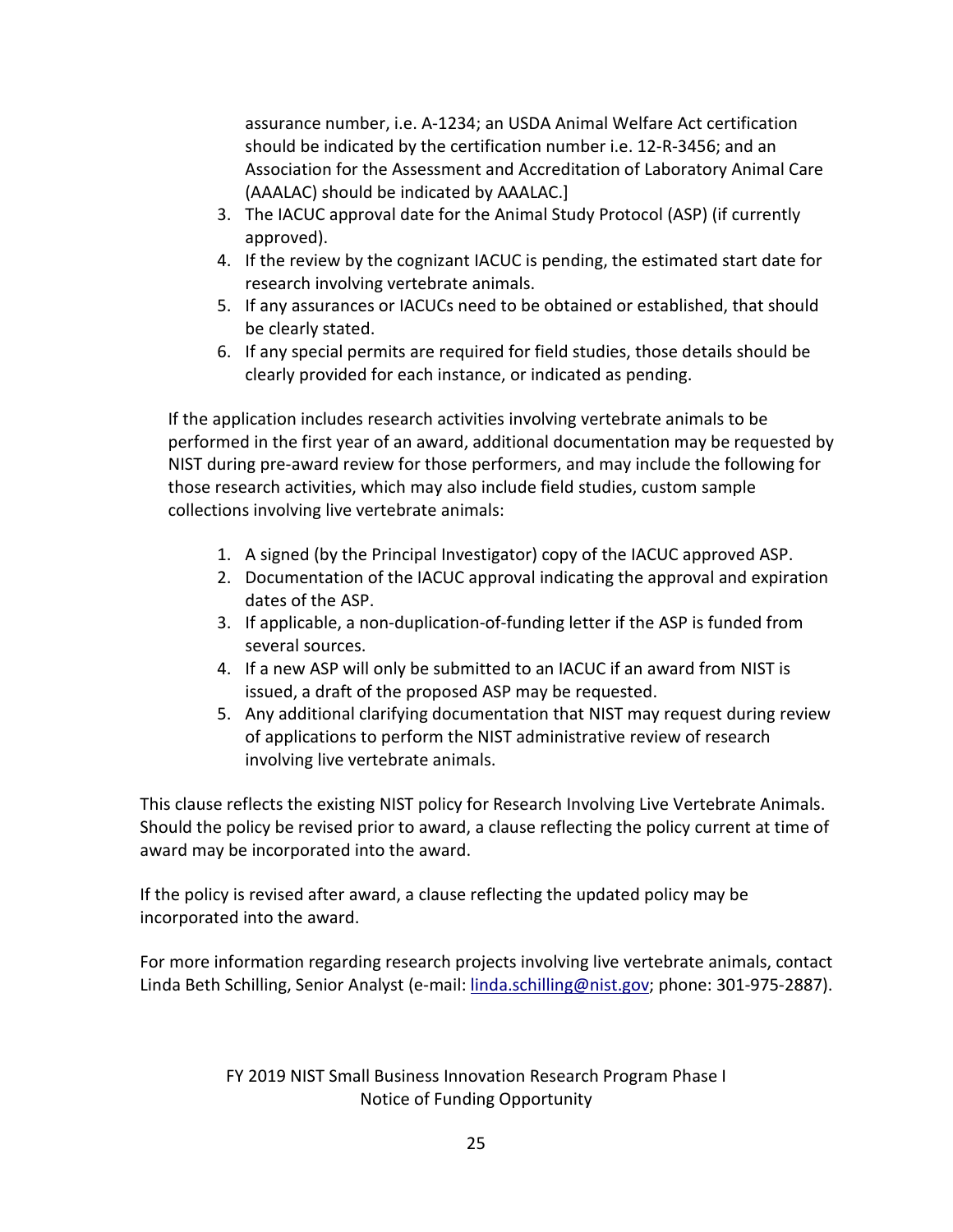### <span id="page-25-0"></span>**2.04 Certifications Regarding Federal Felony and Federal Criminal Tax Convictions, Unpaid Federal Tax Assessments and Delinquent Federal Tax Returns**

In accordance with Federal appropriations law, an authorized representative of the selected applicant(s) may be required to provide certain pre-award certifications regarding federal felony and federal criminal tax convictions, unpaid federal tax assessments, and delinquent federal tax returns.

### <span id="page-25-1"></span>**3.0 APPLICATION PREPARATION INSTRUCTIONS AND REQUIREMENTS**

### <span id="page-25-2"></span>**3.01 Phase I Application Requirements**

**Only FY 2019 Phase I applications may be submitted in response to this NOFO**. **Phase II applications are not being accepted at this time**. NIST publishes a Phase II NOFO approximately 30 days prior to the end of the previous year's Phase I period of performance to request Phase II applications. That NOFO provides instructions for Phase I awardees to prepare a Phase II application and the closing date for submission of applications. To reiterate, only the previous year's Phase I awardees are eligible to submit a Phase II application.

The application must provide sufficient information to demonstrate that the proposed work represents a sound approach to the investigation of an important scientific or engineering innovation worthy of support. The application must sufficiently identify and address a specific NIST technical program area that falls within one of the research areas described in Section 9 or a NIST-patented technology available for licensing. The research must be directed towards development of a commercial product or service in the NIST program area. The application must be self-contained and written with all the care and thoroughness of a scientific paper submitted for publication. It should indicate a thorough knowledge of the current status of research area addressed by the application. Each application should be checked carefully by the applicant to ensure inclusion of all essential material needed for a complete evaluation (see Sections 4.02 and 8.01).

The application must serve as the basis for technological innovation and lead to a new commercial product, process, or service that benefits the public.

NIST reserves the right to not submit an application for merit review if NIST determines the application has insufficient scientific and technical information, fails to comply with the administrative procedures as outlined in the applicable Screening Criteria in Section 4.02, or is missing any of the required forms and documents listed in Section 8.01.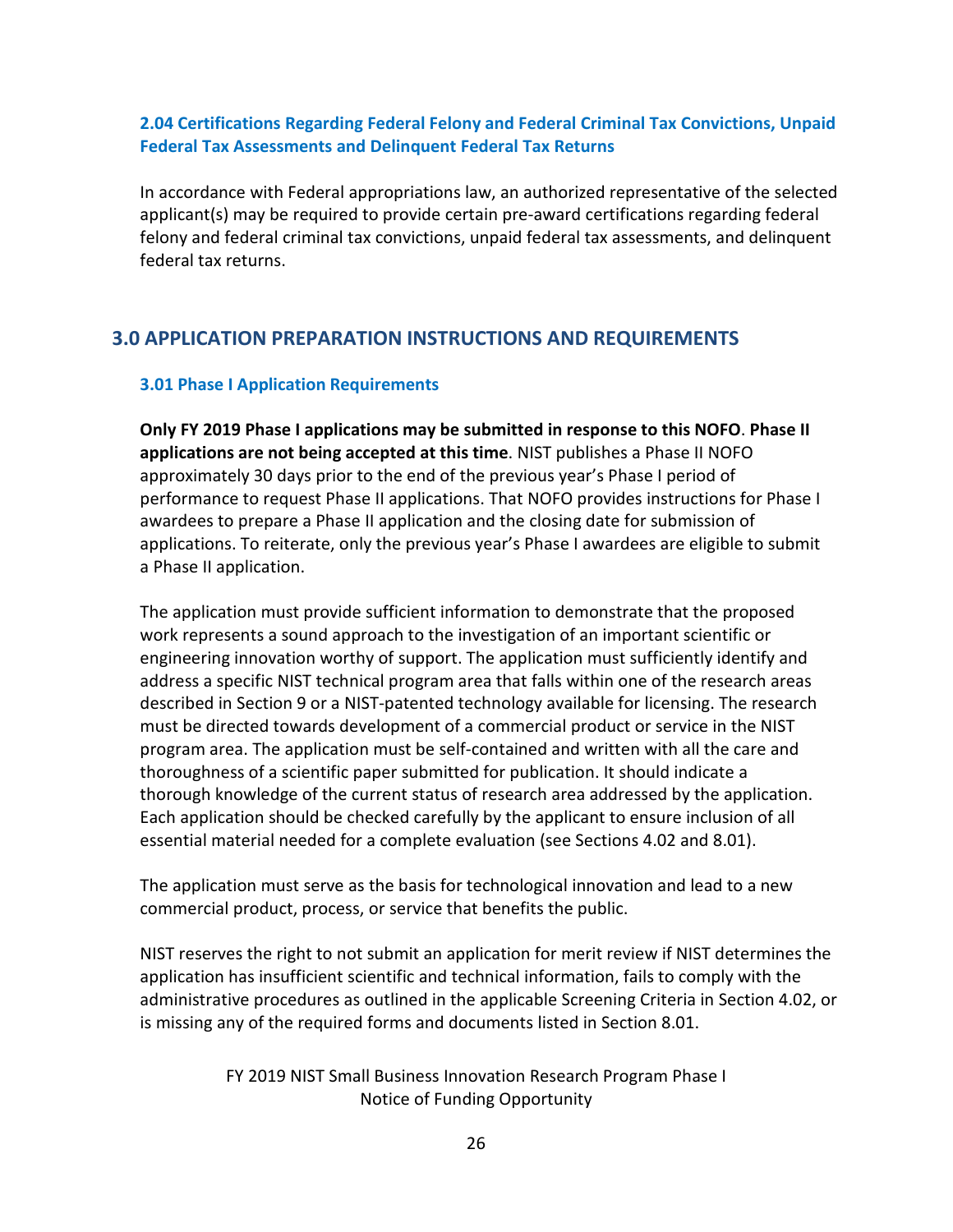All applicants are required to provide information for SBA's database [\(www.sbir.gov\)](http://www.sbir.gov/). The following are examples of the data to be entered by applicants into the database:

- Any business concern or subsidiary established for the commercial application of a product or service for which an SBIR award is made.
- Revenue from the sale of new products or services resulting from the research conducted under each Phase II award.
- Additional investment from any source, other than Phase I or Phase II awards, to further the research and development conducted under each Phase II award.
- Updated information in the SBA Tech-Net database on sbir.gov for any prior award received by the SBC. The SBC may apportion sales or additional investment information relating to more than one Phase II award among those awards, if it notes the apportionment for each award.

Each Phase II awardee is required to update appropriate information on the award in the database upon completion of the last program objective under the funding agreement and is requested to voluntarily update the information in the database annually thereafter for a minimum period of 5 years.

### <span id="page-26-0"></span>**3.02 Phase I Application**

A complete application must include a Technical Proposal (described below) and all other forms and documents listed in Section 8.01. An applicant may submit multiple applications but each application must be clearly differentiated.

The Technical Proposal, both the Cover Sheet and Technical Content, is limited to 25 pages. The only exception to the 25-page limit is for applicants covered by the provision for Prior SBIR Phase II Awards (Section 3.02.02 (14)). Additional pages beyond the 25-page limit will not be considered in the evaluation process. Pages should be of standard size (8  $1/2$ " x  $11$ "; 21.6 cm x 27.9 cm) with margins of 2.5 cm and type at least 10-point font. All units of measurement should be presented in metric units.

## **The Technical Proposal portion of the application requires the following:**

**(a) Cover Sheet (3.02.01) pages 1 and 2, and**

**(b) Technical Content (3.02.02) pages 3 through 25.**

**The listing of all forms and documents needed to complete the application is given in Section 8.01 of this NOFO.** The additional required forms and documents in Section 8.01 are not included in the 25-page count.

See Section 6.0 for information on the submission of applications in response to this NOFO.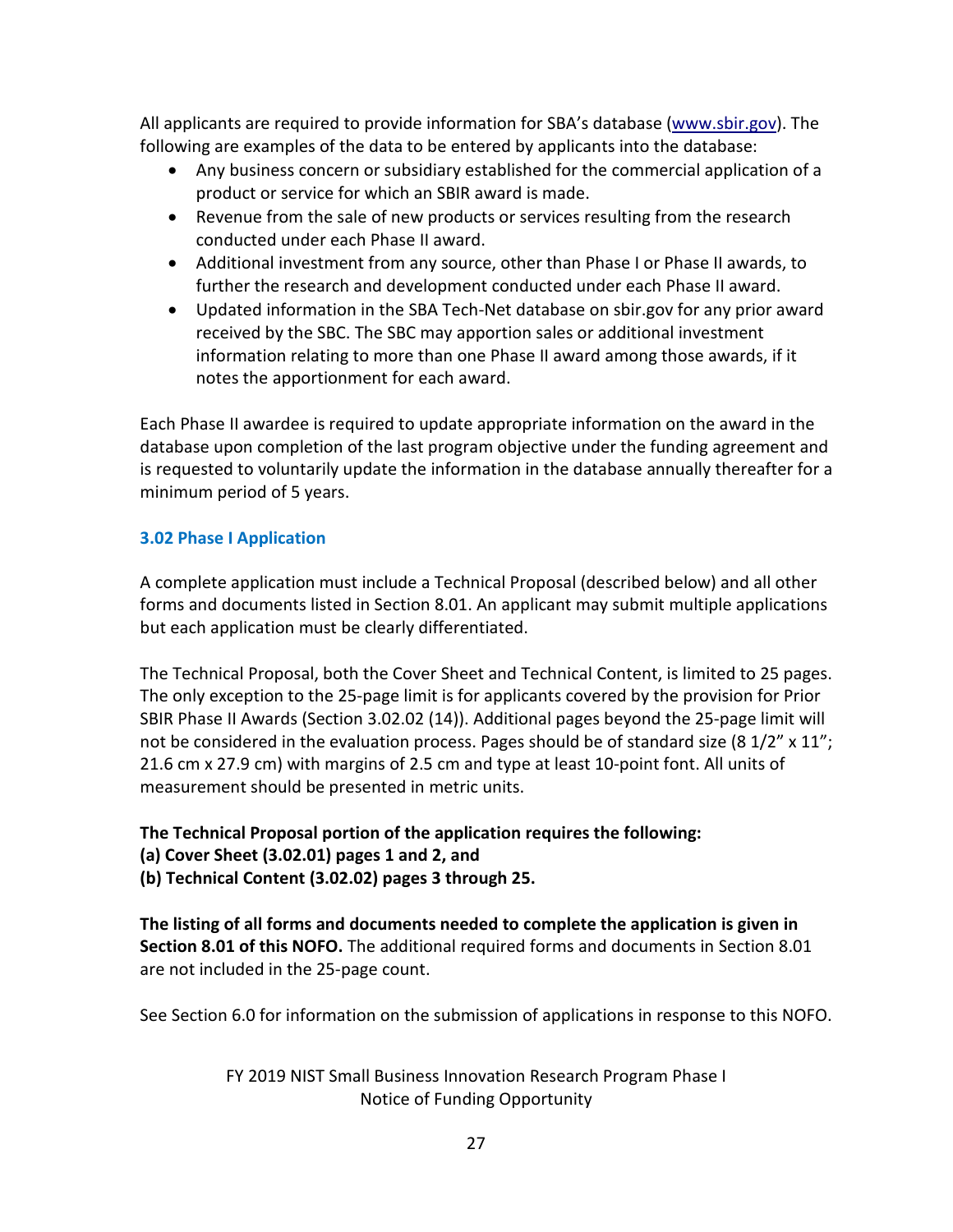### **3.02.01 Cover Sheet**

A completed Cover Sheet (*see* Appendix A of this NOFO) is a required part of the Technical Proposal. The Cover Sheet is counted as pages 1 and 2 of the Technical Proposal.

If an applicant checks 'Yes' on #11, the applicant's contact information will be provided to the NIST Hollings Manufacturing Extension Partnership (MEP). Such applicants may be contacted by your local MEP Center to explore a wide range of services and initiatives to help identify potential opportunities to accelerate and strengthen growth and competitiveness in the global marketplace for small and medium-sized manufacturers, including business-related support services that could potentially benefit the applicant's proposed project.

The applicant must provide in the space available on the Cover Sheet an abstract (limited to 200 words) and summary of potential commercial application of the research results (limited to 100 words). Each applicant's abstract and summary of potential commercial applications will be provided to the SBA and should not contain proprietary information. Each awardee's abstract and summary of potential commercial applications will be published on the NIST SBIR website [\(www.nist.gov/tpo/small-business-innovation-research](http://www.nist.gov/tpo/small-business-innovation-research-program)[program\)](http://www.nist.gov/tpo/small-business-innovation-research-program) and [www.sbir.gov.](http://www.sbir.gov/)

### **3.02.02 Technical Content**

Beginning on page 3 of the Technical Proposal, include the following items with headings as shown:

**(1) NIST Program Area or NIST-Patented Technology Available for Licensing**. The first paragraph of the proposal must describe a research project that addresses a current NIST technical program area falling within one of the research areas identified in Section 9.0 or utilizes a NIST-patented technology available for licensing; this paragraph must include the full URL of the NIST or Federal Laboratory Consortium (FLC) website that provides the source of the information for the program area or NIST-patented technology. A listing of NIST-patented technologies is available on the Federal Laboratory Consortium's (FLC) website [\(https://www.federallabs.org/labs/national-institute-of-standards-and-technology](https://www.federallabs.org/labs/national-institute-of-standards-and-technology-nist-0)[nist-0\)](https://www.federallabs.org/labs/national-institute-of-standards-and-technology-nist-0).

**(2) Identification and Significance of the Problem or Opportunity.** Make a clear statement of the specific research problem or opportunity addressed, its innovativeness, commercial potential, and why the research is important.

**(3) Phase I Technical Objectives.** State the specific objectives of the Phase I effort, including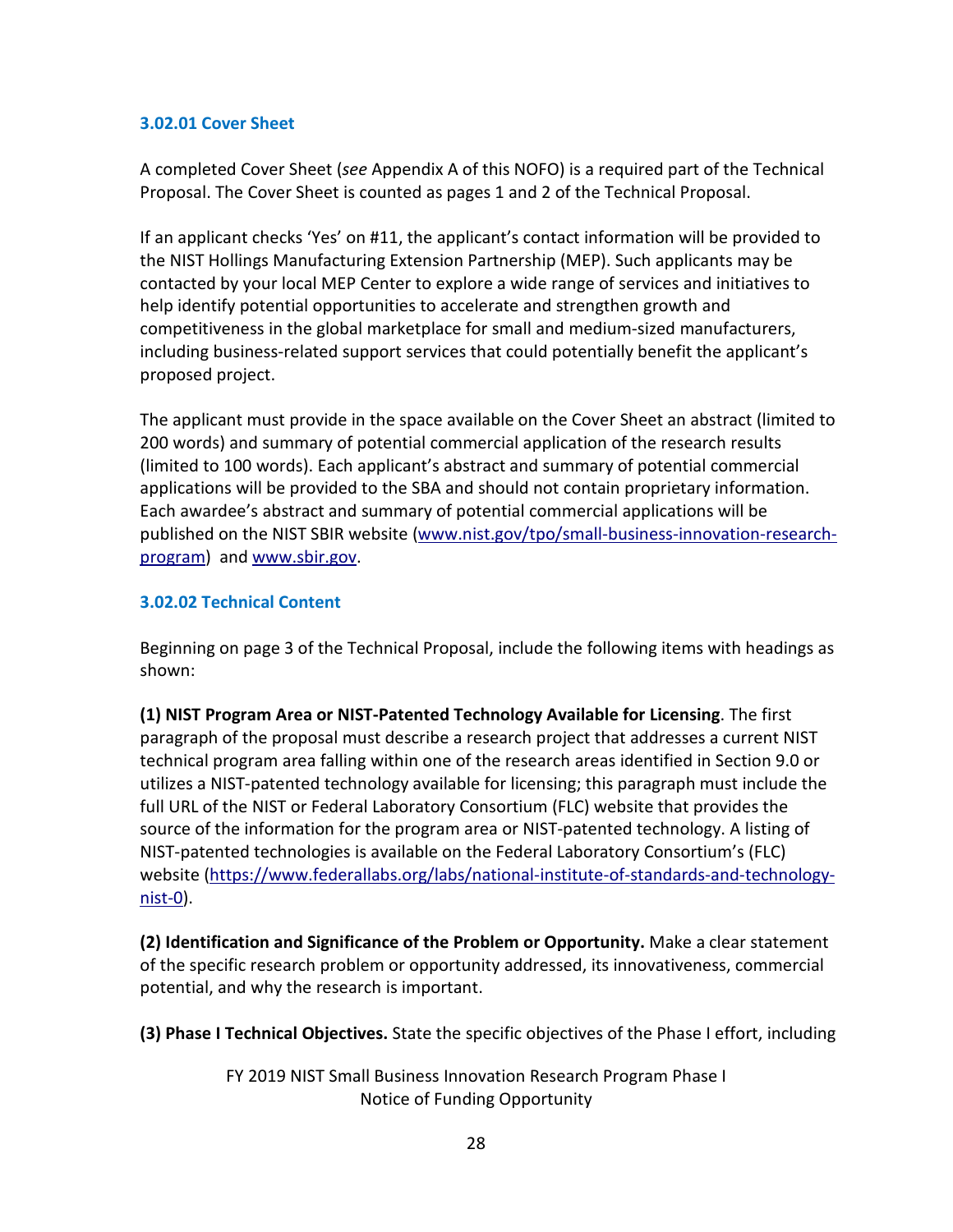the technical questions it will try to answer, to determine the feasibility of the proposed approach.

**(4) Phase I Work Plan**. Include a detailed description of the Phase I feasibility research plan. The plan should indicate what will be done, where it will be done, and how the research will be carried out. The method(s) planned to achieve each objective or task should be discussed in detail.

**(5) Related R/R&D.** Describe significant R/R&D that is directly related to the application, including any conducted by the principal investigator or by the proposing SBC. Describe how it relates to the proposed effort and describe any planned coordination with outside sources. The applicant must persuade evaluators of his or her awareness of key, recent R/R&D conducted by others in the specific topic area.

**(6) Key Individuals and Bibliography of Related Work.** Identify key individuals involved in Phase I, including their related education, experience, and publications. Where vitae are extensive, summaries that focus on the most relevant experience and publications are desired and may be necessary to meet application size limitations.

**(7) Relationship with Future R/R&D.** Discuss the significance of the Phase I effort in providing a foundation for the Phase II R/R&D effort. Also state the anticipated commercial results of the proposed approach.

**(8) Facilities and Equipment.** A detailed description, availability, and location of instrumentation and physical facilities proposed for Phase I should be provided.

**(9) Consultants, Contracts, and Subawards.** The purpose of this section is to show that any third-party research assistance would materially benefit the proposed effort and that arrangements for such assistance are in place at time of application submission.

For Phase I, a minimum of two-thirds of the research and/or analytical effort must be performed by the awardee. Outside involvement in the project is encouraged where it strengthens the conduct of the research. Outside involvement is not a requirement of this program and is limited to no more than one-third of the research and/or analytical effort in Phase I. The total cost for all consultant fees, facility leases, usage fees, and other subcontract/subaward or purchase agreements may not exceed one-third of the total award.

No individual or entity may serve as consultant, contractor, or subrecipient if they have been the recipient of any NIST information related to the research area that is not generally available to the public.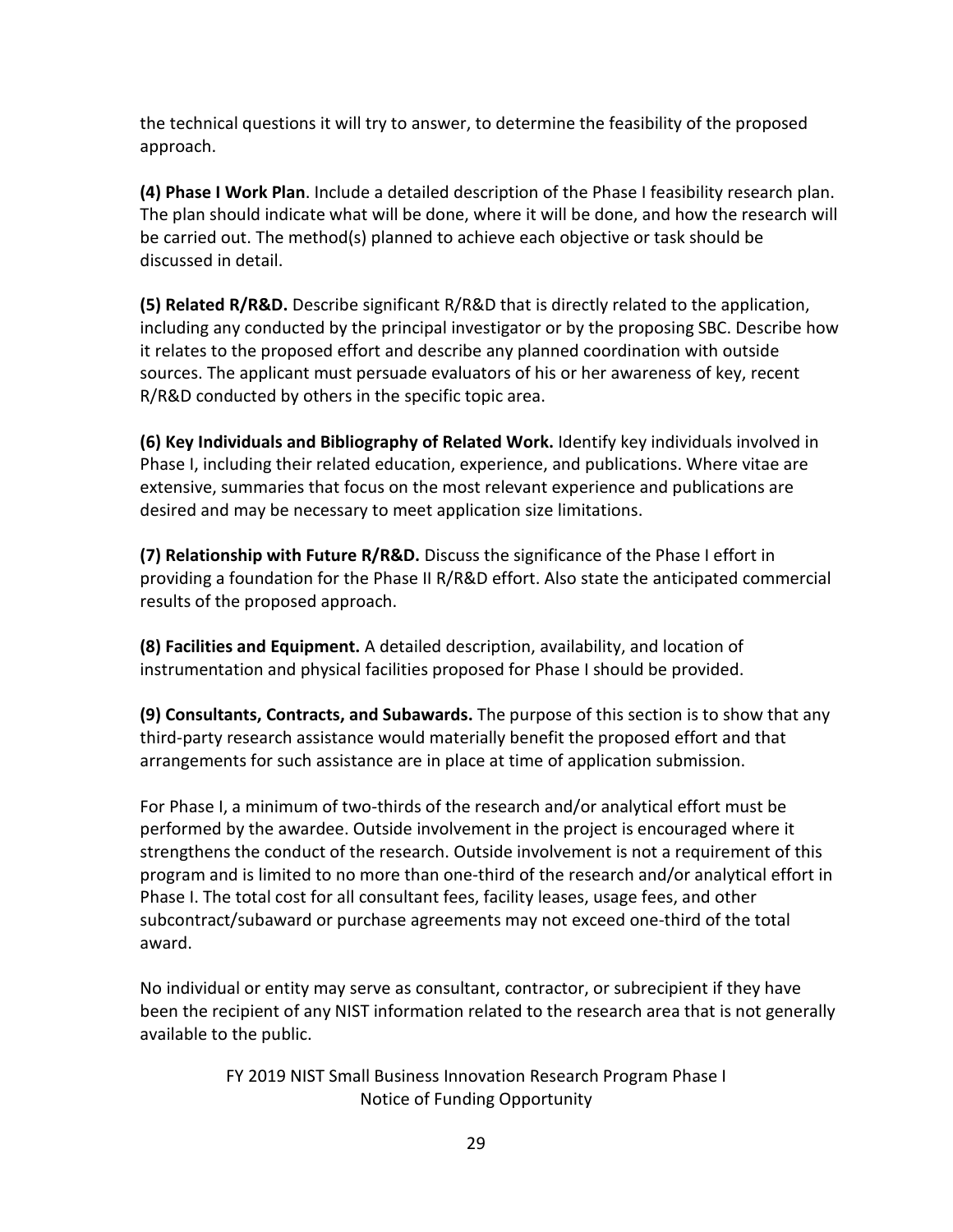The following definitions apply to this NOFO:

1. Consultant - A person outside the firm, named in the application as contributing to the research, must provide a signed statement confirming his/her availability, role in the project, and agreed consulting rate for participation in the project.

2. Contract - Similarly, where a contract is involved in the research, the contractor institution must furnish a letter signed by an appropriate official describing the programmatic arrangements and confirming its agreed participation in the research, with its proposed budget for this participation.

3. Subawards - As the funding instrument used in this program is financial assistance, an awardee might pass through funds to another organization to carry out part of the Federally-supported project. A "subaward" relationship fits the circumstances more appropriately than a contract when used to carry out part of the Federally-supported project. *See* 2 CFR §§ 200.92 (subaward), 200.93 (subrecipient), and 200.330 (Subrecipient and contractor determinations), respectively.

The subrecipient institution must furnish a letter signed by an appropriate official describing the programmatic arrangements and confirming its agreed participation in the research, with its proposed budget for this participation.

**(10) Potential Commercial Application.** A primary program goal is to provide opportunities for small businesses to convert research into technological innovation in the private sector. All proposed research should have a commercial outcome. Describe in detail the commercial potential of the proposed research, how commercialization would be pursued and potentially used by the private sector and/or the Federal Government. Include any optional letters of support and relevant supporting material such as references to journal articles, literature, or government publications. Provide any indicators of commercial potential and address the following:

(a) Market opportunity – Describe the current and anticipated target market, the size of the market, and include a brief profile of the potential customer(s).

(b) Technology and competition – Describe the competitive landscape, the value proposition and competitive advantage of the product or service enabled by the proposed innovation. Also include the critical milestones and pathway for commercial deployment of the proposed product or service.

(c) Finances – Describe your strategy for financing the innovation beyond the SBIR award. Describe the existence of any outside, non-SBIR funding or partnering commitments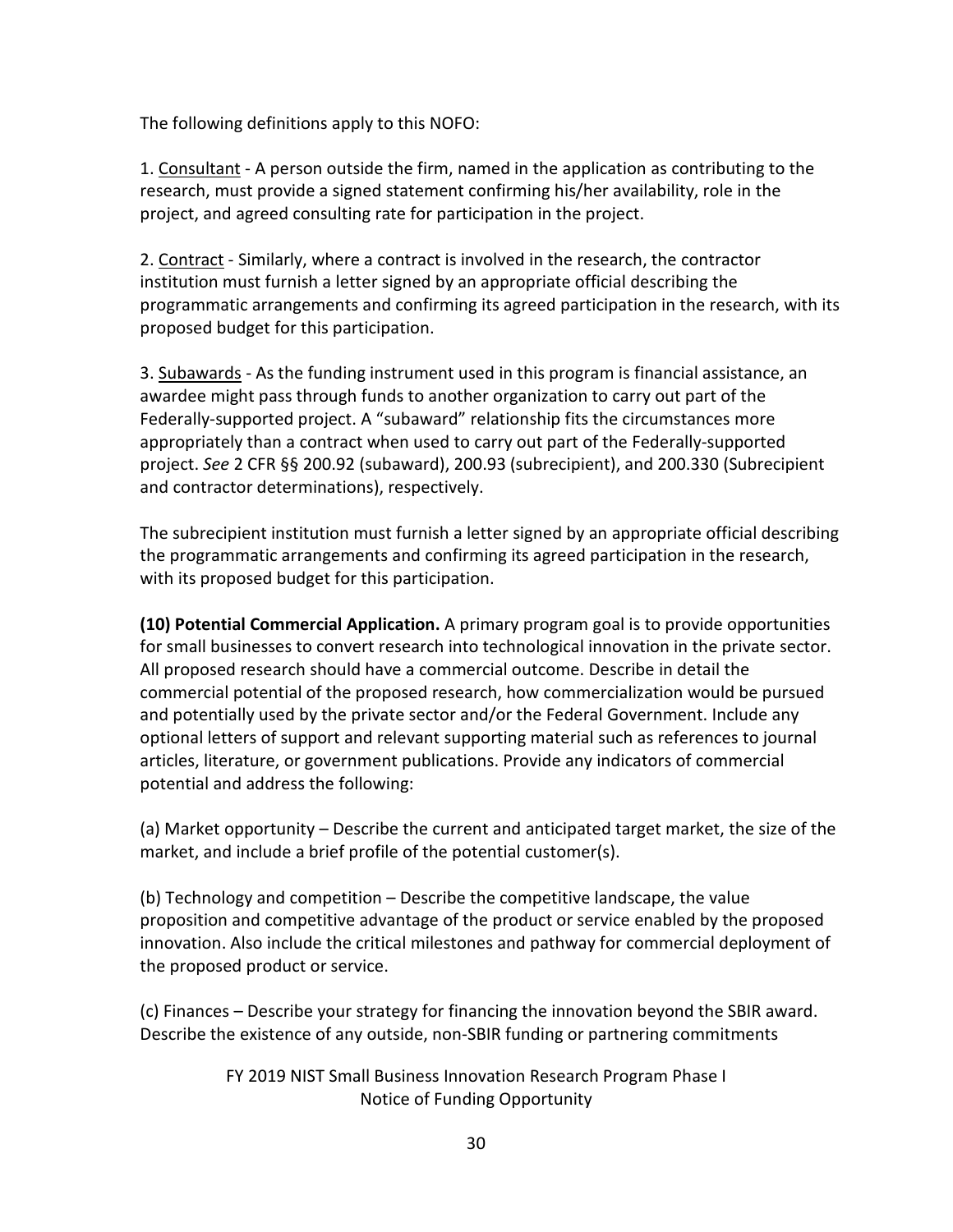including any Phase II funding commitments from private sector or non-SBIR funding sources and/or the existence of Phase III follow-on commitments for the subject research.

(d) Benefits - Describe the anticipated commercial benefits of the resulting product or service.

(e) Experience -- Describe your record of commercializing SBIR or other research. Include any additional indicators of the commercial potential of the idea.

**(11) Cooperative Research and Development Agreements (CRADA).** State if the applicant is a former or current CRADA partner with NIST, or with any other Federal agency, naming the agency, title of the CRADA, and any relationship with the proposed work. The statement of work of an SBIR award awarded under this NOFO cannot overlap with the statement of work of an existing CRADA with any federal agency, including NIST, with the awardee. NIST will consider whether there is any overlap on a case by case basis.

**(12) Guest Researcher.** State if the applicant or any of its consultants, contractors, or subrecipients or their employees is a domestic or foreign guest researcher at NIST (see [http://www.nist.gov/tpo/collaborations/guestresearchers.cfm\)](http://www.nist.gov/tpo/collaborations/guestresearchers.cfm), naming the sponsoring laboratory.

**(13) Cost Sharing.** Cost sharing is not required and is not considered during the evaluation process for Phase I applications.

**(14) Similar Applications or Awards. WARNING --** While it is permissible to submit identical applications or applications containing a significant amount of essentially equivalent work for consideration under numerous Federal program funding announcements, **it is unlawful to enter into a funding agreement requiring essentially equivalent work to an SBIR award (***see* **15 U.S.C. § 638(bb)(3)).** If there is any question concerning this, it must be disclosed to the soliciting agency or agencies before award.

If an application submitted in response to this NOFO is substantially the same as another application that has been funded, is now being funded, or is pending with another Federal Agency, the applicant must provide the following information:

(a) Names and addresses of agencies to which an application was submitted or from which an award was received.

(b) Date of application submission or date of award.

(c) Title, number, and date of NOFO(s) under which an application was submitted or award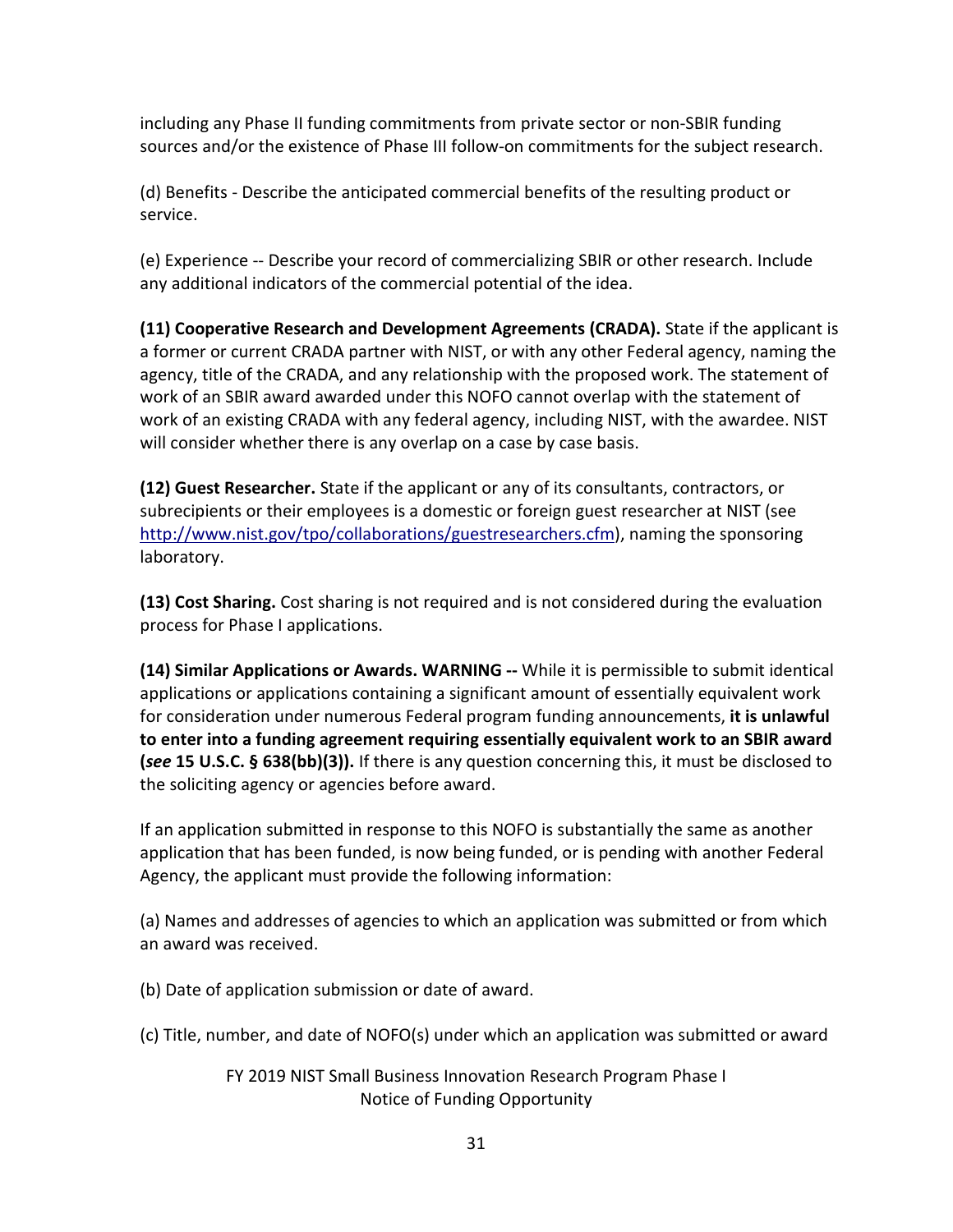received.

(d) Specific applicable research topic(s) for each application submitted or award received.

(e) Title of research projects for each application submitted or award received.

(f) Name and title of principal investigator or project manager for each application submitted or award received.

If no equivalent application is under consideration or award for equivalent work received, a statement to that effect **must** be included in this section of the technical content area of the application.

**(15) Prior SBIR Phase II Awards.** If the SBC has received more than 15 Phase II awards in the prior 5 fiscal years, the SBC must submit the following information in its Phase I application: name of the awarding agency; date of award; funding agreement number; amount of award; topic, subtopic, or research area title; follow-on agreement amount; source and date of commitment; and current commercialization status for each Phase II award. This required information will not be counted toward the 25-page Technical Proposal limitation.

## <span id="page-31-0"></span>**4.0 METHOD OF SELECTION AND EVALUATION CRITERIA**

### <span id="page-31-1"></span>**4.01 Introduction**

All applications will be evaluated and judged on a competitive basis. Applications will be initially screened to determine eligibility, and completeness, and responsiveness to this NOFO (see Sections 4.02 and 8.01). Applications passing the initial screening will be evaluated in accordance with the evaluation criteria (see Section 4.03). Each application will be judged on its own merit.

NIST is under no obligation to fund any application or any specific number of applications in a given topic. NIST may elect to fund several or none of the applications for the same research area. If an application is submitted that requires a license to use a NIST-owned invention covered by a patent or patent application and such NIST-owned invention has become unavailable for licensing prior to the close of this NOFO in the field of use relevant to the application, NIST has the sole discretion to deem the application ineligible.

### <span id="page-31-2"></span>**4.02 Phase I Screening Criteria**

Please carefully read the entire NOFO and review the following Phase I Screening Criteria to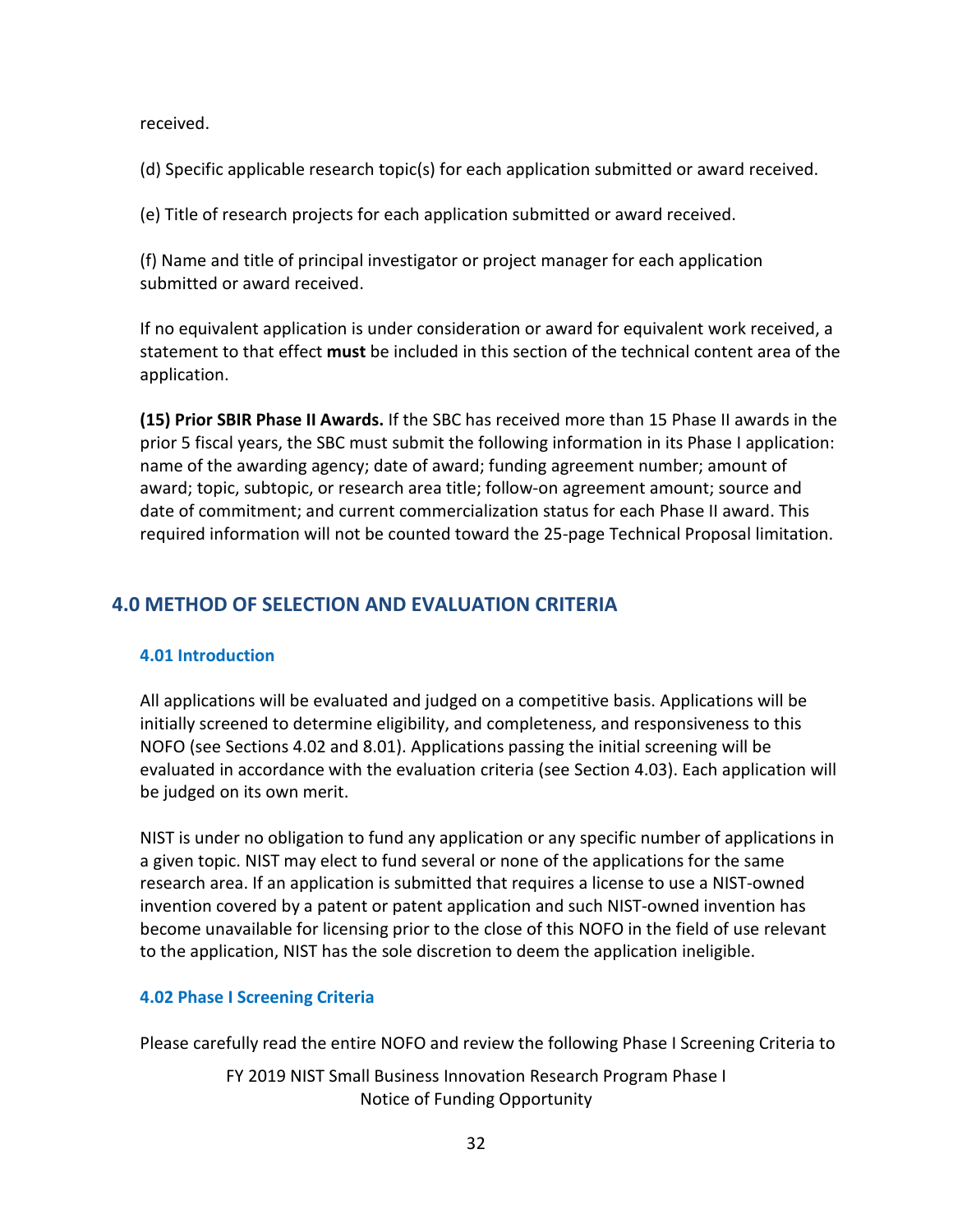assure that your application meets NIST requirements. Phase I applications that do not clearly satisfy all eight (8) of the screening criteria will be eliminated from the review and selection process and not receive further consideration. However, NIST, in its sole discretion, may continue the review process for an application that is missing minor nonsubstantive information, the absence of which may easily be rectified.

The screening criteria are:

(1) The application must be received by NIST before the deadline specified in Section 6.01.

(2) The proposing firm must qualify as eligible according to the criteria provided in Section 1.03.

(3) The Phase I application must include all required forms and documents listed in Section 8.01:

- i) SF-424, Application for Federal Assistance
- ii) SF424A, Budget Information Non-Construction Programs
- iii) SF-424B, Assurances Non-Construction Programs
- iv) CD-511, Certification Regarding Lobbying
- v) SF-LLL Disclosure of Lobbying Activities (if applicable)
- vi) Technical Content see Section 3.02
	- a. Cover Sheet see Section 3.02.01
	- b. Technical Proposal see Section 3.02.02
- vii) Budget Narrative see Section 8.01.7
- viii) Indirect Cost Rate Agreement see Section 8.01.8
- ix) SBA Company Registry Form see Section 8.01.9
- x) Data Management Plan -see Section 8.01.10
- xi) Research and Related Personal Data see Section 8.01.11
- xii) Compliance with SBIR Program Requirements, Applicant Fraud Awareness Training Certificate of Training Completion – see Section 8.01.12

(4) The Phase I total proposed project budget must not exceed \$100,000. Up to an additional \$6,500 may be requested for TABA. For Phase I, a minimum of two-thirds of the research and/or analytical effort must be performed by the awardee. The total cost for all consultant fees, facility leases, usage fees, and other subcontract/subaward or purchase agreements may not exceed one-third of the total award (Section 1.03).

(5) The feasibility research duration for the Phase I project must not exceed 6 months.

(6) If an application is submitted that requires a license to use a NIST-owned invention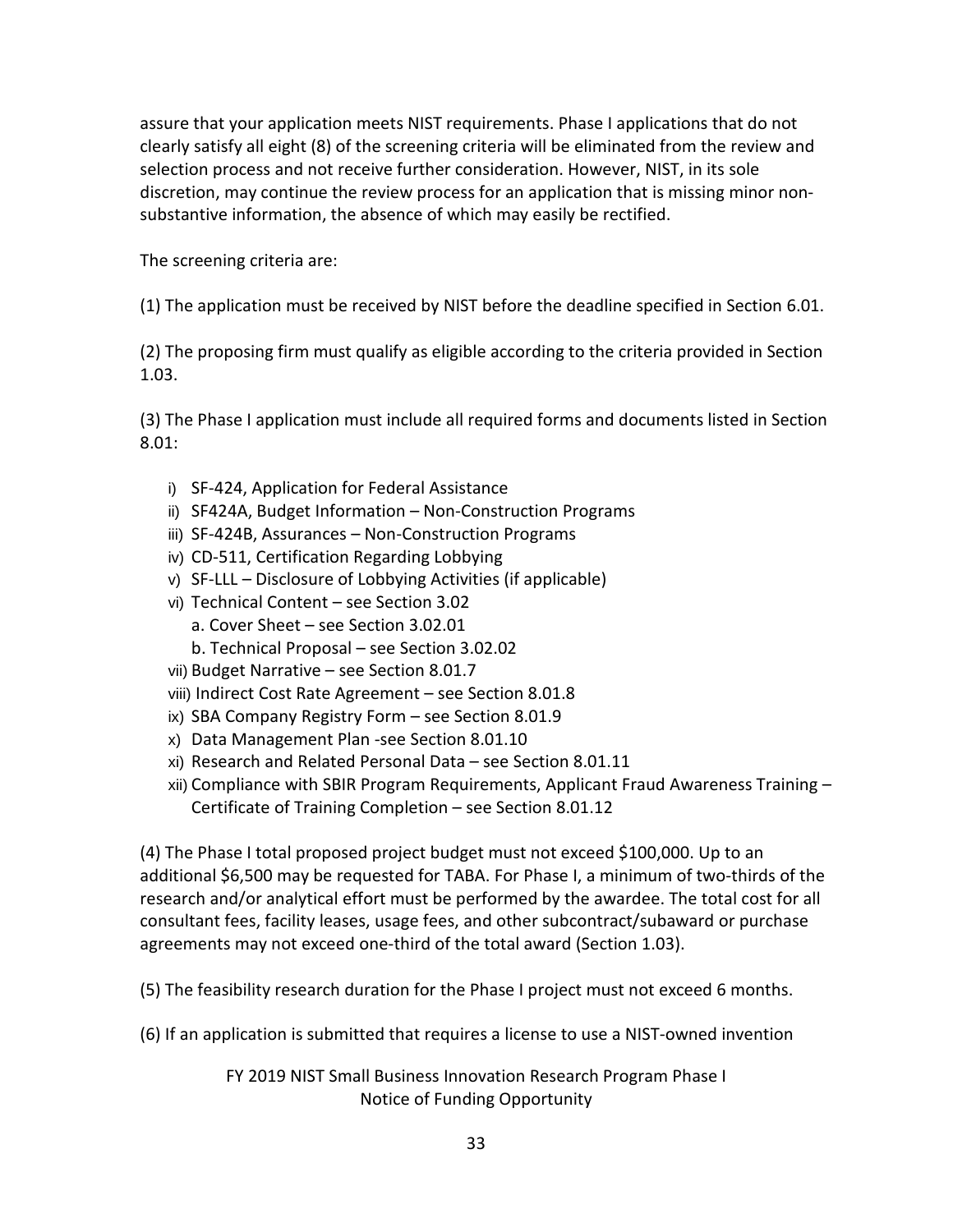covered by a patent or patent application, the relevant NIST-owned invention must be available for licensing prior to the close of this NOFO in the field of use relevant to the application.

(7) The Phase I application must be submitted only under one of the research areas in Section 9 and must clearly address NIST research priorities as shown by identification of a NIST or FLC website. (Section 3.02.02 (1))

(8) The Phase I application must include a commercialization plan. (Section 3.02.02.(10))

### <span id="page-33-0"></span>**4.03 Phase I Evaluation Criteria**

Phase I applications that satisfy the screening criteria in Section 4.02 will proceed to a scored merit review process.

**Merit Review.** The applications will be evaluated by at least three (3) reviewers composed of NIST staff in accordance with the following weighted criteria for a maximum of 100 points. Reviewers will evaluate:

(1) The degree to which the proposed technical approach is comprehensive, feasible, and demonstrates a clear understanding of the research area. (20 points)

(2) The appropriateness of the qualifications and extent of the experience of the proposed principal/key investigators, supporting staff, and consultants as they relate to accomplishing the proposed research effort. In addition, reviewers will evaluate, as applicable, the extent to which the applicant has access to the facilities and equipment necessary to complete the proposed research. (5 points)

(3) The likelihood that the proposed research program will lead to a successful product or service with a viable pathway for commercial deployment as described in the commercialization plan. (30 points)

(4) The magnitude of the anticipated commercial benefits of the resulting product or service. (20 points)

(5) The extent to which the proposed commercial product or service relates to the goals of a NIST technical program and the NIST mission. (20 points)

(6) SBIR Programmatic priorities (5 points):

- a) The extent to which the proposed project includes SBIR high priority areas of manufacturing-related and energy-efficiency research.
- b) The extent of participation by women and socially and economically disadvantaged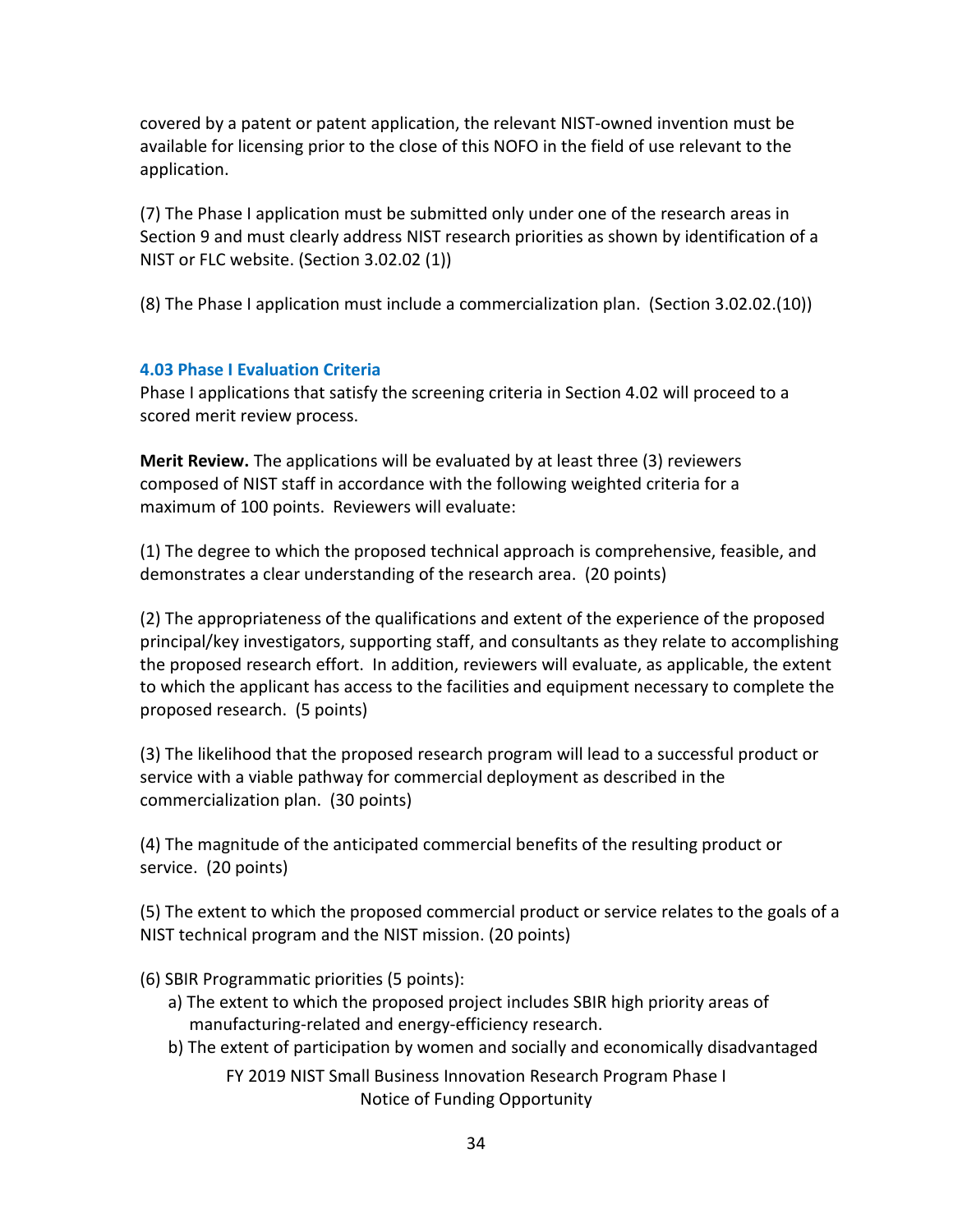SBCs, and SBCs from HUBZones or under-served states in the proposed project.

#### <span id="page-34-0"></span>**4.04 Phase I Award Selections**

Final selection decisions will be made by the Selecting Official, the Director of the NIST Technology Partnerships Office, or designee, considering the following selection factors:

- (1) Scores and comments provided by the Merit reviewers;
- (2) Diversity across participants and NIST program areas;
- (3) Applicants that have received fewer than 20 SBIR awards in the past;
- (4) Possible duplication of other federally-funded research; and
- (5) Availability of funding.

NIST may select some, all, or none of the applications, or part(s) of any particular application. Prior to issuing an award, NIST may ask for supplemental information and may negotiate the scope and amount of the award. The final approval of selected applications and issuance of awards will be by the NIST Grants Officer. The award decisions of the NIST Grants Officer are final.

### **4.04.01 Federal Awarding Agency Review of Risk Posed by Applicants**

After applications are proposed for funding by the selecting official, the NIST Grants Management Division (GMD) performs administrative reviews, which may include a review of the financial stability of an applicant, the quality of the applicant's management systems, the history of performance, and/or the applicant's ability to effectively implement statutory, regulatory, or other requirements imposed on non-Federal entities. Upon review of these factors, if appropriate, specific conditions that correspond to the degree of risk may be applied to an award.

In addition, prior to making an award where the total Federal share is expected to exceed the simplified acquisition threshold (currently \$150,000), NIST GMD will review and consider the publicly available information about that applicant in the Federal Awardee Performance and Integrity Information System (FAPIIS). An applicant may, at its option, review and comment on information about itself previously entered into FAPIIS by a Federal awarding agency. As part of its review of risk posed by applicants, NIST GMD will consider any comments made by the applicant in FAPIIS in making its determination about the applicant's integrity, business ethics, and record of performance under Federal awards.

Upon completion of the pre-award risk assessment, the Grants Officer will make a responsibility determination concerning whether the applicant is qualified to receive the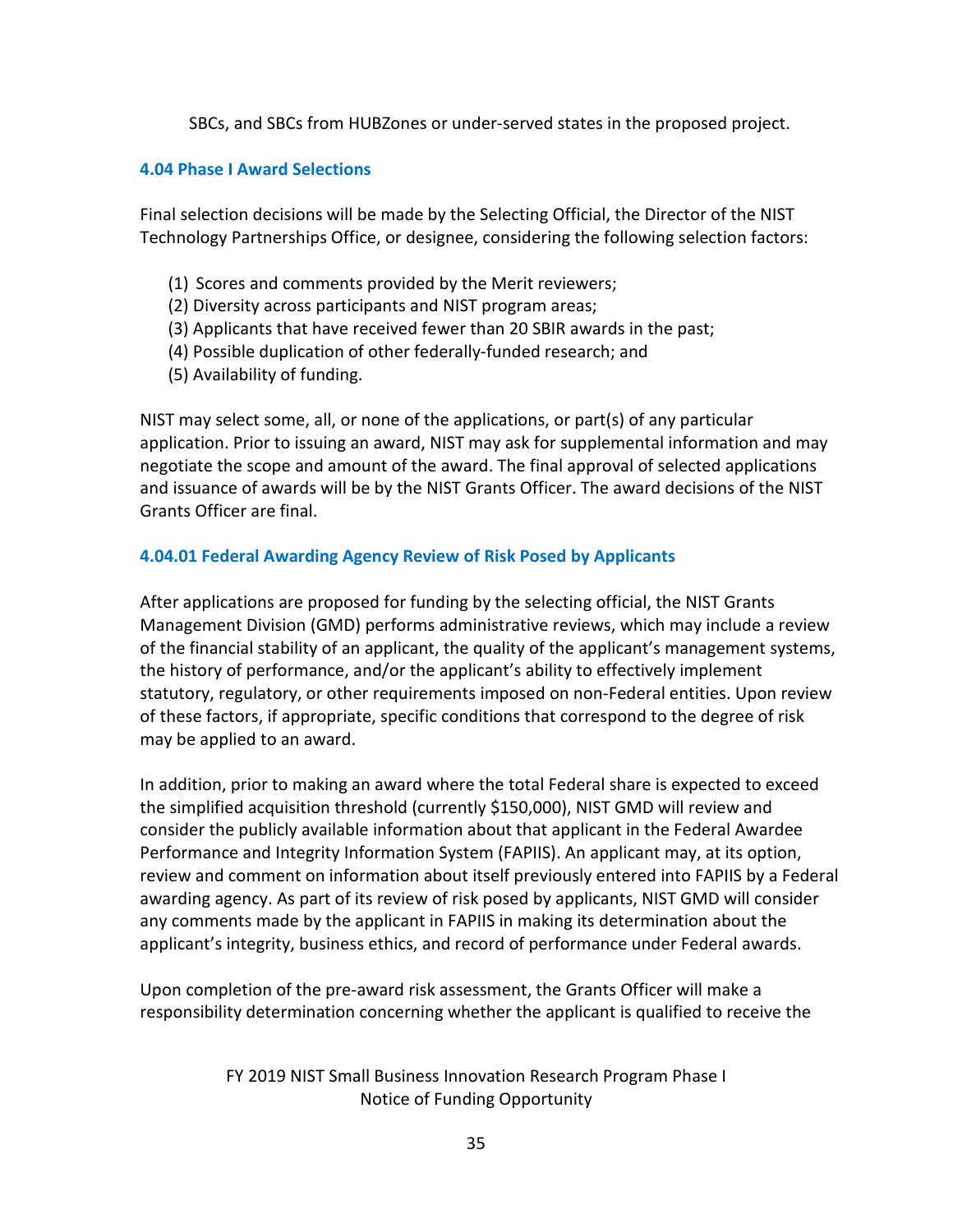subject award and, if so, whether appropriate special conditions that correspond to the degree of risk posed by the applicant should be applied to an award.

#### **4.04.02 Release of Proposal Review Information**

After final award decisions have been announced, the merit evaluations of applications that passed the screening criteria will be provided to the applicant with written notification of award/non-award. The identity of the reviewers will not be disclosed.

### <span id="page-35-0"></span>**5.0 CONSIDERATIONS**

#### <span id="page-35-1"></span>**5.01 Awards**

Through 2 C.F.R. § 1327.101, the Department of Commerce adopted **Uniform Administrative Requirements, Cost Principles, and Audit Requirements for Federal Awards** at 2 C.F.R. Part 200, which apply to awards in this program. Refer to <http://go.usa.gov/SBYh> and<http://go.usa.gov/SBg4>.

The Department of Commerce will apply to all awards made under this NOFO the **Financial Assistance Standard Terms and Conditions** in effect on the date of award. The current version, dated October 9, 2018, is accessible at [http://www.osec.doc.gov/oam/grants\\_management/policy/default.htm.](http://www.osec.doc.gov/oam/grants_management/policy/default.htm)

The **Department of Commerce Pre-Award Notification Requirements for Grants and Cooperative Agreements**, 79 FR 78390 (December 30, 2014), are applicable to this NOFO and are available at [http://go.usa.gov/hKkR.](http://go.usa.gov/hKkR)

Contingent upon availability of funds, NIST anticipates making a total number of approximately twelve (12) Phase I awards with a project budget of no more than \$100,000 each. Up to an additional \$6,500 may be included in each award for TABA. The total performance period shall be no more than seven (7) months beginning on the agreement start date. A period of one (1) month is allotted after the six (6) month R&D duration for the awardee to prepare and submit a final report.

Phase II awards shall be for no more than \$400,000. The R&D activity period of performance in Phase II will depend upon the scope of the research, but should not exceed 24 months. One year after completing the R&D activity, the awardee shall be required to report on its commercialization activities. The total period of performance for Phase II is 36 months.

It is anticipated that approximately half of the Phase I awardees will receive Phase II awards,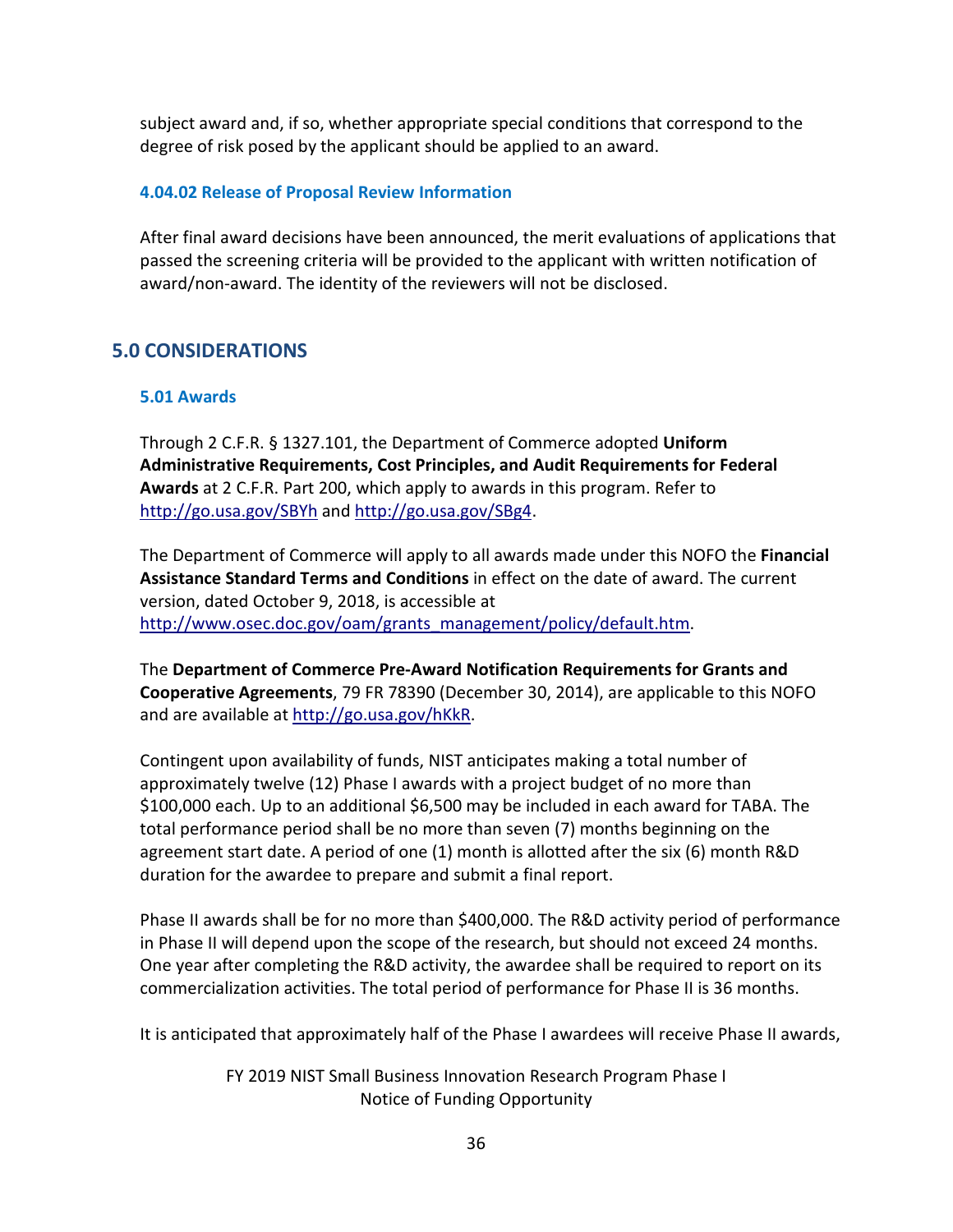depending upon the availability of funds. To provide for an in-depth review of the Phase I final report and the Phase II application, Phase II awards will be made approximately 4 months after the completion of Phase I, contingent upon availability of funds.

Funding for the program listed in this NOFO is contingent upon the availability of appropriations. NIST issues this notice subject to the appropriations made available under the current continuing resolution funding the Department of Commerce: Section 101 of the Further Additional Continuing Appropriations Act, 2019, Public Law 116-5, January 25, 2019. NIST anticipates making awards for the program listed in this notice provided that funding for Fiscal Year 2019 is continued beyond February 15, 2019, the expiration of the current continuing resolution.

In no event will NIST or the Department of Commerce be responsible for application preparation costs. This NOFO does not obligate NIST or the Department of Commerce to make any awards under either Phase I or Phase II. Furthermore, NIST will not fund any costs incurred by the applicants before awards are made. Publication of this NOFO does not oblige NIST or the Department of Commerce to award any specific project or to obligate any available funds.

### <span id="page-36-0"></span>**5.02 Reporting Requirements**

Phase I awardees will be required to submit a performance (technical) report covering the award's first three months during the fourth month of the period of performance, and a final report seven months after the start of the award.

Performance (technical) reports should include technical details regarding the research conducted up to that point in the project and provide detailed plans for the next stages of the project. Consideration will be given to changes from the solicited and proposed milestones if results from experimentation warrant a deviation from the plan. Inclusion of proprietary information within the performance (technical) reports and final report may be necessary in order to effectively communicate progress and gain appropriate consultation from NIST experts regarding next steps. All such proprietary information must be marked by the awardee according to instructions provided in Section 5.04.02.(d)(1).

Final reports shall include a single-page project summary as the first page. The remainder of the report should indicate the research objectives, research work carried out, results obtained, and estimates of technical feasibility.

All final reports must carry an acknowledgment on the cover page such as: "This material is based upon work supported by the National Institute of Standards and Technology (NIST) under cooperative agreement \_\_\_\_\_\_\_\_\_\_\_\_\_\_\_\_\_. Any opinions, findings, conclusions or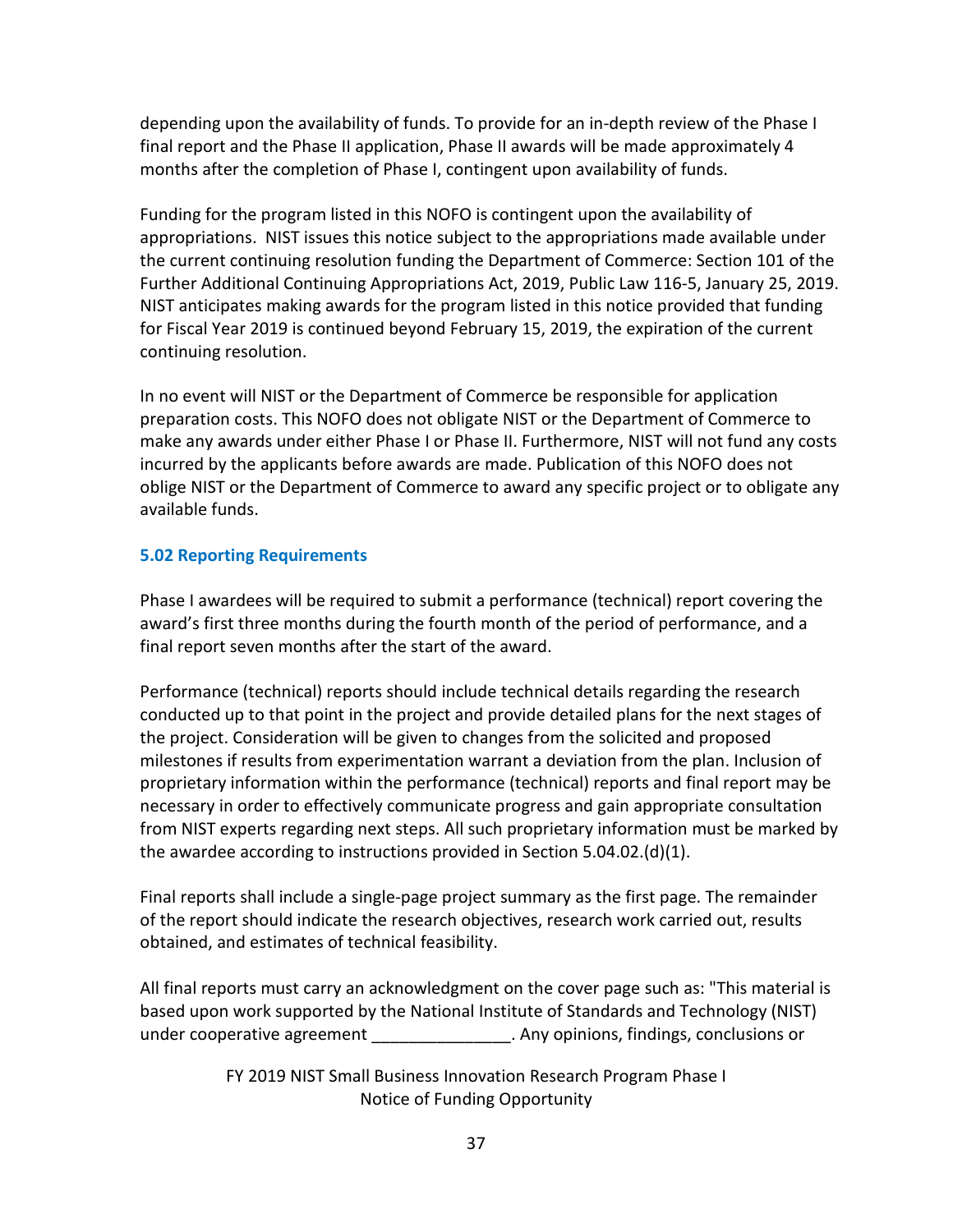recommendations expressed in this publication are those of the author(s) and do not necessarily reflect the views of NIST."

To help assess the effectiveness of our program in meeting programmatic and SBIR objectives, NIST may periodically request information from small businesses about progress taken towards commercialization of the technology after the completion of Phase I and II awards.

#### <span id="page-37-0"></span>**5.03 Payment Schedule**

Cooperative agreements will include an award term with electronic payment system information. Pursuant to 2 C.F.R. § 200.305 awardees are to be paid in advance, provided they maintain or demonstrate the willingness to maintain: written procedures that minimize the time elapsing between the transfer of funds and disbursement by the recipient, and financial management systems that meet the standards for fund control and accountability as established in 2 C.F.R. § 200.302. Advances of funds to a recipient organization shall be limited to the minimum amounts needed and be timed to be in accordance with the actual, immediate cash requirements of the recipient organization in carrying out the purpose of the approved program or project.

The Department of Commerce policy requires that in the usual case, non-Federal entities time advance payment requests so that Federal funds are on hand for a maximum of three calendar days before being disbursed by the non-Federal entity for eligible award costs. In no case should advances exceed the amount of cash required for a 30-day period.

### <span id="page-37-1"></span>**5.04 Innovations, Inventions and Patents**

### **5.04.01 Proprietary Information Proposals**

Applicants are discouraged from submitting proprietary information unless the information is deemed essential for proper evaluation of the application. If proprietary information is provided by an applicant in a proposal, which constitutes a trade secret, proprietary commercial or financial information, confidential personal information or data affecting the national security, it will be treated in confidence, to the extent permitted by law. This information must be clearly marked by the applicant with the term "confidential proprietary information" and the following legend must appear on the title page of the proposal:

"These data shall not be disclosed outside the Government and shall not be duplicated, used, or disclosed in whole or in part for any purpose other than evaluation of this proposal. If a funding agreement is awarded to this applicant as a result of or in connection with the submission of these data,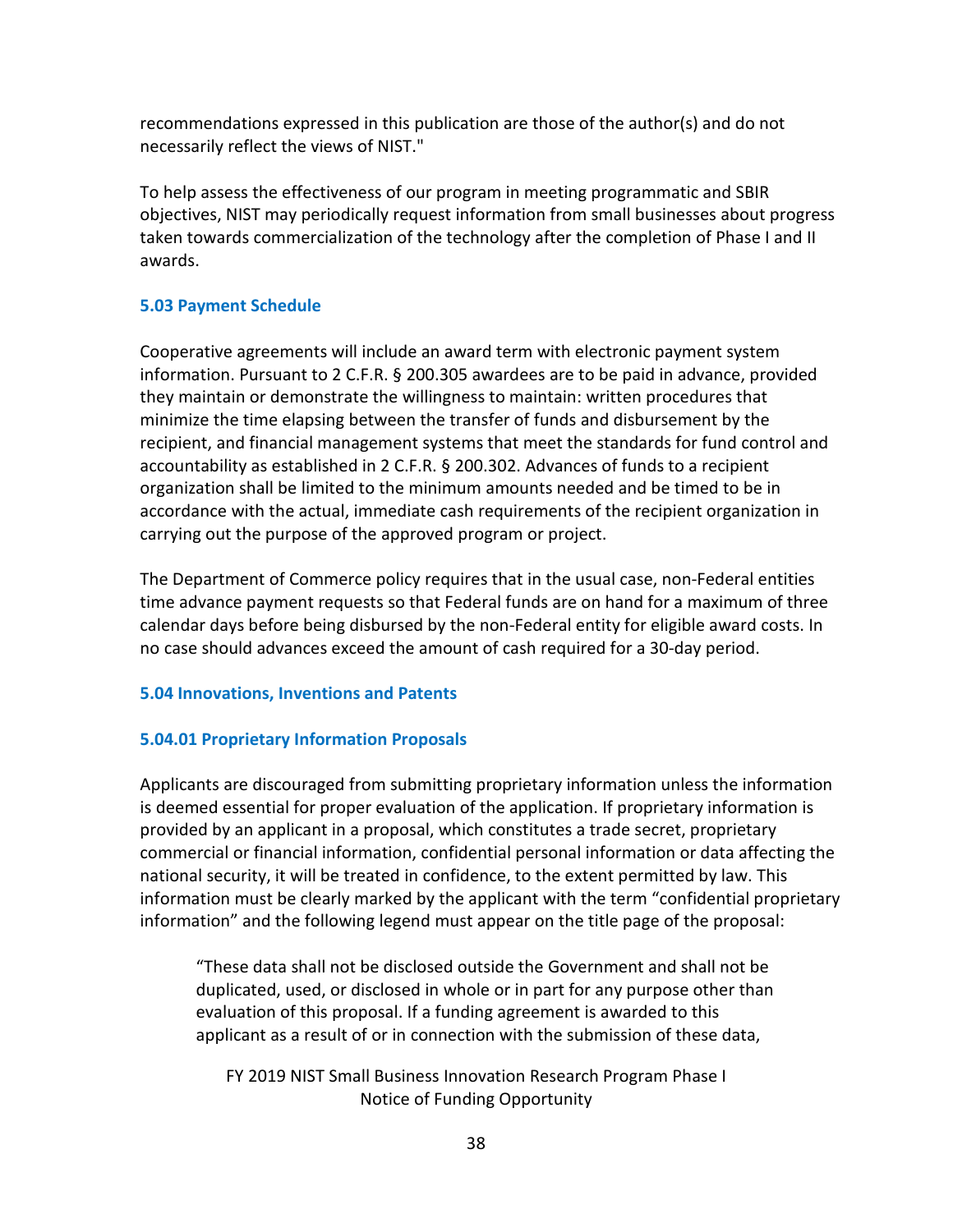the Government shall have the right to duplicate, use, or disclose the data to the extent provided in the funding agreement and pursuant to applicable law. This restriction does not limit the Government's right to use information contained in the data if it is obtained from another source without restriction. The data subject to this restriction are contained on pages of this proposal."

Any other legend may be unacceptable to the Government and may constitute grounds for removing the proposal from further consideration, without assuming any liability for inadvertent disclosure. The Government will limit dissemination of such information to within official channels. Information contained in unsuccessful proposals will remain the property of the applicant. The Government may, however, retain copies of all proposals. Public release of information in any proposal submitted will be subject to existing statutory and regulatory requirements. These provisions are consistent with and do not supersede, conflict with, or otherwise alter the employee obligations, rights, or liabilities created by existing statute or Executive order relating to (1) classified information, (2) communications to Congress, (3) the reporting to an Inspector General of a violation of any law, rule, or regulation, or mismanagement, a gross waste of funds, an abuse of authority, or a substantial and specific danger to public health or safety, or (4) any other whistleblower protection. The definitions, requirements, obligations, rights, sanctions, and liabilities created by controlling Executive orders and statutory provisions are incorporated into this agreement and are controlling.

#### **5.04.02 Rights in Data Developed Under SBIR Funding Agreements**

In lieu of [the Department of Commerce Financial Assistance Standard Terms and](http://www.osec.doc.gov/oam/grants_management/policy/documents/Department%20of%20Commerce%20Standard%20Terms%20&%20Conditions%2009%20October%202018.pdf)  [Conditions,](http://www.osec.doc.gov/oam/grants_management/policy/documents/Department%20of%20Commerce%20Standard%20Terms%20&%20Conditions%2009%20October%202018.pdf) Section C.03, Intellectual Property Rights, the following terms and conditions will apply to and be included in all SBIR awards issues under this NOFO:

**(a)** *Definitions*. As used in regards this NOFO and awards made pursuant to this NOFO:

"**Computer database**" or "**database**" means a collection of recorded information in a form capable of, and for the purpose of, being stored in, processed, and operated on by a computer. The term does not include computer software.

"**Computer software**" (1) means: (i) computer programs that comprise a series of instructions, rules routines, or statements, regardless of the media in which recorded, that allow or cause a computer to perform a specific operation or series of operations; and (ii) recorded information comprising source code listings, design details, algorithms, processes, flow charts, formulas, and related material that would enable the computer program to be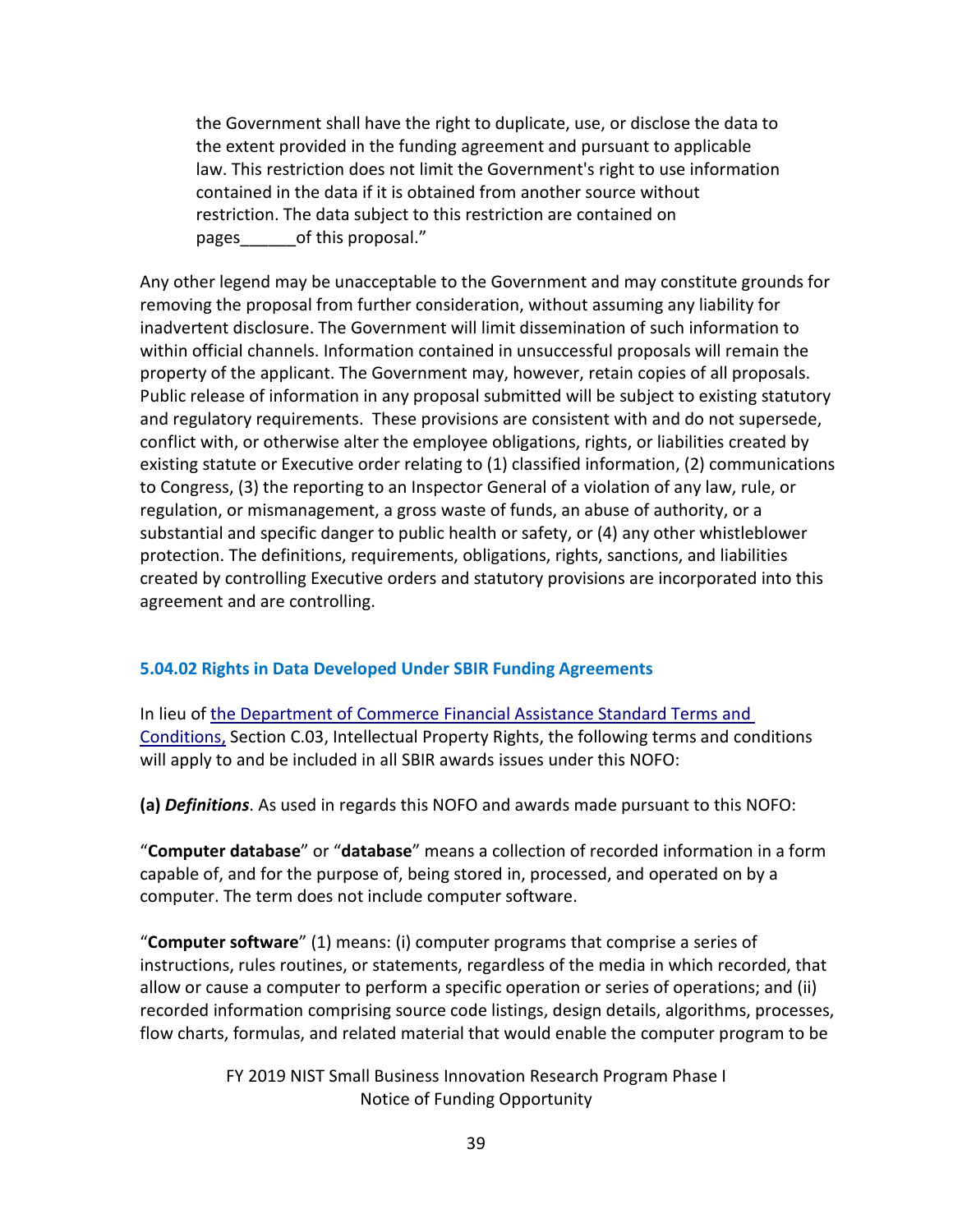produced, created, or compiled; and (2) does not include computer databases or computer software documentation.

"**Computer software documentation**" means owner's manuals, user's manuals, installation instructions, operating instructions, and other similar items, regardless of storage medium, that explain the capabilities of the computer software or provide instructions for using the software.

"**Data**" means recorded information, regardless of form or the media on which it may be recorded. The term includes technical data and computer software. The term does not include information incidental to contract administration, such as financial, administrative, cost or pricing or management information.

*"***Form, fit, and function data**" means data relating to items, components, or processes that are sufficient to enable physical and functional interchangeability as well as data identifying source, size, configuration, mating and attachment characteristics, functional characteristics, and performance requirements. For computer software it means data identifying source, functional characteristics, and performance requirements but specifically excludes the source code, algorithms, processes, formulas, and flow charts of the software. "Limited rights data" means data (other than computer software) developed at private expense that embody trade secrets or are commercial or financial and confidential or privileged.

"**Restricted computer software**" means computer software developed at private expense and that is a trade secret; is commercial or financial and confidential or privileged; or is copyrighted computer software; including modifications of the computer software.

"**SBIR data**" means data first produced by an Awardee that is a small business concern in performance of a small business innovation research award issued under the authority of 15 U.S.C. § 638, which data are not generally known, and which data without obligation as to its confidentiality have not been made available to others by the Awardee or are not already available to the Government.

"**SBIR rights**" means the rights in SBIR data set forth in the SBIR Rights Notice of paragraph (d) of this clause.

"Technical data" means recorded information (regardless of the form or method of the recording) of a scientific or technical nature (including computer databases and computer software documentation). This term does not include computer software or financial, administrative, cost or pricing, or management data or other information incidental to contract administration. (*See* 41 U.S.C. § 403(8)).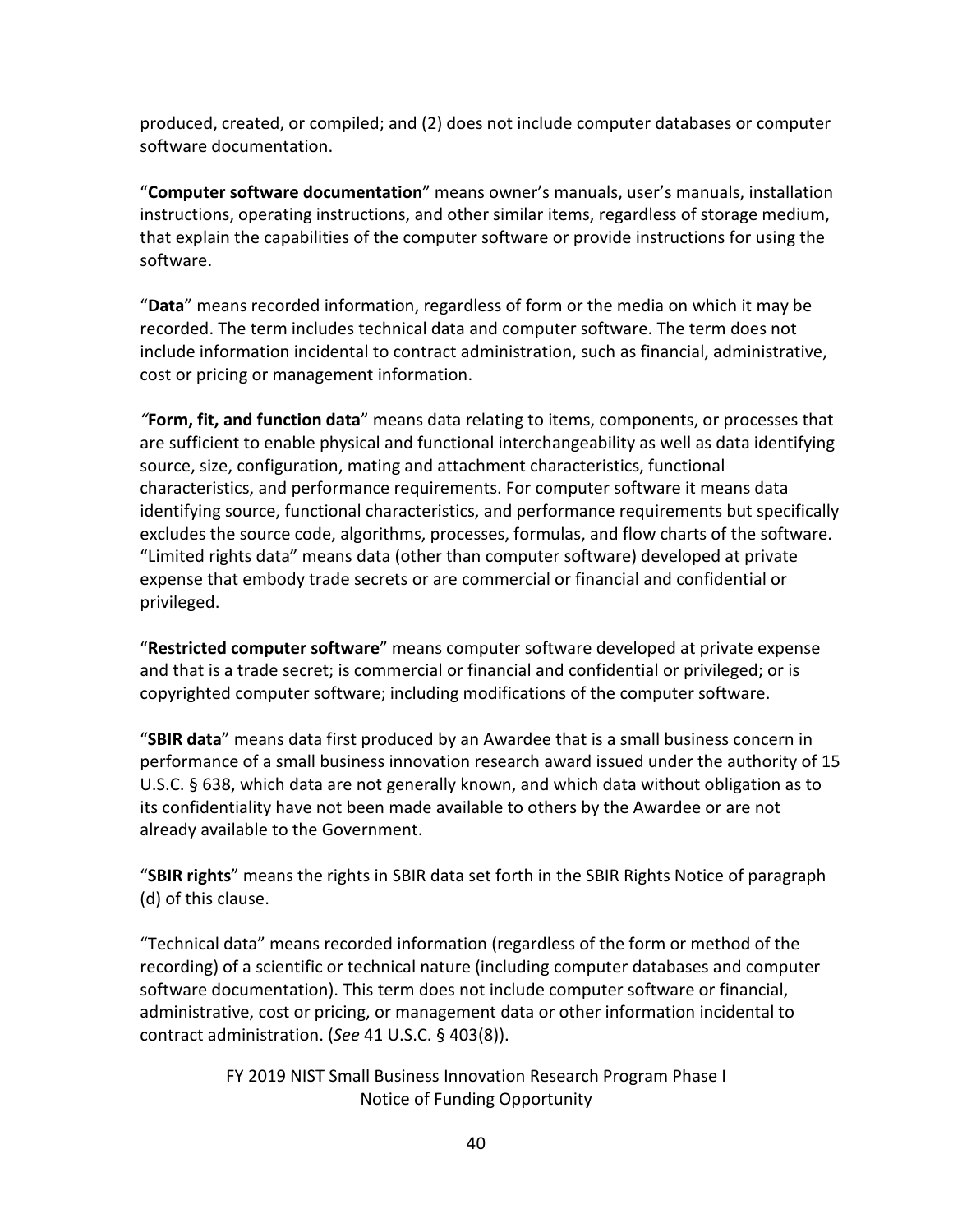"Unlimited rights" means the right of the Government to use, disclose, reproduce, prepare derivative works, distribute copies to the public, and perform publicly and display publicly, in any manner and for any purpose whatsoever, and to have or permit others to do so.

### **(b)** *Allocation of rights*.

(1) Except as provided in paragraph (c) section regarding copyright, the Government shall have unlimited rights in—

> (i) Data specifically identified in this award as data to be delivered without restriction;

(ii) Form, fit, and function data delivered under this award;

(iii) Data delivered under this award (except for restricted computer software) that constitute manuals or instructional and training material for installation,

operation, or routine maintenance and repair of items, components, or processes delivered or furnished for use under this award; and

(iv) All other data delivered under this award unless provided otherwise for SBIR data in accordance with paragraph (d) of this clause or for limited rights data or restricted computer software in accordance with paragraph (f) of this clause.

(2) The Awardee shall have the right to—

(i) Assert copyright in data first produced in the performance of this award to the extent provided in paragraph (c)(1) of this clause;

(ii) Protect SBIR rights in SBIR data delivered under this award in the manner and to the extent provided in paragraph (d) of this clause;

(iii) Substantiate use of, add, or correct SBIR rights or copyright notices and to take other appropriate action, in accordance with paragraph (e) of this clause; and (iv) Withhold from delivery those data which are limited rights data or restricted computer software to the extent provided in paragraph (f) of this clause.

### **(c)** *Copyright***.**

(1) *Data first produced in the performance of this award*.

(i) Except as otherwise specifically provided in this award, the Awardee may assert copyright subsisting in any data first produced in the performance of this award. (ii) When asserting copyright, the Awardee shall affix the applicable copyright notice of 17 U.S.C. § 401 or § 402 and an acknowledgment of Government sponsorship (including award number).

(iii) For data other than computer software, the Awardee grants to the Government, and others acting on its behalf, a paid-up nonexclusive, irrevocable, worldwide license to reproduce, prepare derivative works, distribute copies to the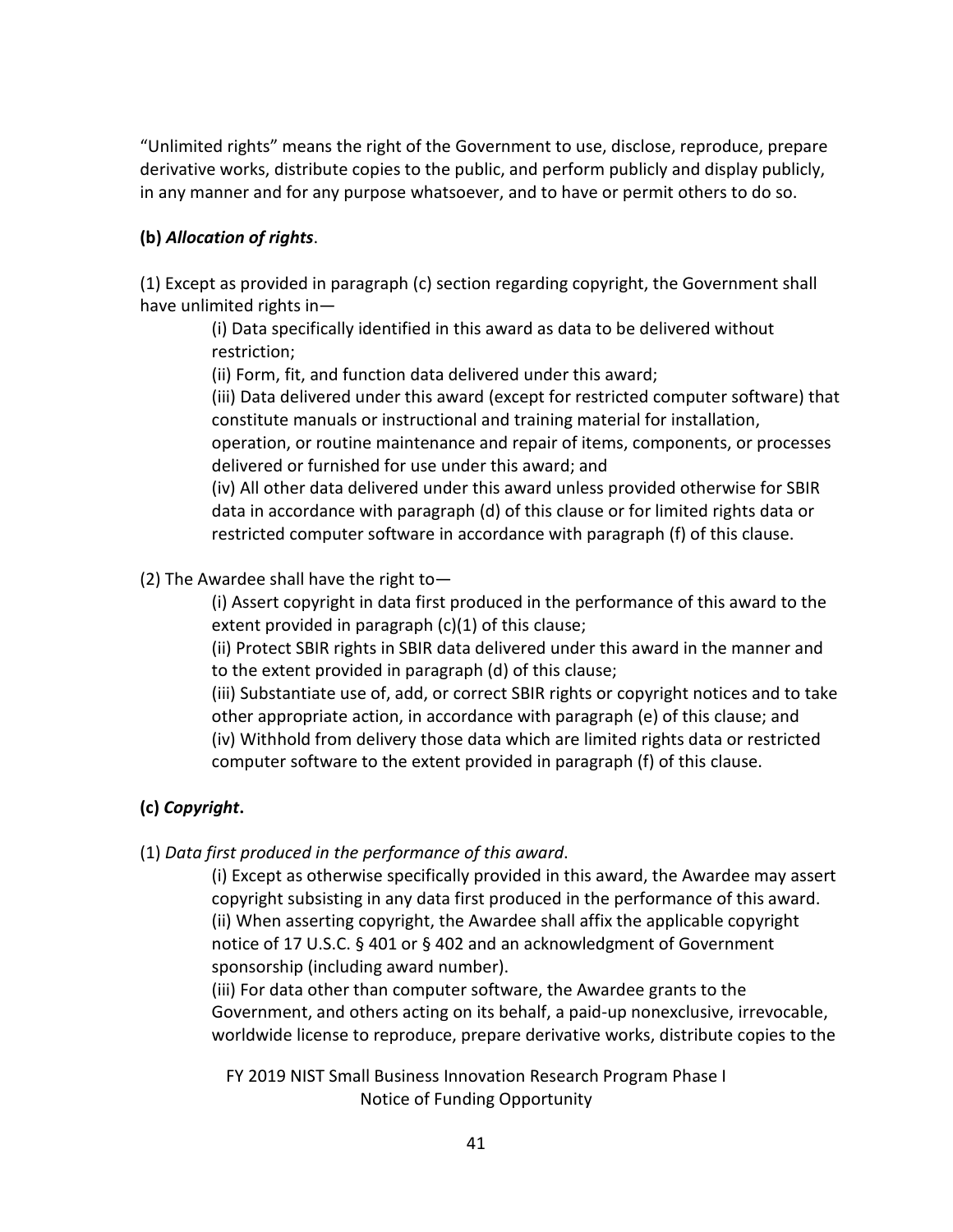public, and perform publicly and display publicly, by or on behalf of the Government. For computer software, the Awardee grants to the Government, and others acting on its behalf, a paid-up, nonexclusive, irrevocable, worldwide license in such copyrighted computer software to reproduce, prepare derivative works, and perform publicly and display publicly, by or on behalf of the Government.

(2) *Data not first produced in the performance of this award.* The Awardee shall not, without prior written permission of the Grants Officer, incorporate in data delivered under this award any data that are not first produced in the performance of this award unless the Awardee: (i) identifies such data; and (ii) grants to the Government, or acquires on its behalf, a license of the same scope as set forth in subparagraph  $(c)(1)$  of this clause.

(3) *Removal of copyright notices*. The Government will not remove any copyright notices placed on data pursuant to this paragraph (c)) and will include such notices on all reproductions of the data.

### **(d)** *Rights to SBIR data.*

(1) The Awardee is authorized to affix the following "SBIR Rights Notice" to SBIR data delivered under this award and the Government will treat the data, subject to the provisions of paragraphs (e) and (f) of this clause, in accordance with such Notice:

#### **SBIR Rights Notice**

These SBIR data are furnished with SBIR rights under Award No.\_\_\_\_\_ (and contract or subaward \_\_\_\_\_, if appropriate). For a period of 4 years, unless extended, after acceptance of all items to be delivered under this award, the Government will use these data for Government purposes only, and they shall not be disclosed outside the Government (including disclosure for procurement purposes) during such period without permission of the Awardee, except that, subject to the foregoing use and disclosure prohibitions, these data may be disclosed for use by support contractors and/or subrecipients. After the protection period, the Government has a paid-up license to use, and to authorize others to use on its behalf, these data for Government purposes, but is relieved of all disclosure prohibitions and assumes no liability for unauthorized use of these data by third parties, except that any such data that is also protected and referenced under a subsequent SBIR award shall remain protected through the protection period of that subsequent SBIR award. This Notice shall be affixed to any reproductions of these data, in whole or in part.

### (End of notice)

(2) The Government's sole obligation with respect to any SBIR data shall be as set forth in this paragraph (d).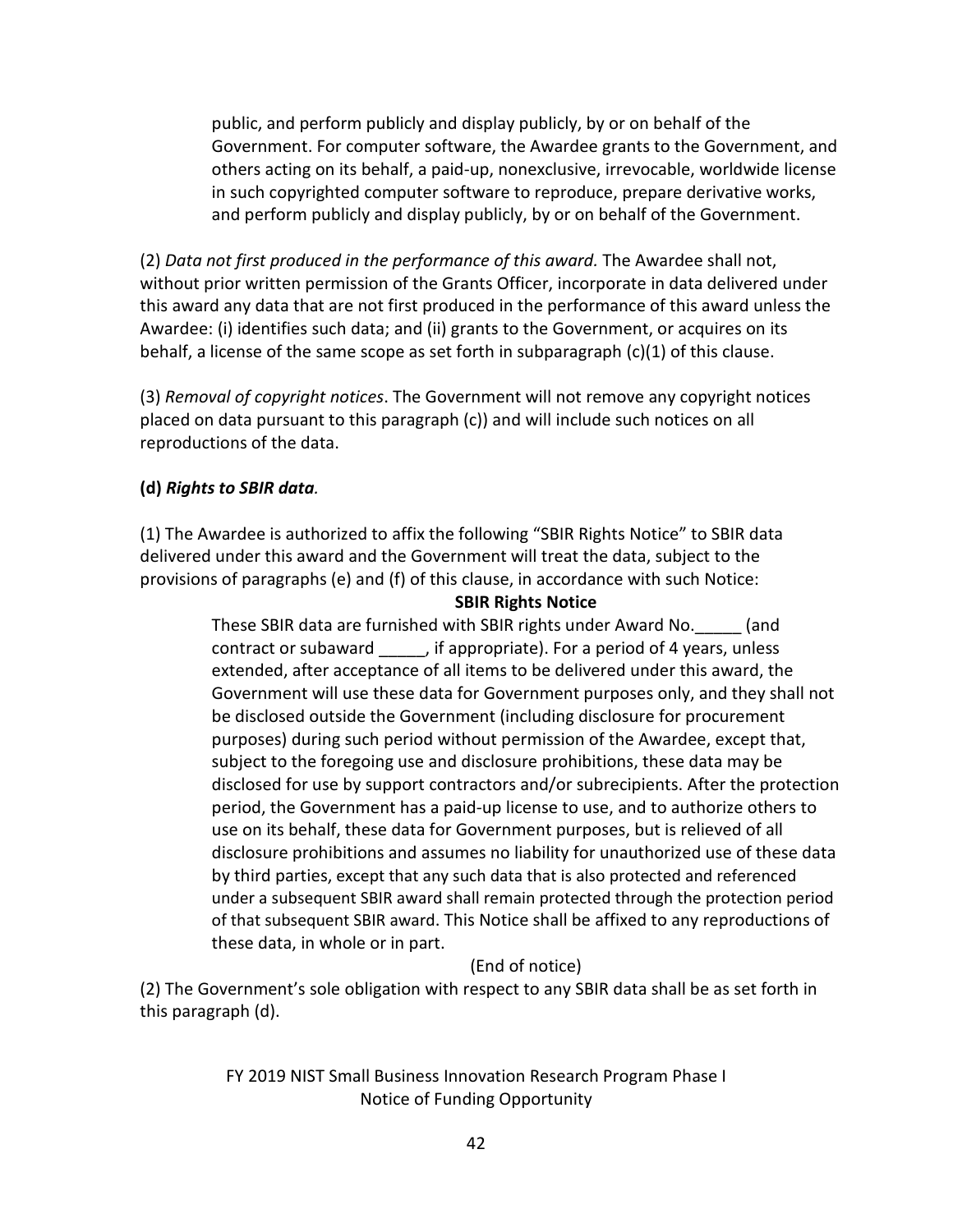### **(e)** *Omitted or incorrect markings*.

(1) Data delivered to the Government without any notice authorized by paragraph (d) of this clause shall be deemed to have been furnished with unlimited rights. The Government assumes no liability for the disclosure, use, or reproduction of such data.

(2) If the unmarked data has not been disclosed without restriction outside the Government, the Awardee may request, within six months (or a longer time approved by the Grants Officer in writing for good cause shown) after delivery of the data, permission to have authorized notices placed on data at the Awardees expense, and the Grants Officer may agree to do so if the Awardee—

- (i) Identifies the data to which the omitted notice is to be applied;
- (ii) Demonstrates that the omission of the notice was inadvertent;
- (iii) Establishes that the use of the proposed notice is authorized; and

(iv) Acknowledges that the Government has no liability with respect to the disclosure or use of any such data made prior to the addition of the notice or resulting from the omission of the notice.

(3) If the data has been marked with an incorrect notice the Grants Officer may— (i) Permit correction, at the Awardee's expense, if the Awardee identifies the data and demonstrates that the correct notice is authorized, or (ii) Correct any incorrect notices.

**(f)** *Protection of limited rights data and restricted computer software***.** The Awardee may withhold from delivery qualifying limited rights data and restricted computer software that are not identified in paragraphs  $(b)(1)(i)$ , (ii), and (iii) of this clause. As a condition to this withholding the Awardee shall identify the data being withheld and furnish form, fit, and function data instead.

**(g)** *Contracting and Subawards***.** The Awardee shall obtain from its contractors and subawardees all data and rights therein necessary to fulfill the Awardee's obligations to the Government under this award. If a contractor or subawardee refuses to accept terms affording the Government those rights, the Awardee shall promptly notify the Grants Officer of the refusal and not proceed with the contract or subaward without further authorization in writing from the Grants Officer.

**(h)** *Relationship to patents*. Nothing contained in this subsection shall imply a license to the Government under any patent or be construed as affecting the scope of any license or other right otherwise granted to the Government.

### **5.04.03 NIST-Owned Inventions**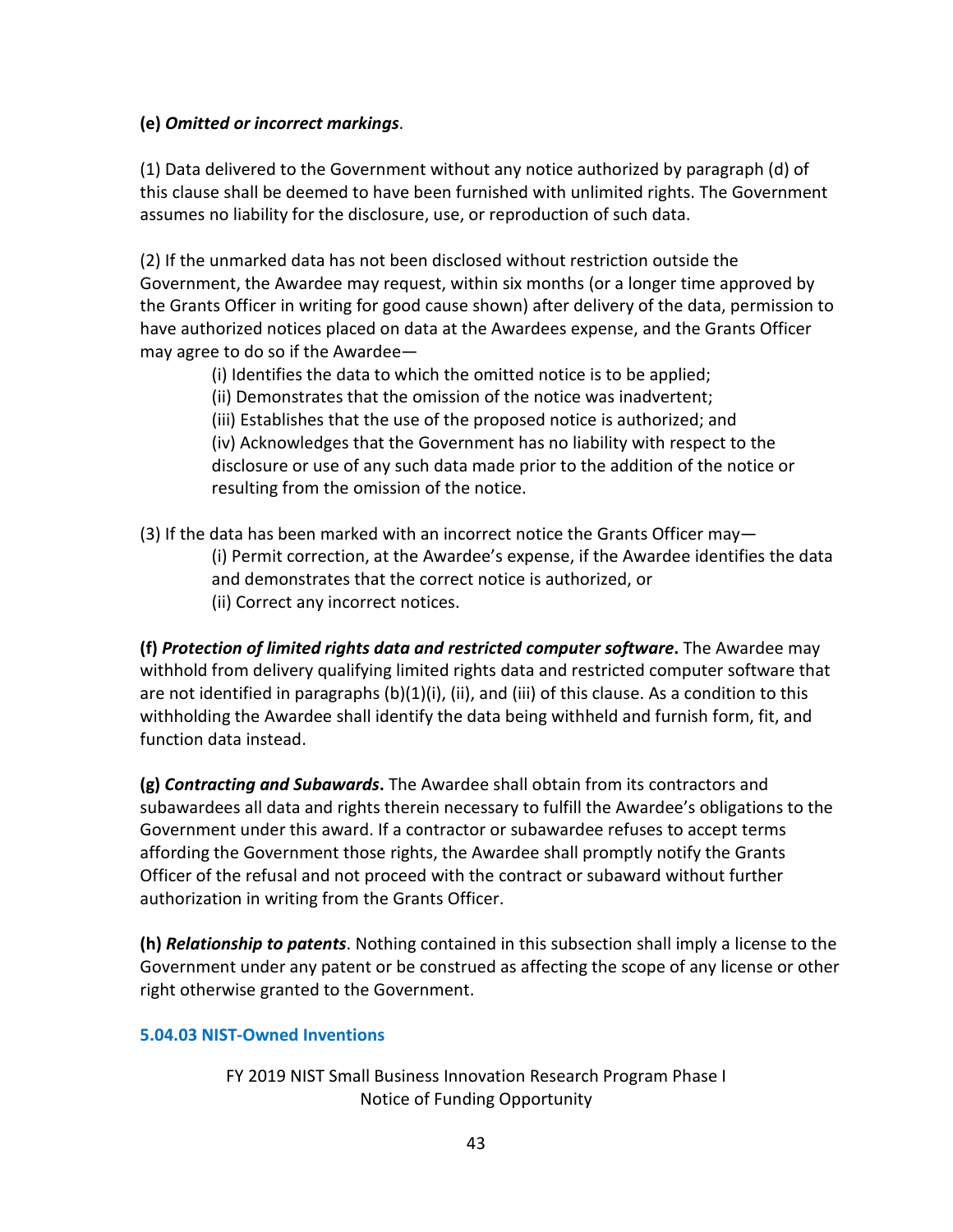Awardees will not have any automatic rights to make, use or sell products or services incorporating NIST-owned inventions. For any SBIR award that requires a license to use a NIST-owned invention covered by a patent or patent application, the SBIR awardee will be required to contact NIST's Technology Partnerships Office for a patent license for research or for commercial use.

To the extent that such NIST-owned invention is available for licensing and has not otherwise been exclusively licensed to another party, the SBIR awardee will be granted a non-exclusive research license and will be given the opportunity to negotiate a nonexclusive or an exclusive commercialization license to the NIST-owned invention, in accordance with the Federal patent licensing regulations, set forth in 37 C.F.R. Part 404.

#### **5.04.04 Patent Rights**

Normally, small business concerns may retain worldwide patent rights to any invention developed with Federal support. The specific requirements governing the development, reporting, and disposition of rights to inventions and patents resulting from Federal awards are described in more detail in 37 C.F.R. Part 401, which implements 35 U.S.C. § 202 through 204 and includes standard patent rights clauses in 37 C.F.R. § 401.14, which are incorporated by reference into all awards.

#### **5.04.05 Invention Reporting**

SBIR awardees must report inventions to the NIST SBIR Program Office within 2 months of the inventor's report to the awardee. Inventions must also be reported through the iEdison Invention Reporting System at [www.iedison.gov.](http://www.iedison.gov/)

### <span id="page-43-0"></span>**5.05 Cost Sharing**

Cost sharing is permitted for applications under this program NOFO; however, cost sharing is not required and will not be considered in evaluation of applications.

### <span id="page-43-1"></span>**5.06 Profit or Fee**

A reasonable profit or fee not to exceed 7% of the sum of the direct and indirect costs is allowed.

#### <span id="page-43-2"></span>**5.07 Joint Ventures or Limited Partnerships**

*See* [13 C.F.R. § 121.103\(h\).](http://www.ecfr.gov/cgi-bin/text-idx?SID=e26c2e0b9f32468dbb0cedb609a8d238&mc=true&node=se13.1.121_1103&rgn=div8) Joint ventures and limited partnerships are eligible, provided the entity created qualifies as a small business as defined in this NOFO. The awardee may enter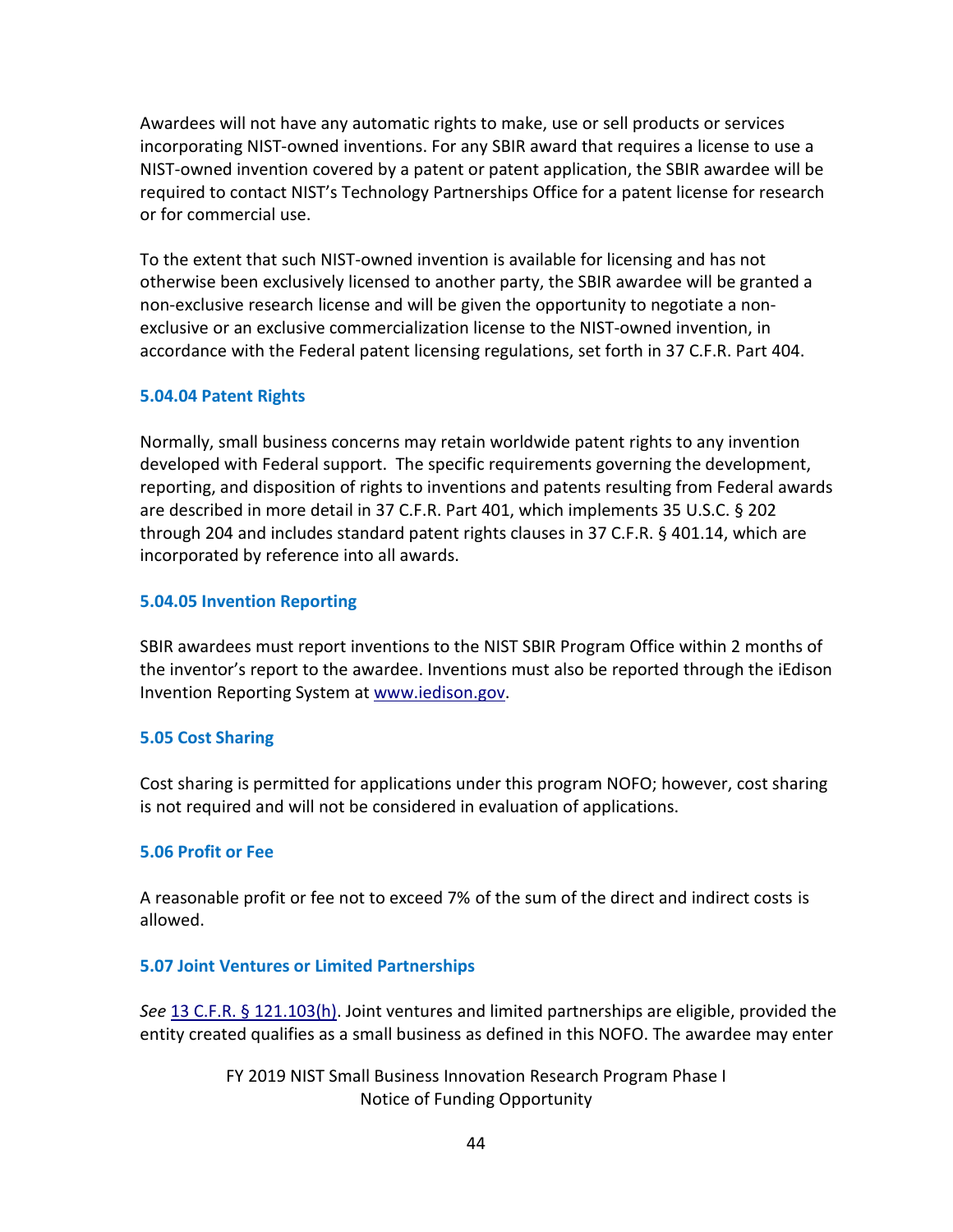into contracts, subawards, or other agreements with universities or other non-profit organizations.

### <span id="page-44-0"></span>**5.08 Research and Analytical Work**

For Phase I, a minimum of two-thirds of the research and/or analytical effort, per Section 1.03, must be performed by the proposing SBC. The total cost for all consultant fees, facility leases, usage fees, and other subcontract/subaward or purchase agreements may not exceed one-third of the total award. For Phase II, a minimum of one-half of the research and/or analytical effort, per Section 1.03, must be performed by the applicant. The total cost for all consultant fees, facility leases, usage fees, and other subcontract/subaward or purchase agreements may not exceed one-half of the total award.

### <span id="page-44-1"></span>**5.09 Awardee Commitments**

Upon award of a funding agreement, the awardee will be required to make certain legal commitments through acceptance of numerous Specific Award Conditions (SAC) in the funding agreement. Awards also will be governed by the Department of Commerce Financial Assistance Standard Terms and Conditions (October 9, 2018), Uniform Administrative Requirements, Cost Principles, and Audit Requirements for Federal Awards at 2 C.F.R. Part 200, adopted by the Commerce Department through 2 C.F.R. § 1327.101; when applicable, 48 C.F.R. Subpart 31.2, Contracts with Commercial Organizations; and the Department of Commerce Pre-Award Notification Requirements for Grants and Cooperative Agreements, 79 FR 78390 (December 30, 2014).

Section 5.10 describes the types of terms and conditions to which the awardee would commit. This list is not a complete list of terms and conditions to be included in Phase I and Phase II funding agreements and is not the specific wording of such terms and conditions.

### <span id="page-44-2"></span>**5.10 Summary Statements**

The following statements apply to Phase I and Phase II awards and are examples of some of the topic areas that will be addressed in the award terms and conditions.

(1) Access to Records. Government officials have the right of timely and unrestricted access to records of awardees, including access to personnel for discussion related to the records. *See* 2 C.F.R. § 200.336, available at [www.gpo.gov/fdsys/pkg/CFR-2017-title2-vol1/pdf/CFR-](http://www.gpo.gov/fdsys/pkg/CFR-2017-title2-vol1/pdf/CFR-2017-title2-vol1-sec200-336.pdf)[2017-title2-vol1-sec200-336.pdf.](http://www.gpo.gov/fdsys/pkg/CFR-2017-title2-vol1/pdf/CFR-2017-title2-vol1-sec200-336.pdf)

(2) Termination. Awards may be terminated (a) by the NIST Grants Officer, if an awardee materially fails to comply with the terms and conditions of an award, or for cause; (b) by the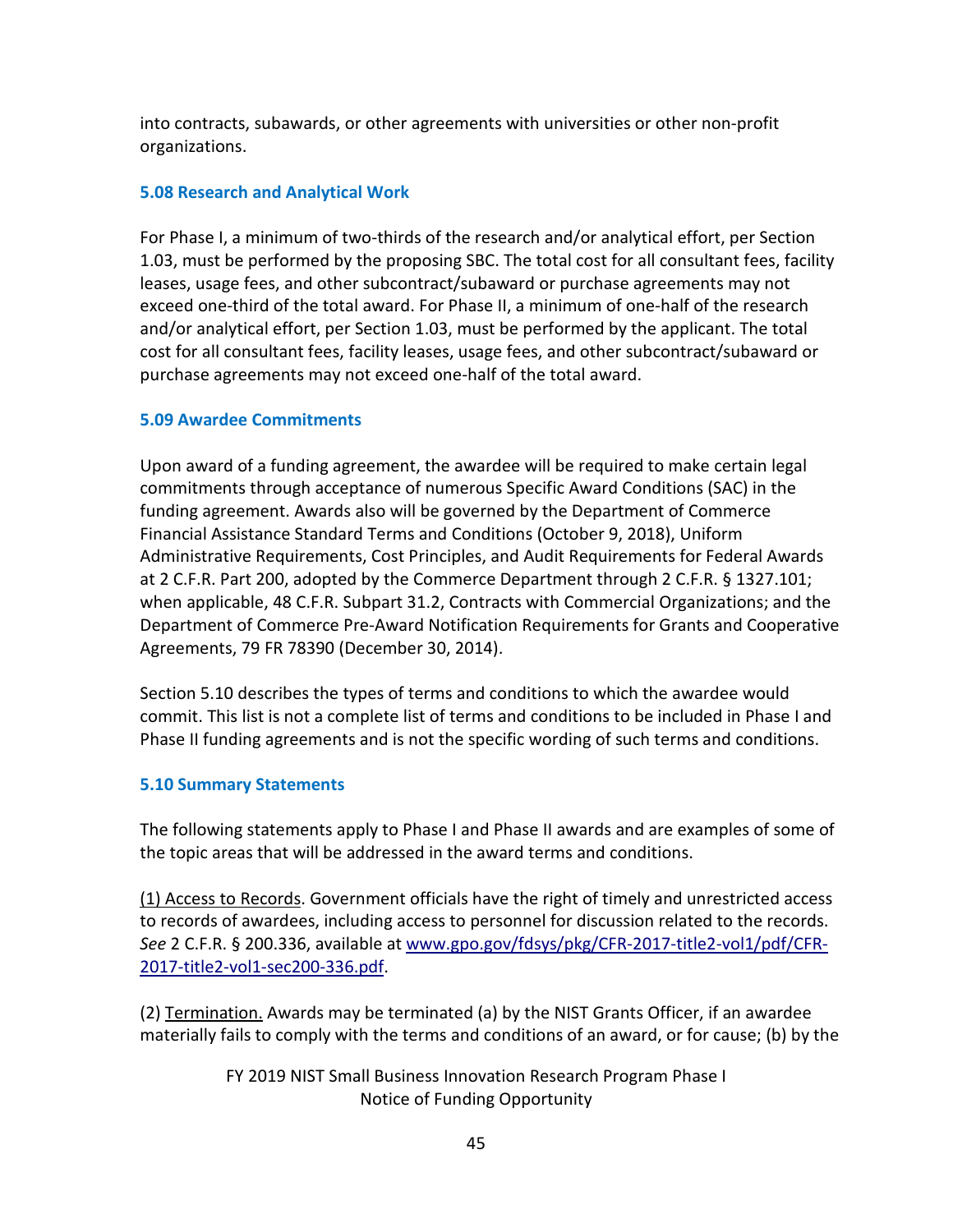NIST Grants Officer with the consent of the awardee, in which case the two parties shall agree upon the termination conditions, including the effective date and, in the case of partial termination, the portion to be terminated; (c) by the awardee upon sending to the NIST Grants Officer written notification setting forth the reasons for such termination, the effective date, and, in the case of partial termination, the portion to be terminated. *See* 2 C.F.R. §§ 200.338-342 available at [www.gpo.gov/fdsys/granule/CFR-2014-title2-vol1/CFR-](http://www.gpo.gov/fdsys/granule/CFR-2014-title2-vol1/CFR-2014-title2-vol1-sec200-338)[2014-title2-vol1-sec200-338.](http://www.gpo.gov/fdsys/granule/CFR-2014-title2-vol1/CFR-2014-title2-vol1-sec200-338)

(3) Non-Discrimination. The awardee will be required to comply with statutory and other non-discrimination requirements. No person in the United States shall, on the ground of race, color, national origin, handicap, age, religion, or sex, be excluded from participation in, be denied the benefits of, or be subject to discrimination under any program or activity receiving Federal financial assistance. *See* Section G.02 of the [Department of Commerce](http://www.osec.doc.gov/oam/grants_management/policy/documents/Department%20of%20Commerce%20Standard%20Terms%20&%20Conditions%2009%20October%202018.pdf)  [Financial Assistance Standard Terms](http://www.osec.doc.gov/oam/grants_management/policy/documents/Department%20of%20Commerce%20Standard%20Terms%20&%20Conditions%2009%20October%202018.pdf) and Conditions.

(4) Audit Requirements. Government officials may conduct an audit of an award at any time. Unless otherwise specified in the award, for-profit organizations that expend \$750,000 or more in Department of Commerce funds during their fiscal year must have an audit conducted for that year in accordance with the requirements of Subpart F of 2 C.F.R. Part 200. *See* Section D.01 of the Department of Commerce Financial Assistance Standard Terms and Conditions**.** 

(5) Codes of Conduct. Codes of Conduct. Pursuant to the certification in Form SF-424B, paragraph 3, the awardee must maintain written standards of conduct to establish safeguards to prohibit employees from using their positions for a purpose that constitutes or presents the appearance of personal or organizational conflict of interest, or personal gain in the administration of the award. *See* Section F.01 of the Department of Commerce Financial Assistance Standard Terms and Conditions.

### <span id="page-45-0"></span>**5.11 Additional Information**

If there is any inconsistency between the information contained herein and the terms of any resulting SBIR funding agreement, the terms of the funding agreement are controlling. Before award of a SBIR funding agreement, the Government may request the applicant to submit certain organizational, management, personnel, and financial information to assure responsibility of the applicant.

The Government is not responsible for any funds expended by the applicant before award of any funding agreement.

This program NOFO is not an offer by the Government and does not obligate the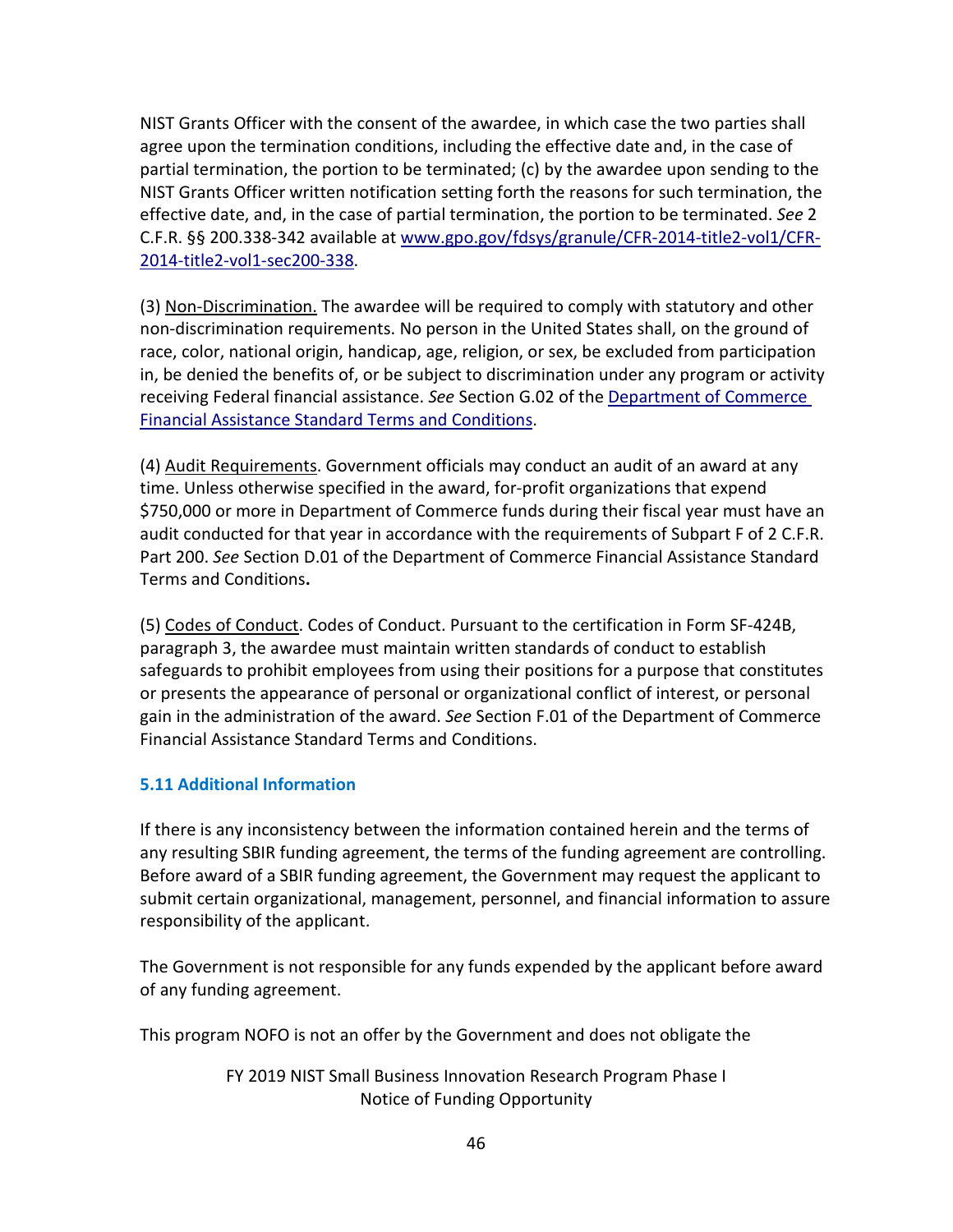Government to make any specific number of awards. Also, awards under the SBIR Program are contingent upon the availability of funds.

The SBIR Program is not a substitute for existing unsolicited application mechanisms. Unsolicited applications will not be accepted under the SBIR Program in either Phase I or Phase II.

If an award is made pursuant to an application submitted under this SBIR Program NOFO, a representative of the awardee will be required to certify that the concern has not previously been, nor is currently being, paid for essentially equivalent work by any Federal agency.

The responsibility for the performance of the principal investigator, and other employees or consultants who carry out the proposed work, including those of subrecipients or contractors, lies with the management of the organization receiving an award.

NIST is committed to the goal of commercialization of the results of SBIR projects and will provide Technical and Business Assistance (TABA) to Phase I and Phase II awardees as authorized by 15 U.S.C.  $\S$  638(q). The NIST TABA program assists in the successful commercialization of products, services, or technologies developed in association with the NIST SBIR Program. The NIST TABA program provides guidance and mentoring in topics such as assessing small business commercialization needs; planning, developing, and assisting in the preparation of a commercialization plan; and identifying markets and developing entry strategies. You may request up to an additional \$6,500 for TABA during Phase I. If you wish to utilize your own vendor, you must include vendor information in your budget and provide details in the budget narrative, see Section 8.01 for additional information. Reimbursement is limited to services received that comply with 15 U.S.C. § 638(q).

### <span id="page-46-0"></span>**5.12 Technical Assistance for Application Preparation and Project Conduct**

Applicants may wish to contact the NIST Hollings Manufacturing Extension Partnership (MEP), a nationwide network of locally managed extension centers whose sole purpose is to provide small- and medium-sized manufacturers with the help they need to succeed. The centers provide guidance to high-technology companies seeking resources and teaming relationships. To be referred to an MEP center for technical assistance, call 1-800-MEP-4- MFG (1-800-637-4634) or visit MEP's website at<http://www.nist.gov/mep>**.** 

MEP Centers are also prepared to provide referrals to state and local organizations offering resources and technical assistance to all NIST SBIR applicants after awards have been announced. If you would like your local MEP Center to contact you, please respond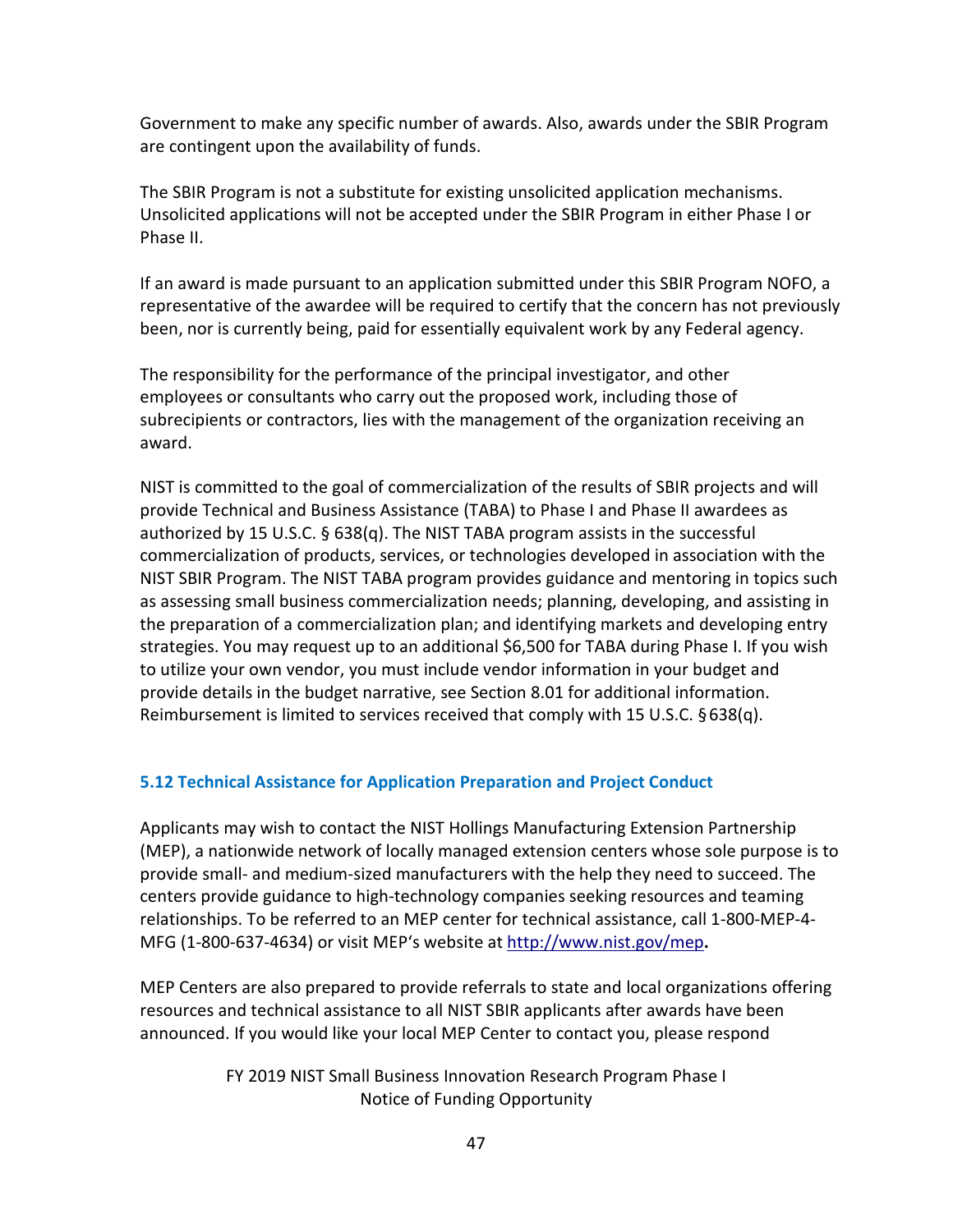affirmatively to the statement (#11) about MEP on the Cover Sheet.

## <span id="page-47-0"></span>**6.0 SUBMISSION OF APPLICATIONS**

### <span id="page-47-1"></span>**6.01 Deadline for Applications**

Phase I applications must be received no later than 11:59 p.m. Eastern Time, Friday, April 19, 2019. Only electronic applications submitted via Grants.gov will be accepted.

### **Applicants should be awareTu, and factor in their application submission planning, that the Grants.gov system is expected to be closed for routine maintenance at these times:**

| From 12:01 A.M. Eastern Time | To 6:00 A.M. Eastern Time |
|------------------------------|---------------------------|
| Saturday                     | Monday                    |
| February 16, 2019            | February 18, 2019         |
| March 16, 2019               | March 18, 2019            |

Applicants are cautioned to be careful of unforeseen delays that can cause late arrival of applications, with the result that they **will not** be forwarded for evaluation.

Applications not received by the specified due date and time, as recorded by Grants.gov, or that do not adhere to the other requirements of this NOFO (*see* Section 4.02 Screening Criteria and Section 8.01 Required Forms and Documents) will not be considered.

NIST strongly recommends that applicants do not wait until the last minute to submit an application. NIST will not make allowance for any late submissions. To avoid any potential processing backlogs due to last minute Grants.gov registrations, applicants are highly encouraged to begin their Grants.gov registration process early. No extensions will be granted.

When developing your submission timeline, please keep in mind that (1) all applicants are required to have a current registration in the System for Award Management (SAM.gov); (2) the free annual registration process in the electronic System for Award Management (SAM.gov) (*see* Section 6.03.1.b) of this NOFO) may take between three and five business days or as long as more than two weeks; and (3) applicants are required to have a current registration in Grants.gov; and (4) applicants will receive a series of e-mail messages from Grants.gov over a period of up to two business days before learning whether a Federal agency's electronic system has received its application. **Please note that a federal**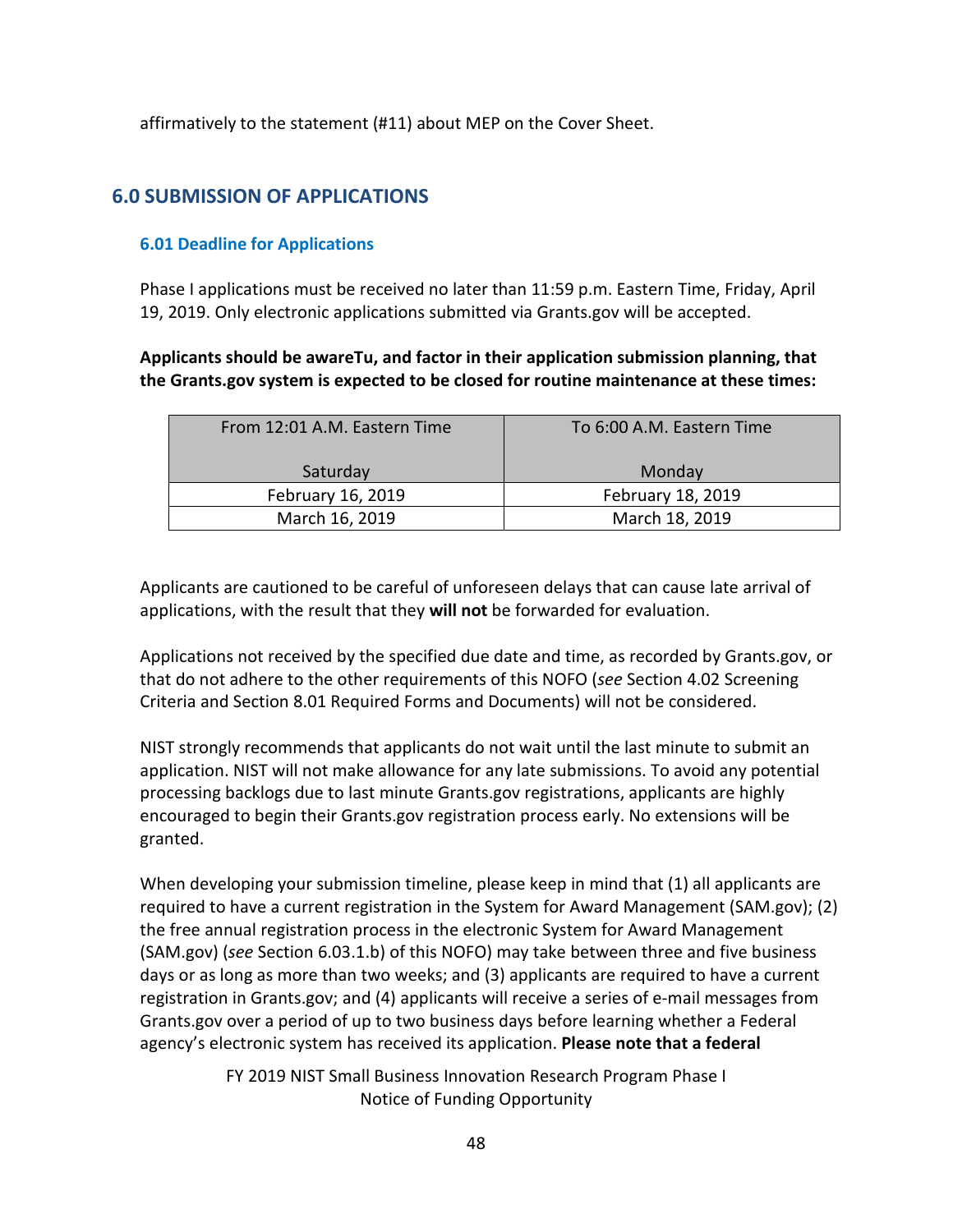**assistance award cannot be issued if the designated recipient's registration in the System for Award Management (SAM.gov) is not current at the time of the award.**

### **Applicants will find instructions on registering with SAM.gov as part of the Grants.gov process at: [http://www.grants.gov/web/grants/applicants/organization](http://www.grants.gov/web/grants/applicants/organization-registration.html)[registration.html.](http://www.grants.gov/web/grants/applicants/organization-registration.html)**

### <span id="page-48-0"></span>**6.02 Address to Request Application Package**

The standard application package, consisting of the standard forms, i.e., SF-424, SF-424A, SF-424B, SF-LLL, and the CD-511, is available at [www.grants.gov.](http://www.grants.gov/) The standard application package may be requested by contacting the NIST personnel listed below:

J'aime Maynard by phone: (301) 975-8408 or by e-mail: [jmaynard@nist.gov.](mailto:jmaynard@nist.gov)

### **Please see Section 8.01 for a complete list of required forms and documents.**

### <span id="page-48-1"></span>**6.03 Application Submission**

Applications must be submitted electronically through Grants.gov at [www.grants.gov.](http://www.grants.gov/) Paper applications or applications submitted by other electronic means will not be accepted.

Supplementary material, revisions, substitutions, audio or video tapes, or computer storage media or devices will **not** be accepted. While applicants may not submit replacement pages or missing documents once an application has been submitted, an applicant may submit a complete, new application including such information by the required deadline. The last application received in Grants.gov will be used for evaluation. Applications to multiple research areas or multiple applications to the same research area must be clearly differentiated.

(1) Applications must be submitted via Grants.gov at [www.grants.gov,](http://www.grants.gov/) under announcement 2019-NIST-SBIR-01.

a) Applicants should carefully follow specific Grants.gov instructions to ensure the attachments will be accepted by the Grants.gov system. A receipt from Grants.gov indicating an application is received does not provide information about whether attachments have been received. For further information or questions regarding the electronic application process for the 2019-NIST-SBIR-01 announcement, contact Leon Sampson by phone at 301-975-3086 or by e-mail at [grants@nist.gov.](mailto:grants@nist.gov)

b) Applicants are strongly encouraged to start early and not wait until the approaching due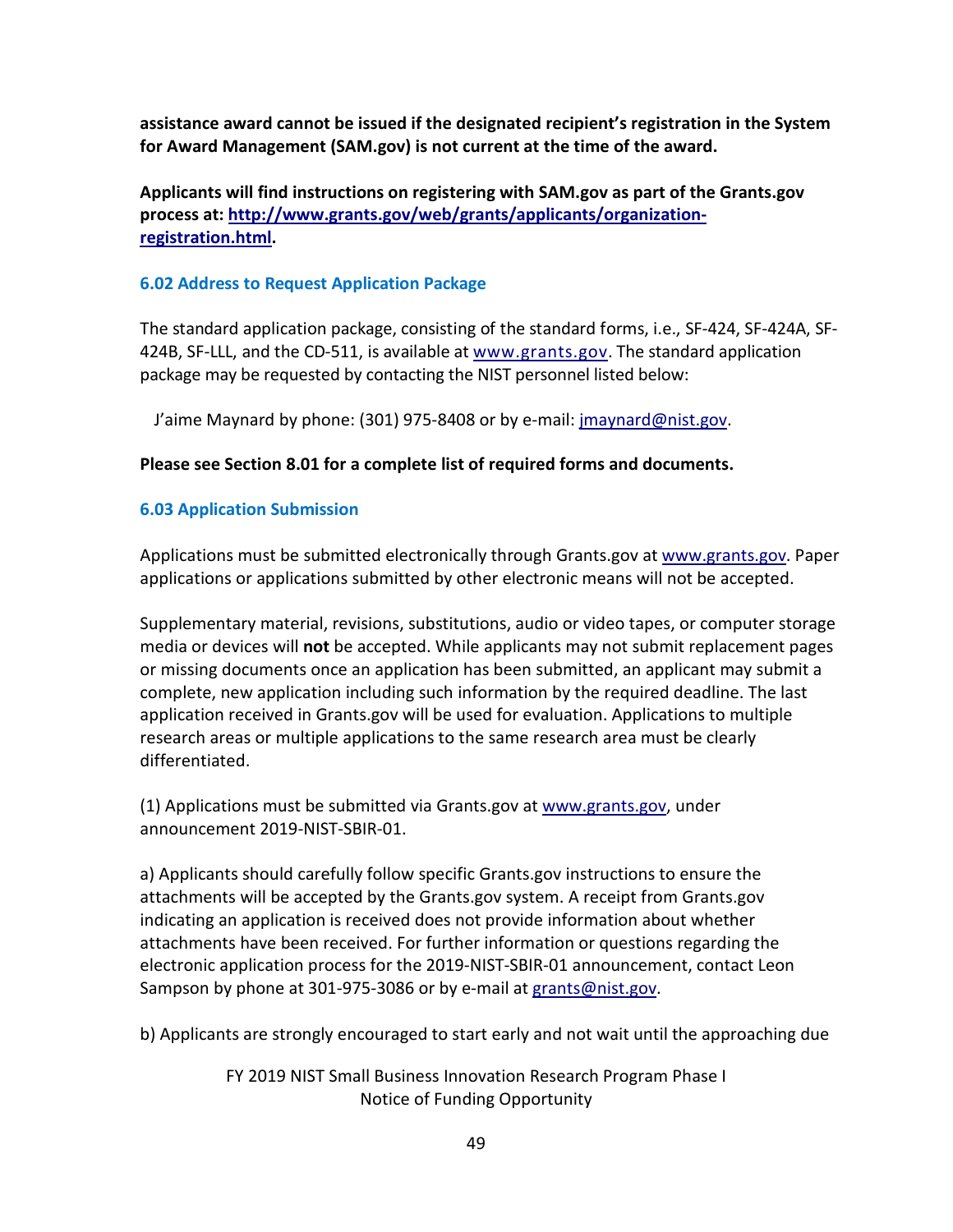date before logging on and reviewing the instructions for submitting an application through Grants.gov. The Grants.gov registration process must be completed before a new registrant can apply. If all goes well, the registration process takes three (3) to five (5) business days. If problems are encountered, the registration process can take up to two (2) weeks or more. Applicants must have a valid unique entity identifier number and must maintain a current registration in the Federal government's primary registrant database, the System for Award Management [\(https://www.sam.gov/SAM/\)](https://www.sam.gov/SAM/), as explained on the Grants.gov Web site. *See also* Section 8.03 of this NOFO. After registering, it may take several days or longer from the initial log-on before a new Grants.gov system user can submit an application. Only authorized individuals(s) will be able to submit an application, and the system may need time to process a submitted application. Applicants should save and print the proof of submission they receive from Grants.gov. If problems occur while using Grants.gov, the applicant is advised to (a) print any error message received and (b) call Grants.gov directly for immediate assistance. If calling from within the United States or from a U.S. territory, please call 800-518-4726. If calling from a place other than the United States or a U.S. territory, please call 606-545-5035. Assistance from the Grants.gov Help Desk will be available around the clock every day, with the exception of Federal holidays. Help Desk assistance will resume at 7:00 a.m. Eastern Time the day after Federal holidays. For assistance using Grants.gov, you may also contact [support@grants.gov.](mailto:support@grants.gov)

c) To find instructions on submitting an application on Grants.gov, Applicants should refer to the "Applicants" tab in the banner just below the top of the [http://www.grants.gov](http://www.grants.gov/) home page. Clicking on the "Applicants" tab produces two exceptionally useful sources of information, Applicant Actions and Applicant Resources, which applicants are advised to review.

Applicants will receive a series of e-mail messages over a period of up to two business days before learning whether a Federal agency's electronic system has received its application. Closely following the detailed information in these subcategories will increase the likelihood of acceptance of the application by the Federal agency's electronic system.

Applicants should pay close attention to the guidance under "Applicant FAQs," as it contains information important to successful submission on Grants.gov, including essential details on the naming conventions for attachments to Grants.gov applications.

The [Grants.gov Online Help](https://www.grants.gov/help/html/help/index.htm?callingApp=custom#t=GetStarted%2FGetStarted.htm) site provides vital information on checking the status of applications. See especially the "Check Application Status" option, found by clicking first on Applicants, and then by clicking on Grant Applications.

The application must be both received and validated by Grants.gov. The application is "received" when Grants.gov provides the applicant a confirmation of receipt and an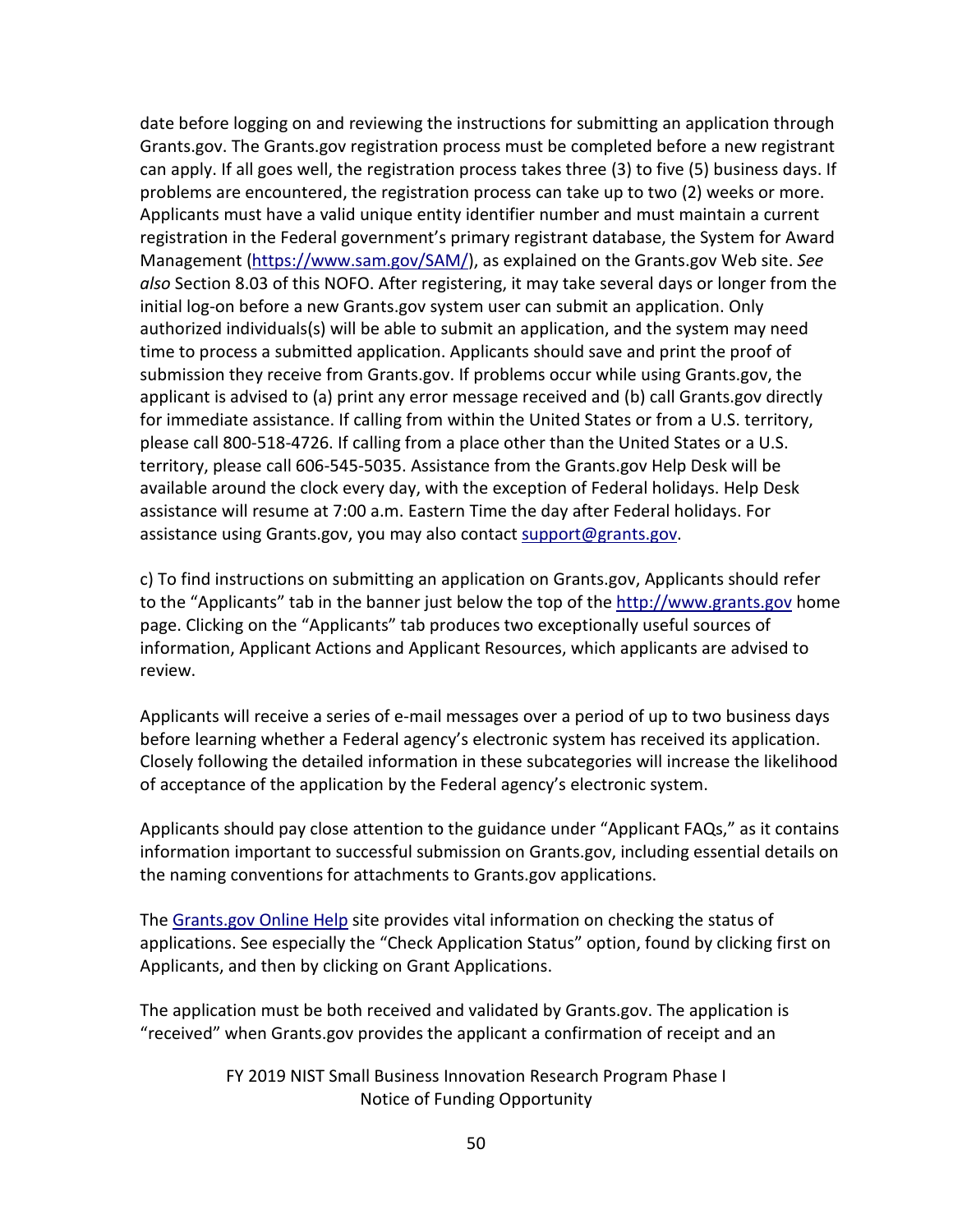application tracking number. If an applicant does not see this confirmation and tracking number, the application has not been received. After the application has been received, it must still be validated. During this process, it may be "validated" or "rejected with errors." To know whether the application was rejected with errors and the reasons why, the applicant must log in to Grants.gov, select "Applicants" from the top navigation, and select "Track my application" from the drop-down list. If the status is "rejected with errors," the applicant may still seek to correct the errors and resubmit your application before the deadline. If the applicant does not correct the errors, the application will not be forwarded to NIST by Grants.gov.

NIST uses the Tracking Numbers assigned by Grants.gov and does not issue Agency Tracking Numbers.

### *Applicants should be aware that adequate time must be factored into applicants' schedules for delivery of their application. Submitters are advised that volume on Grants.gov may be extremely heavy leading up to the deadline date.*

Refer to important information in Section 6.01 Deadline for Applications, to help ensure your application is received on time.

Any amendments to this NOFO will be announced through Grants.gov. Applicants can sign up for Grants.gov NOFO amendments or may request copies from J'aime Maynard by telephone at 301- 975-8408, or by e-mail to [jmaynard@nist.gov.](mailto:jmaynard@nist.gov)

### <span id="page-50-0"></span>**7.0 SCIENTIFIC AND TECHNICAL INFORMATION SOURCES**

Background information related to the NIST research programs referenced within the research areas may be found within the NIST website at: [www.nist.gov.](http://www.nist.gov/) The NIST Research Library, [https://www.nist.gov/nist-research-library,](https://www.nist.gov/nist-research-library) may also provide valuable scientific and technical information resources. A listing of NIST developed technologies is available on the Federal Laboratory Consortium's (FLC) website [\(https://www.federallabs.org/labs/national](https://www.federallabs.org/labs/national-institute-of-standards-and-technology-nist-0)[institute-of-standards-and-technology-nist-0\)](https://www.federallabs.org/labs/national-institute-of-standards-and-technology-nist-0).

### <span id="page-50-1"></span>**8.0 SUBMISSION FORMS AND CERTIFICATIONS**

### <span id="page-50-2"></span>**8.01 Required Forms and Documents**

Applicants should review the following list carefully to ensure the proposal includes all required forms and documents. **Failure to include any of the applicable listed forms and/or**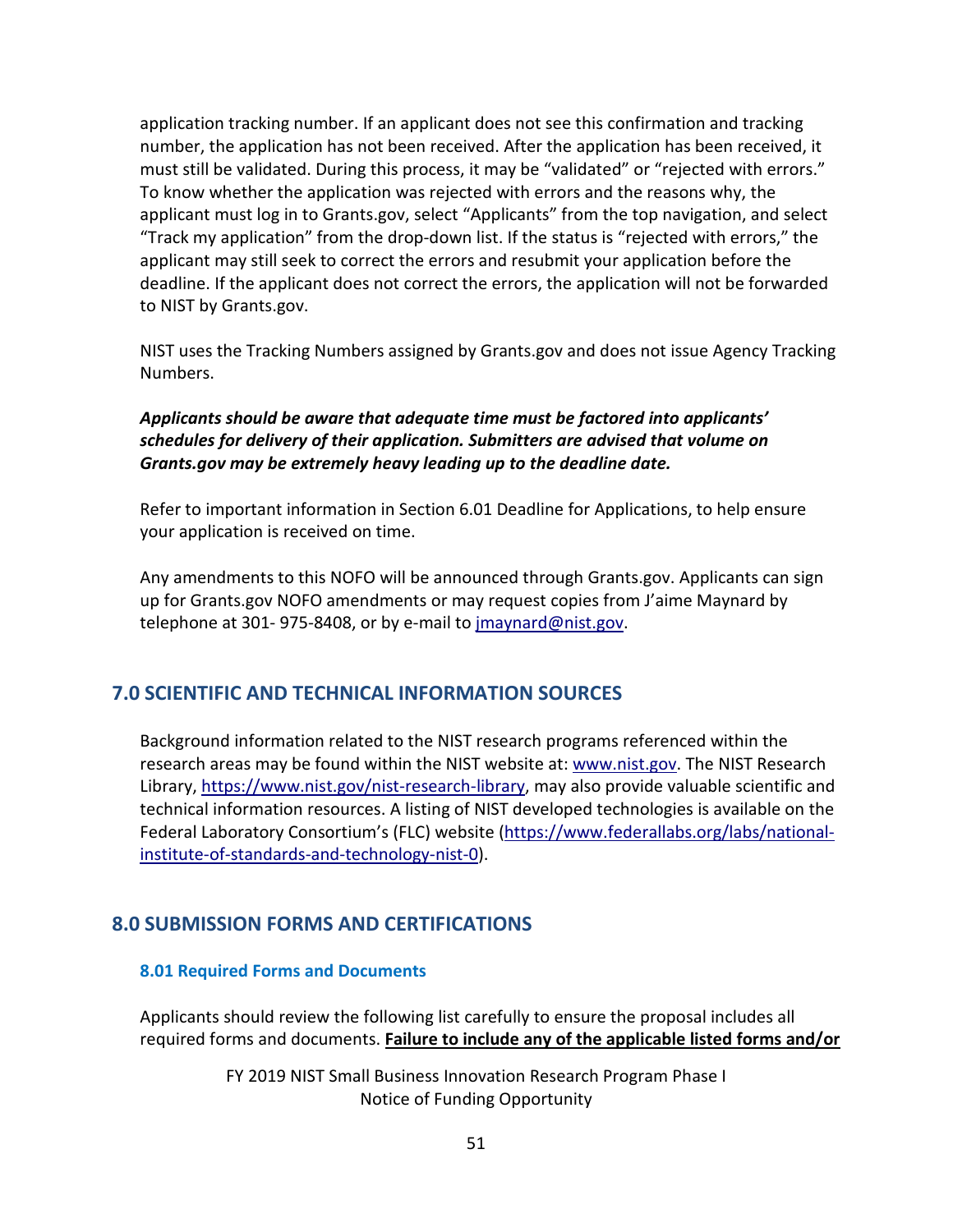**documents will result in rejection of the proposal without consideration.** All required forms and documents must be complete. Please also review Section 4.02 Phase I Screening Criteria. Guidelines provided below are based on frequently asked questions and are not intended to be comprehensive – all forms must be fully completed.

A complete application contains the following forms and documents:

**1. SF-424, Application for Federal Assistance.** Item 12 should list the NOFO number 2019-NIST-SBIR-01. The response to #19 should be 'no' – the NIST SBIR Program is not covered by that Executive Order. For SF-424, Item 21, the list of certifications and assurances is contained in the SF-424B, which is item 3 in this list of Required Forms and Documents.

**2. SF-424A, Budget Information – Non-Construction Programs**. The budget should reflect all anticipated expenses for the project.

In Section A, the Grant Program Function or Activity on Line 1 under Column (a) should be entered as "Science, Tech., Business and/or Educ. Outreach". The Catalog of Federal Domestic Assistance Number on Line 1 under Column (b) should be entered as "11.620".

In Section B, Acceptable fees (see Section 5.06 of this NOFO) should be included in "Other (h)".

These sections of the SF-424A should reflect funds for the entirety of the award: Section A; Section B; Section C; and Section D. Section E is not relevant to the 2019-NIST-SBIR-01 program.

### **3. SF-424B, Assurances - Non-Construction Programs.**

**4. CD-511, Certification Regarding Lobbying.** Enter "2019-NIST-SBIR-01" in the Award Number Field. Enter the title of the application used in field 15 of the SF-424, or an abbreviation of that title, in the Project Name field.

**5. SF-LLL, Disclosure of Lobbying Activities (if applicable).**

**6. Cover Sheet and Technical Proposal.** Read Section 3.02 of this NOFO very carefully, and in its entirety, for directions on completing this section of the application. Attach this document to the SF-424 as described at the end of Section 8.01.

FY 2019 NIST Small Business Innovation Research Program Phase I Notice of Funding Opportunity **7. Budget Narrative.** In addition to other mandatory budget information, a separate Budget Narrative is required. There is no set format for the budget narrative; however, it should provide a detailed breakdown of costs under each applicable object class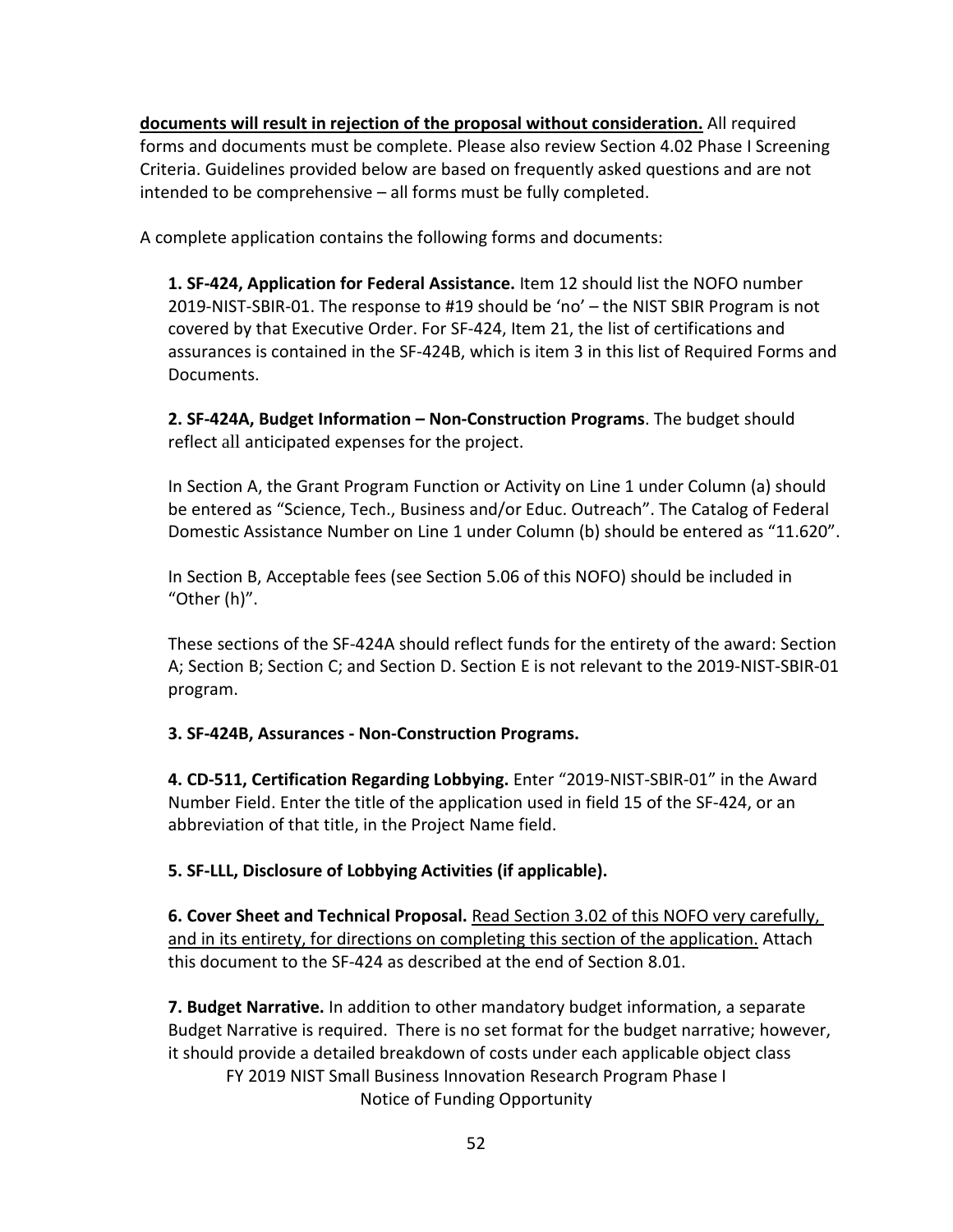category as reflected on the SF-424A (personnel, fringe benefits, equipment, travel, supplies, other direct costs and indirect costs), and written justification that includes the necessity and the basis for the cost. Proposed funding levels must be consistent with the project scope, and only allowable costs that fall within the spending limitations specified in Section 1.03.01 of this NOFO should be included in the budget. The proposed budget should reflect planned costs, but the awardee must charge actual costs to the award consistent with cost principles applicable to the type of awardee in accordance with the Uniform Administrative Requirements, Cost Principles, and Audit Requirements for Federal Awards at 2 C.F.R. Part 200, which apply to awards in this program. More information is available at<http://go.usa.gov/SBYh> and [http://go.usa.gov/SBg4.](http://go.usa.gov/SBg4) Information needed for each category in the budget narrative is as follows. Attach this document to the SF-424 as described at the end of Section 8.01.

- (a) **Personnel** At a minimum, the budget justification for all personnel should include the following: name,; job title; commitment of effort on the proposed project in terms of average number of hours per week or percentage of time; salary rate; total direct charges on the proposed project; description of the role of the individual on the proposed project; and the work to be performed. For Phase I, a minimum of two-thirds of the research and/or analytical effort must be performed by the awardee.
- (b) **Fringe Benefits** Fringe benefits should be identified separately from salaries and wages and based on rates determined by organizational policy. The items included in the fringe benefit rate (e.g. health insurance, workers' compensation, etc.) should not be charged under another cost category.
- (c) **Travel**  For all travel costs, the budget justification for travel should include the following: destination; names or number of people traveling; dates and/or duration; mode of transportation, lodging and subsistence rates; and description of how the travel is directly related to the proposed project. For travel that is yet to be determined, please provide best estimates based on prior experience. If a destination is not known, an approximate amount may be used with the assumptions given for the location of the meeting.
- (d) **Equipment**  Equipment is defined as an item of property that has an acquisition cost of \$5,000 or more (unless the organization has established lower levels) and an expected service life of more than one year. Any items that do not meet the threshold for equipment can be included under the supplies line item. The budget justification should list each piece of equipment, the cost, and a description of how it will be used and why it is necessary to the successful completion of the proposed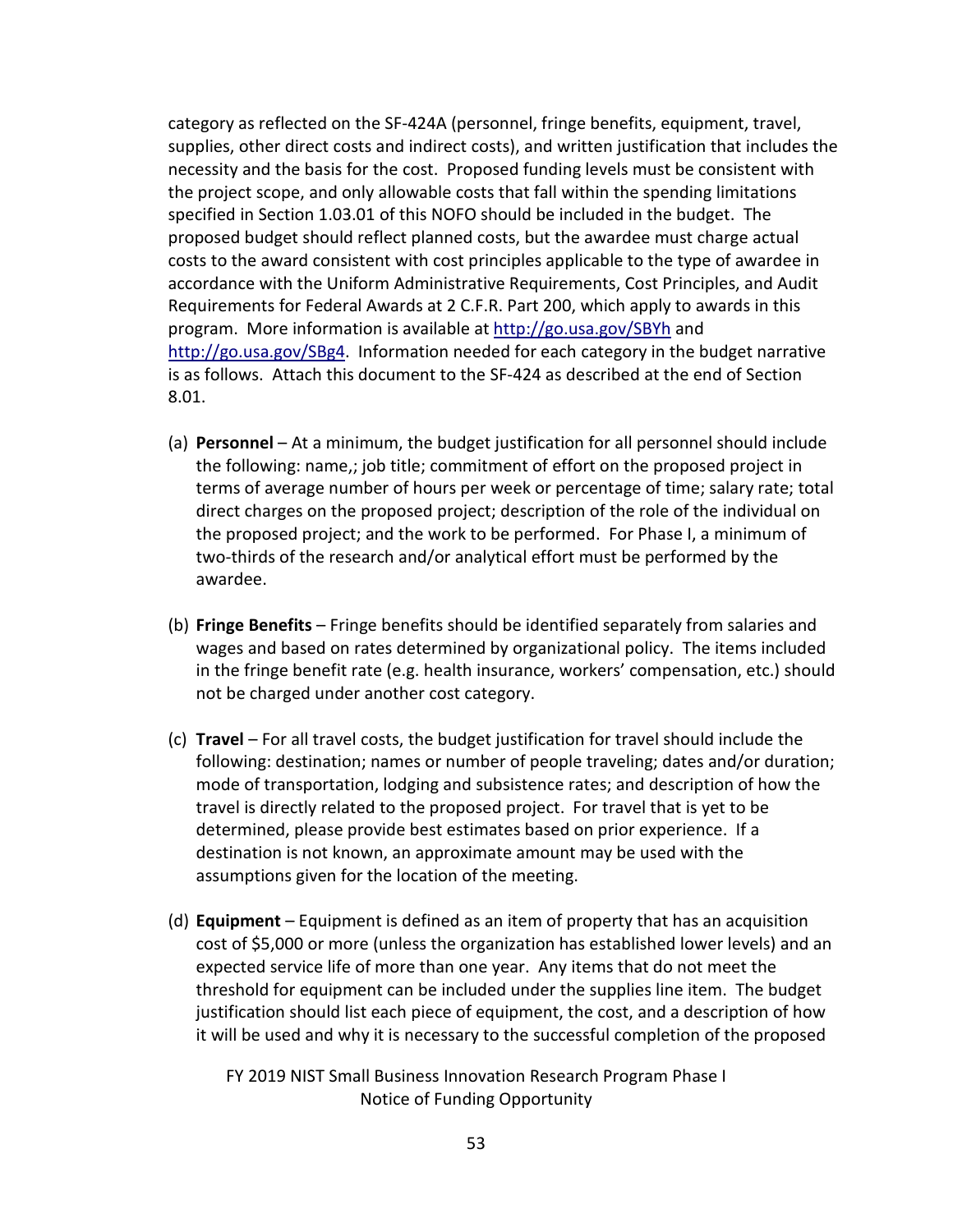project. Please note that any general use equipment (computers, etc.) charged directly to the award should be allocated to the award according to expected usage on the project (i.e. prorated cost).

- (e) **Supplies** –– Supplies are defined as all tangible personal property other than that described as equipment. Provide a list of each supply, and the breakdown of the total costs by quantity or unit of cost. Include the necessity of the cost for the completion of the proposed project.
- (f) **Contractual (i.e. Contracts/Subawards)**  Each contract or subaward should be treated as a separate item. Identify the cost and describe the services to be provided and the necessity of the subaward or contract to the successful performance of the proposed project. Contracts are for obtaining normal goods and services. Subawardees perform part of the project scope of work. The total cost for all consultant fees, facility leases, usage fees, and other subcontract/subaward or purchase agreements may not exceed one-third of the total award. Any funds requested for TABA should be included in this section; see Section 5.11.
- (g) **Other Direct Costs** For costs that do not easily fit into the other cost categories, please list the cost, and the breakdown of the total costs by quantity or unit of cost. Include the necessity of the cost for the completion of the proposed project. Only allowable costs can be charged to the award. Profit or fee not to exceed 7% of the sum of the direct and indirect costs must be listed in this cost category if included in the applicant's budget.

**8. Indirect Cost Rate Agreement.** NIST will not negotiate indirect cost rates for Phase I awards. If indirect costs are included in the proposed budget, include the cost computation in the budget narrative, and provide a copy of the current, approved negotiated agreement if this rate was negotiated with a cognizant Federal audit agency. Attach this document to the SF-424 as described at the end of Section 8.01. If a rate has not been established, provide a statement to this effect and a computation for the cost in the budget narrative. Applicants without an established rate may propose estimated indirect costs at a rate not to exceed 40 percent of the total direct costs and will not be required to provide further justification if selected for an award. Any profit or fee requested is not considered a direct cost for the purpose of the indirect cost base calculation.

**9. SBA Company Registry Form.** SBA maintains and manages a Company Registry at <http://www.sbir.gov/registration> to track ownership and affiliation requirements for all companies applying to the SBIR Program. The SBIR Policy Directive requires each Phase I applicant to register in the Company Registry prior to submitting an application. The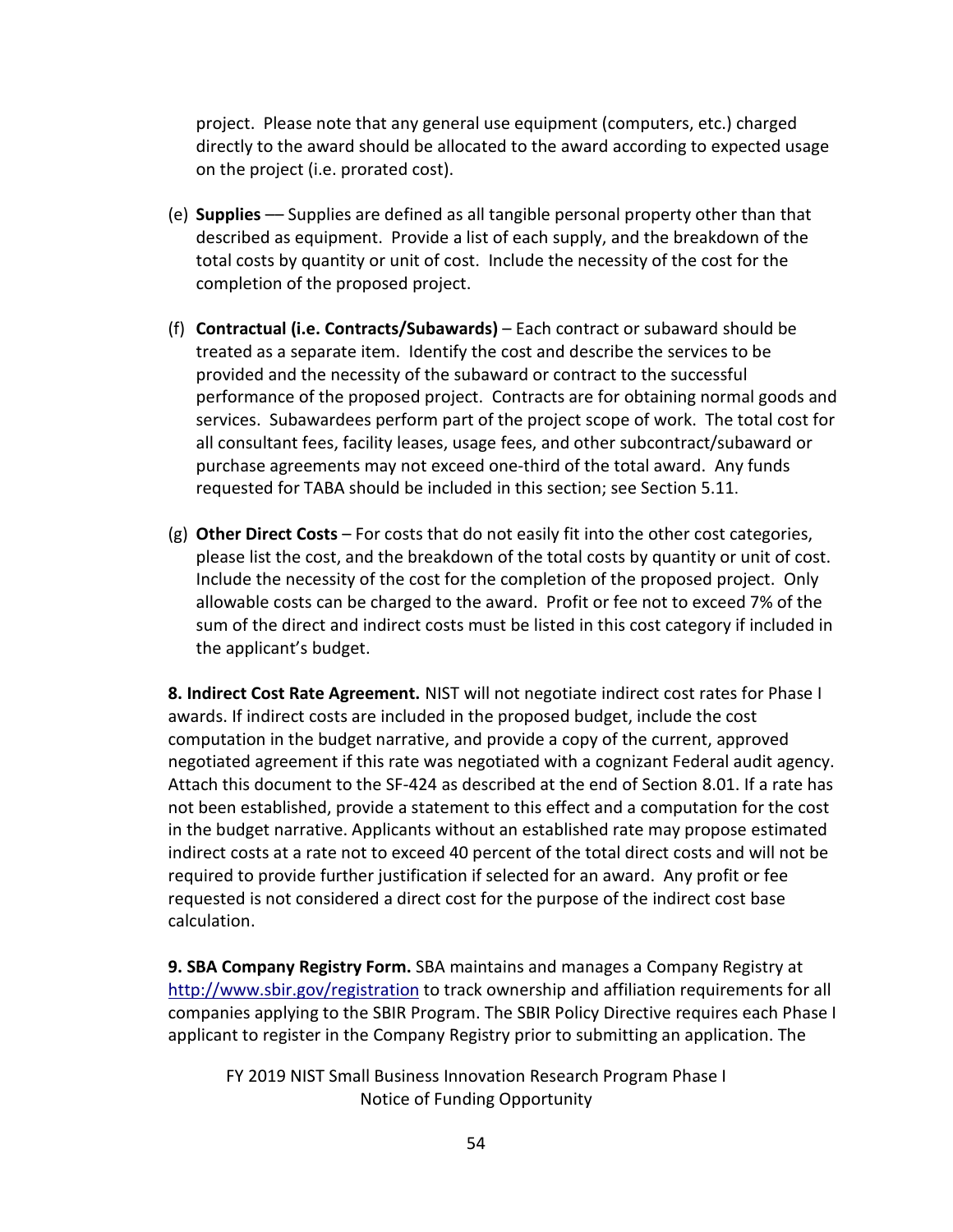applicant must save its information from the registration in a .pdf document. Attach this document to the SF-424 as described at the end of Section 8.01.

**10. Data Management Plan.** In accordance with NIST Policy 5700.00[3,](#page-54-0) *Managing Public Access to Results of Federally Funded Research,* and NIST Order 5701.00[4](#page-54-1), *Managing Public Access to Results of Federally Funded Research*", applicants must include a Data Management Plan (DMP).

The DMP is a supplementary document of not more than two pages that must include, at a minimum, a summary of proposed activities that are expected to generate data, a summary of the types of data expected to be generated by the identified activities, a plan for storage and maintenance of the data expected to be generated by the identified activities, and a plan describing whether and how data generated by the identified activities will be reviewed and made available to the public. As long as the DMP meets these NIST requirements, it may take the form specified by the applicant's institution or some other entity (e.g., the National Science Foundation<sup>[5](#page-54-2)</sup> or the National Institutes of Health $6$ ).

All applications for activities that will generate scientific data using NIST funding are required to adhere to a DMP or explain why data sharing and/or preservation are not within the scope of the project.

For the purposes of the DMP, NIST adopted the definition of "research data" at 2 C.F.R. § 200.315(e)(3) (available at [http://go.usa.gov/3sZvQ\)](http://go.usa.gov/3sZvQ).

Reasonable costs for data preservation and access may be included in the application.

The sufficiency of the DMP will be considered as part of the administrative review (*see* Section 4.02. of this NOFO); however, the DMP will not be evaluated against any evaluation criteria. Attach this document to the SF-424 as described at the end of Section 8.01.

**11. Research & Related Personal Data**. Complete and print the form available at [https://www.grants.gov/web/grants/forms/r-r-family.html#sortby=1.](https://www.grants.gov/web/grants/forms/r-r-family.html#sortby=1) Attach this document to the SF-424 as described at the end of Section 8.01.

 $\overline{a}$ 

<span id="page-54-0"></span><sup>&</sup>lt;sup>3</sup> http://www.nist.gov/data/upload/Final-P-5700.pdf<br><sup>4</sup> [http://www.nist.gov/data/upload/Final-O-5701\\_0.pdf](http://www.nist.gov/data/upload/Final-O-5701_0.pdf)

<span id="page-54-1"></span>

<span id="page-54-2"></span><sup>5</sup> <http://www.nsf.gov/bfa/dias/policy/dmp.jsp>

<span id="page-54-3"></span><sup>6</sup> [https://grants.nih.gov/grants/policy/data\\_sharing/data\\_sharing\\_guidance.htm](https://grants.nih.gov/grants/policy/data_sharing/data_sharing_guidance.htm)

FY 2019 NIST Small Business Innovation Research Program Phase I

Notice of Funding Opportunity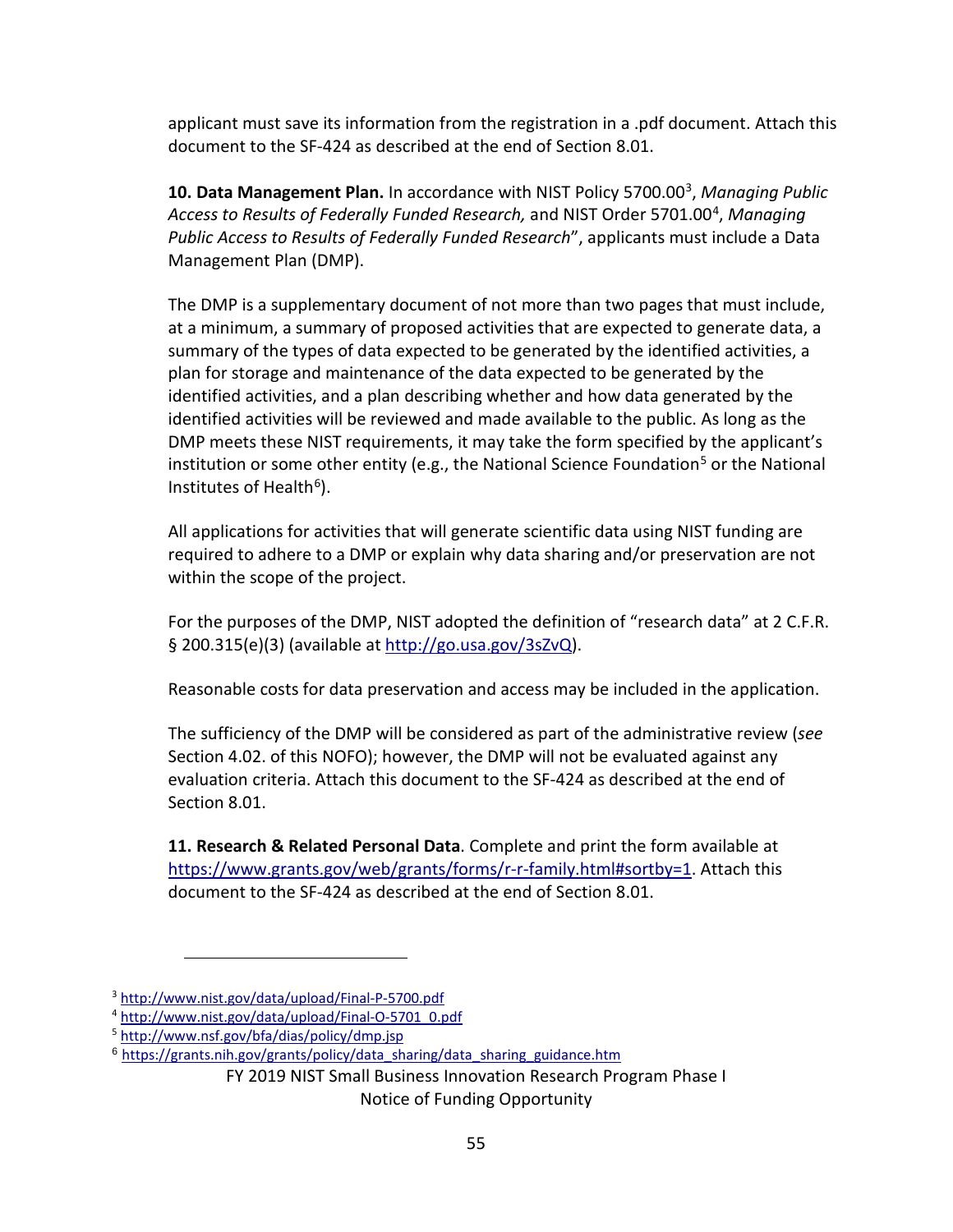**12. Compliance with SBIR Program Requirements, Applicant Fraud Awareness Training - Certificate of Training Completion**. Complete the training at:

[https://www.nist.gov/file/384881\)](https://www.nist.gov/file/384881). After completion, print and fill out the last page of the training presentation. Attach this document to the SF-424 as described at the end of Section 8.01.

Items (1) through (5) above are part of the standard application package in Grants.gov and are completed through the download application process**. Items (6) through (12) must be completed and attached by clicking on "Add Attachments" found in item 15 of the SF-424, Application for Federal Assistance. This will create a zip file that allows for transmittal of the documents electronically via Grants.gov**. Applicants should carefully follow specific Grants.gov instructions at [www.grants.gov](http://www.grants.gov/) to ensure the attachments will be accepted by the Grants.gov system. **A receipt from Grants.gov indicating an application is received does not provide information about whether attachments have been received.**

#### <span id="page-55-0"></span>**8.02 Verifying the Submission and Tracking the Application**

**Applicants are urged to use Grants.gov's Download Submitted Applications feature to check that all required attachments were contained in their submission. Go to the**  *[Grants.gov Online Help](https://www.grants.gov/help/html/help/index.htm?callingApp=custom#t=GetStarted%2FGetStarted.htm)* **site for more information.**

*See especially the "Check Application Status" option, found by clicking first on Applicants, and then by clicking on Grant Applications.* 

**Applicants can track their submission in the Grants.gov system by following the procedures at the Grants.gov site [\(https://www.grants.gov/\)](https://www.grants.gov/). It can take up to two business days for an application to fully move through the Grants.gov system to NIST.**

#### <span id="page-55-1"></span>**8.03 Unique Entity Identifier and System for Award Management (SAM)**

Pursuant to 2 C.F.R. Part 25, applicants and recipients (as the case may be) are required to: (i) be registered in SAM before submitting its application; (ii) provide a valid unique entity identifier in its application; and (iii) continue to maintain an active SAM registration with current information at all times during which it has an active Federal award or an application or plan under consideration by a Federal awarding agency, unless otherwise excepted from these requirements pursuant to 2 C.F.R. § 25.110. NIST will not make a Federal award to an applicant until the applicant has complied with all applicable unique entity identifier and SAM requirements and, if an applicant has not fully complied with the requirements by the time that NIST is ready to make a Federal award pursuant to this NOFO, NIST may determine that the applicant is not qualified to receive a Federal award and use that determination as a basis for making a Federal award to another applicant.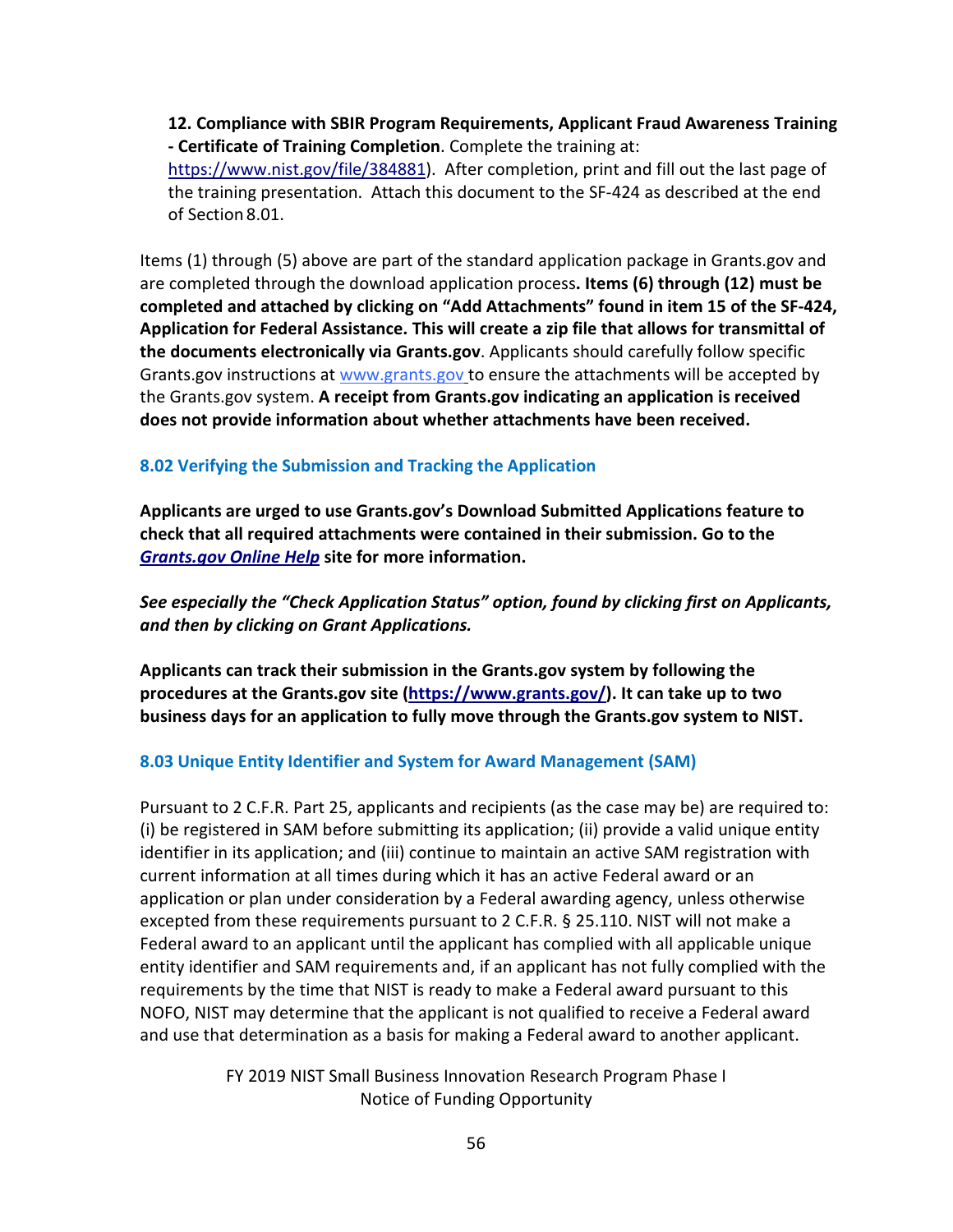### <span id="page-56-0"></span>**9.0 RESEARCH AREAS**

The NIST research programs work at the frontiers of measurement science to ensure that the U.S. system of measurements is firmly grounded in sound scientific and technical principles. Today, the NIST laboratories address increasingly complex measurement challenges, ranging from the very small (nanoscale devices for advanced computing) to the very large (vehicles and buildings), and from the physical (resilient infrastructure) to the virtual (cybersecurity and data science). As new technologies develop and evolve, NIST's measurement research and services remain central to national defense, homeland security, trade and innovation.

NIST's research activities provide industry, academia and other federal agencies with worldclass research capabilities in measurement science that form the foundation of the global system of weights and measures and enable innovation. NIST provides measurement tools and standards to strengthen U.S. competitiveness and security in the following areas:

### **Advanced Communications, Networks and Scientific Data Systems**

NIST's Advanced Communications, Networks and Scientific Data Systems activities enable secure, reliable, high-speed wireless and wireline communications critical to U.S. economic competitiveness, safety and security. NIST measurement science research and support for the development of standards accelerates the deployment of next-generation communication technologies needed for commercial- scale use of connected vehicles, "internet of things" (IoT) applications, drones and future artificial intelligence/machine learning-based systems. NIST is committed to helping solve the measurement and validation challenges of these fast-moving fields to help the U.S. achieve and maintain global leadership in these areas.

### **Advanced Manufacturing and Material Measurements**

NIST has partnered with the U.S. manufacturing sector for more than a century and has a proven track record of delivering useful tools and technical assistance existing manufacturers and aspiring start-ups need. NIST's Advanced Manufacturing and Material Measurements activities provide industry with precision measurement technologies, tests, protocols and world-class scientific and engineering knowledge through targeted research across a broad portfolio, including advanced materials development, advanced sensing, biomanufacturing and smart manufacturing systems. NIST's efforts in advanced manufacturing and material measurements rely on three major mechanisms: partnerships with manufacturers, development of physical and information standards, and development of new measurement capabilities.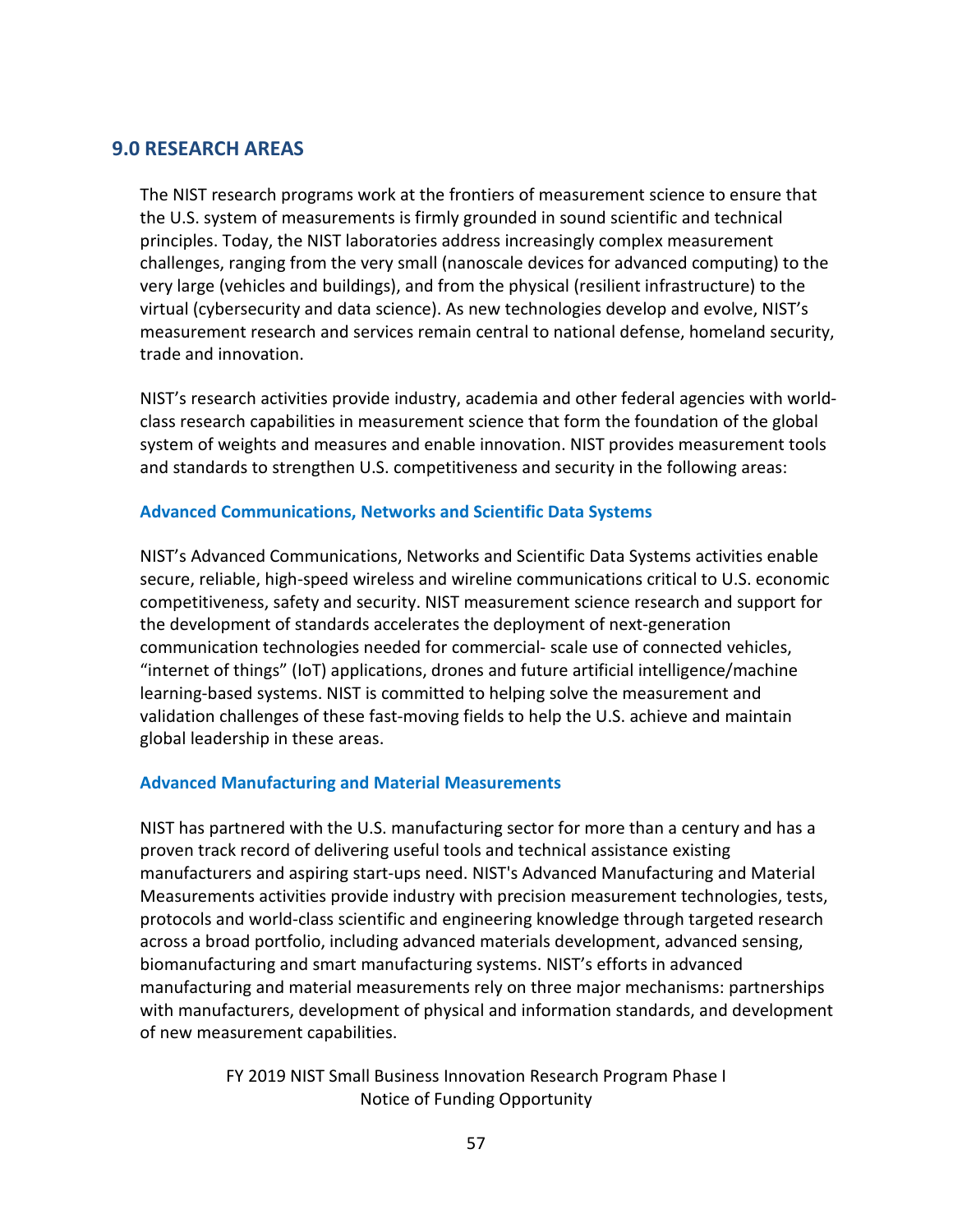### **Cybersecurity and Privacy**

NIST's Cybersecurity and Privacy activities strengthen the security of the digital environment through a portfolio bridging foundational and applied cybersecurity research, and through the development of publicly available standards and technical guidance. NIST's sustained outreach efforts support the effective application of standards and best practices enabling the adoption of practical cybersecurity and privacy. Through internal research and collaboration with the private sector, academia, standards development organizations, other government agencies and national and international stakeholders, NIST addresses the nation's current and future measurement science needs and is responsive to Congressional mandates and Executive Orders.

#### **Fundamental Measurement, Quantum Science and Measurement Dissemination**

At the heart of NIST's mission is the dissemination of the fundamental units of measurement (the International System of Units, or SI). NIST determines the definitive methods for nearly every kind of measurement employed in commerce and research, provides NIST-traceable calibrations, and disseminates standards and best practices throughout the nation. Staying ahead of the increasingly challenging demands of U.S. industry requires that NIST push the frontiers of measurement science by devising new tools and techniques—especially at the quantum scale where the rules of classical physics do not apply. Through balanced and coordinated programs, NIST leads the world in disseminating the fundamental units of measurement. This leadership in metrology advancement directly impacts NIST's relevance and leadership in measurement services.

### **Health and Biological Systems Measurements**

NIST provides a solid foundation of measurement assurance enabling reproducibility of biomedical research results and confidence in clinical decision-making and ensuring the efficacy and safety of treatments. As a nonregulatory agency, NIST's research plays an essential role in health and bioscience innovations, including in precision medicine, engineering biology, medical imaging, regenerative medicine and our understanding of the microbiome and how it affects health. New and improved measurement capabilities advance our understanding of biology and provide the basis for industries to harness this information for future medical technologies.

### **Physical Infrastructure and Resilience**

FY 2019 NIST Small Business Innovation Research Program Phase I Notice of Funding Opportunity NIST's Physical Infrastructure and Resilience activities support the safety, interoperability and resilience of the nation's infrastructure at the component, structure and system levels. NIST's research supports the development of building codes making the built environment healthier for occupants, more resilient against hazards, and safer for both residents and first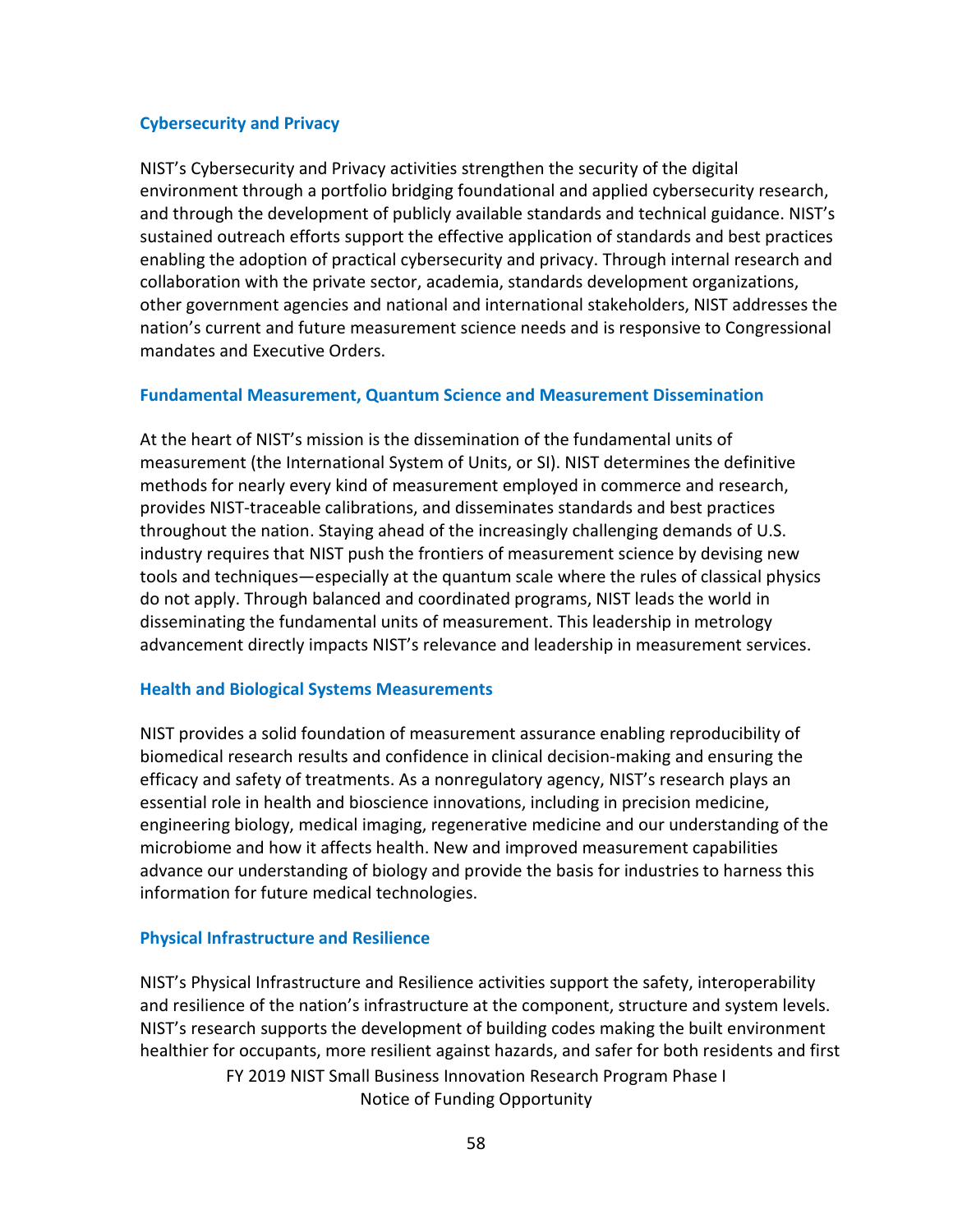responders. In collaboration with policymakers, building officials and planning groups, NIST produces guides to help communities integrate resilience into their economic development, zoning, mitigation and other local planning activities impacting buildings, public utilities and infrastructure systems.

#### **Exploratory Measurement Science**

NIST's mission requires deep expertise in a broad range of disciplines. To best position NIST to support U.S. technological interests well into the future, it is essential that NIST maintain a portfolio of exploratory measurement science research programs. NIST invests in higherrisk and potentially transformative measurement science research to stay on the cutting edge of technology trends.

# <span id="page-58-0"></span>**Appendix A. COVER SHEET**

#### **(A fillable version of the Cover Sheet is available at [http://www.nist.gov/sbir\)](http://www.nist.gov/sbir)**

| Application to National Institute of Standards and Technology (NIST)<br><b>Small Business Innovation Research (SBIR) Program Phase I</b><br>2019-NIST-SBIR-01<br><b>Cover Sheet</b>                                                                                                                                                                                                     |                                                                                                                                                                                                                                                                          |                           |           |                                                                                        |                         |
|-----------------------------------------------------------------------------------------------------------------------------------------------------------------------------------------------------------------------------------------------------------------------------------------------------------------------------------------------------------------------------------------|--------------------------------------------------------------------------------------------------------------------------------------------------------------------------------------------------------------------------------------------------------------------------|---------------------------|-----------|----------------------------------------------------------------------------------------|-------------------------|
|                                                                                                                                                                                                                                                                                                                                                                                         | <b>Name of Submitting Firm:</b>                                                                                                                                                                                                                                          |                           |           |                                                                                        |                         |
| Project<br><b>Title</b>                                                                                                                                                                                                                                                                                                                                                                 |                                                                                                                                                                                                                                                                          | Click here to enter text. |           |                                                                                        |                         |
| Principal<br>Investigator<br>(PI) Name                                                                                                                                                                                                                                                                                                                                                  |                                                                                                                                                                                                                                                                          | <b>PI Title</b>           |           |                                                                                        |                         |
| PI Phone #                                                                                                                                                                                                                                                                                                                                                                              |                                                                                                                                                                                                                                                                          |                           | PI E-mail |                                                                                        |                         |
| NIST may verify the following responses with information provided elsewhere in your application or by independent sources.                                                                                                                                                                                                                                                              |                                                                                                                                                                                                                                                                          |                           |           |                                                                                        |                         |
|                                                                                                                                                                                                                                                                                                                                                                                         | THE APPLICANT CERTIFIES THAT:                                                                                                                                                                                                                                            |                           |           |                                                                                        |                         |
| It is a small business concern (SBC) and meets the definition as stated in this Notice of Funding<br>1.<br>$\Box$ Yes<br>$\Box$ No<br>Opportunity (NOFO).                                                                                                                                                                                                                               |                                                                                                                                                                                                                                                                          |                           |           |                                                                                        |                         |
| 2.                                                                                                                                                                                                                                                                                                                                                                                      | The primary employment of the PI will be with the SBC at the time of award and during the<br>$\Box$ Yes<br>$\Box$ No<br>conduct of research.                                                                                                                             |                           |           |                                                                                        |                         |
| 3.                                                                                                                                                                                                                                                                                                                                                                                      | A minimum of either two-thirds for Phase I or one-half for Phase II of the research will be<br>$\Box$ Yes<br>$\Box$ No<br>performed by the SBC as determined by data provided in the Budget Narrative. See NOFO<br>Section 1.03.01 for details on funding determination. |                           |           |                                                                                        |                         |
| The applicant and/or PI $\Box$ has / $\Box$ has not submitted applications for essentially equivalent work under other Federal program<br>4.<br>FFOs and $\Box$ has $/\Box$ has not received other Federal awards for essentially equivalent work.<br>If "has", what agency? Click here to enter text.<br>See NOFO Section 3.02.02 () 14) for additional details that must be provided. |                                                                                                                                                                                                                                                                          |                           |           |                                                                                        |                         |
| 5.                                                                                                                                                                                                                                                                                                                                                                                      | definition as stated in this NOFO.                                                                                                                                                                                                                                       |                           |           | The applicant qualifies as a socially and economically disadvantaged SBC and meets the | $\Box$ Yes<br>$\Box$ No |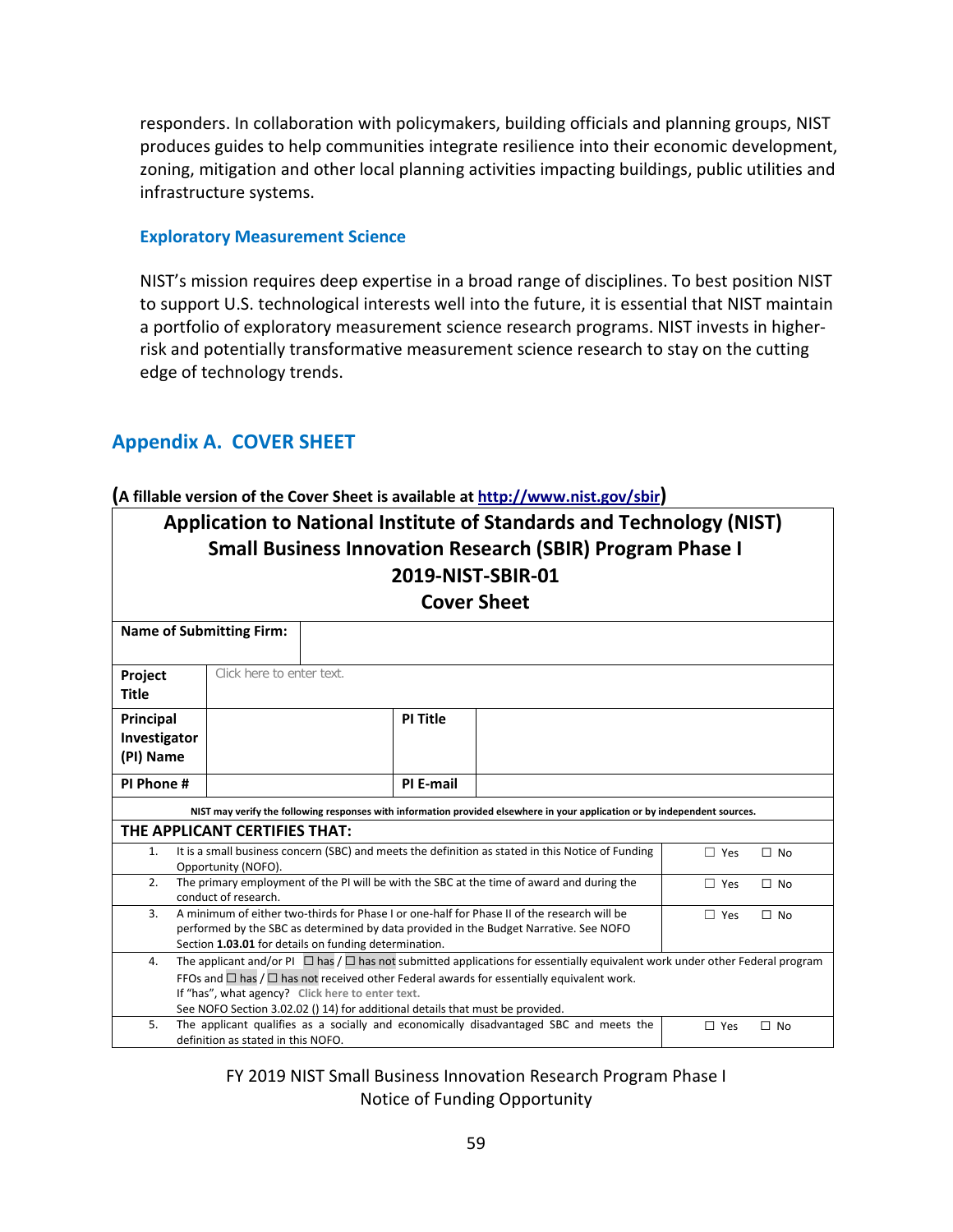| 6.                 | The applicant qualifies as a woman-owned SBC and meets the definition as stated in this NOFO. | $\Box$ Yes<br>$\Box$ No    |
|--------------------|-----------------------------------------------------------------------------------------------|----------------------------|
| 7.                 | The applicant qualifies as a HUBZone-owned SBC and meets the SBA's definition (see            | $\Box$ Yes<br>$\Box$ No    |
|                    | http://www.sba.gov/hubzone).                                                                  |                            |
| 8.                 | Year SBC founded:                                                                             | Click here to enter text.  |
| 9.                 | Number of Employees:                                                                          | Click here to enter text.  |
| <b>STATEMENTS:</b> |                                                                                               |                            |
| 10.                | The applicant will permit the Government to disclose contact information if this application  | $\square$ Yes<br>$\Box$ No |
|                    | does not result in an award, to appropriate local and State-level economic development        |                            |
|                    | organizations that may be interested in contacting you for further information.               |                            |
| 11.                | The applicant authorizes contact information and project title to be provided to the NIST     | $\square$ Yes<br>$\Box$ No |
|                    |                                                                                               |                            |
|                    | Manufacturing Extension Partnership (MEP) after awards have been announced. If 'Yes' your     |                            |
|                    | contact information will be provided to NIST MEP. If so, you will be contacted by your local  |                            |
|                    | MEP to explore business-related support services that could benefit the potential of the      |                            |
|                    | project you proposed.                                                                         |                            |
|                    | <b>TECHNICAL ABSTRACT (limit to 200 words):</b>                                               |                            |
|                    |                                                                                               |                            |
|                    |                                                                                               |                            |
|                    |                                                                                               |                            |
|                    |                                                                                               |                            |
|                    | POTENTIAL COMMERCIAL APPLICATION OF THE RESEARCH: (limit to 100 words)                        |                            |

#### **OTHER INFORMATION:**

Information contained in unsuccessful applications will remain the property of the applicant. The government may, however, retain copies of all applications. Public release of information in any application submitted will be subject to existing statutory and regulatory requirements.

Applicants are discouraged from submitting proprietary information unless the information is deemed essential for proper evaluation of the application. If proprietary information provided by an applicant in an application constitutes trade secret, proprietary commercial or financial information, confidential personal information, or data affecting national security, it will be treated in confidence to the extent permitted by law. This information must be clearly marked by the applicant with the term 'confidential proprietary information' and the following legend must appear in this section of the application.

#### **PROPRIETARY NOTICE**

"These data shall not be disclosed outside the Government and shall not be duplicated, used, or disclosed in whole or in part for any purpose other than evaluation of this proposal. If a funding agreement is awarded to this applicant as a result of or in connection with the submission of these data, the Government shall have the right to duplicate, use, or disclose the data to the extent provided in the funding agreement and pursuant to applicable law. This restriction does not limit the Government's right to use information contained in the data if it is obtained from another source without restriction. The data subject to this restriction are contained on pages \_\_\_\_\_\_\_\_\_\_\_\_\_\_\_\_\_of this proposal."

The use of any other legend is unacceptable to the Government and may constitute grounds for removing the application from further consideration without assuming any liability for inadvertent disclosure.

This collection of information contains Paperwork Reduction Act (PRA) requirements approved by the Office of Management and Budget (OMB). Notwithstanding any other provisions of the law, no person is required to respond to, nor shall any person be subject to a penalty for failure to comply with, a collection of information subject to the requirements of the PRA unless that collection of information displays a currently valid OMB control number. Public reporting burden for this collection is estimated to be 30 minutes per response, including the time for reviewing instructions, searching existing data sources, gathering and maintaining the data needed and completing and reviewing the collection of information. Send comments regarding this burden estimate or any aspect of this collection of information, including suggestions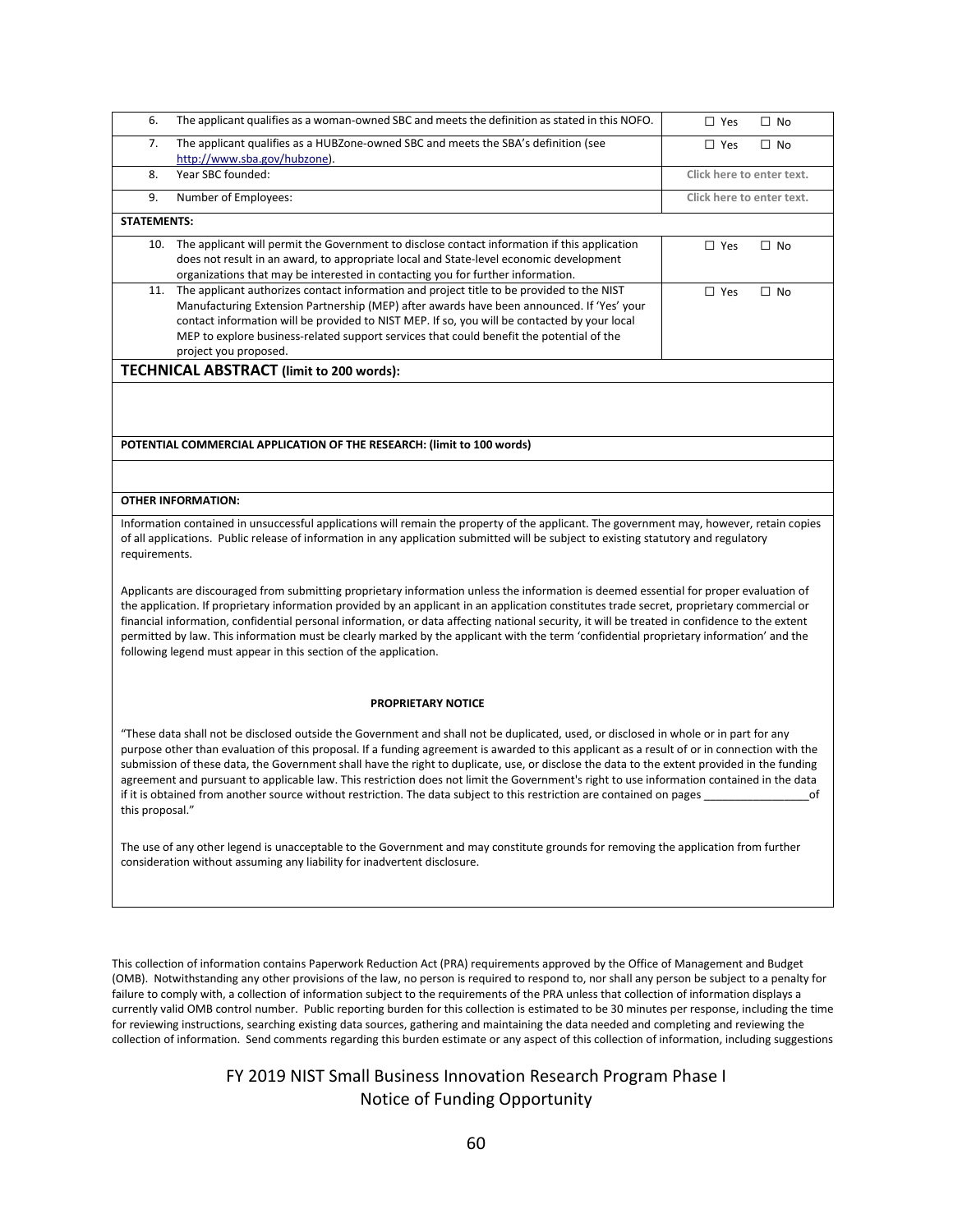for reducing this burden, to the National Institute of Standards and Technology, Attn: Mary Clague, 100 Bureau Dr., MS 2200, Gaithersburg, MD 20899.

**OMB Control No. 0693-0072 Expiration Date: 12/31/2020**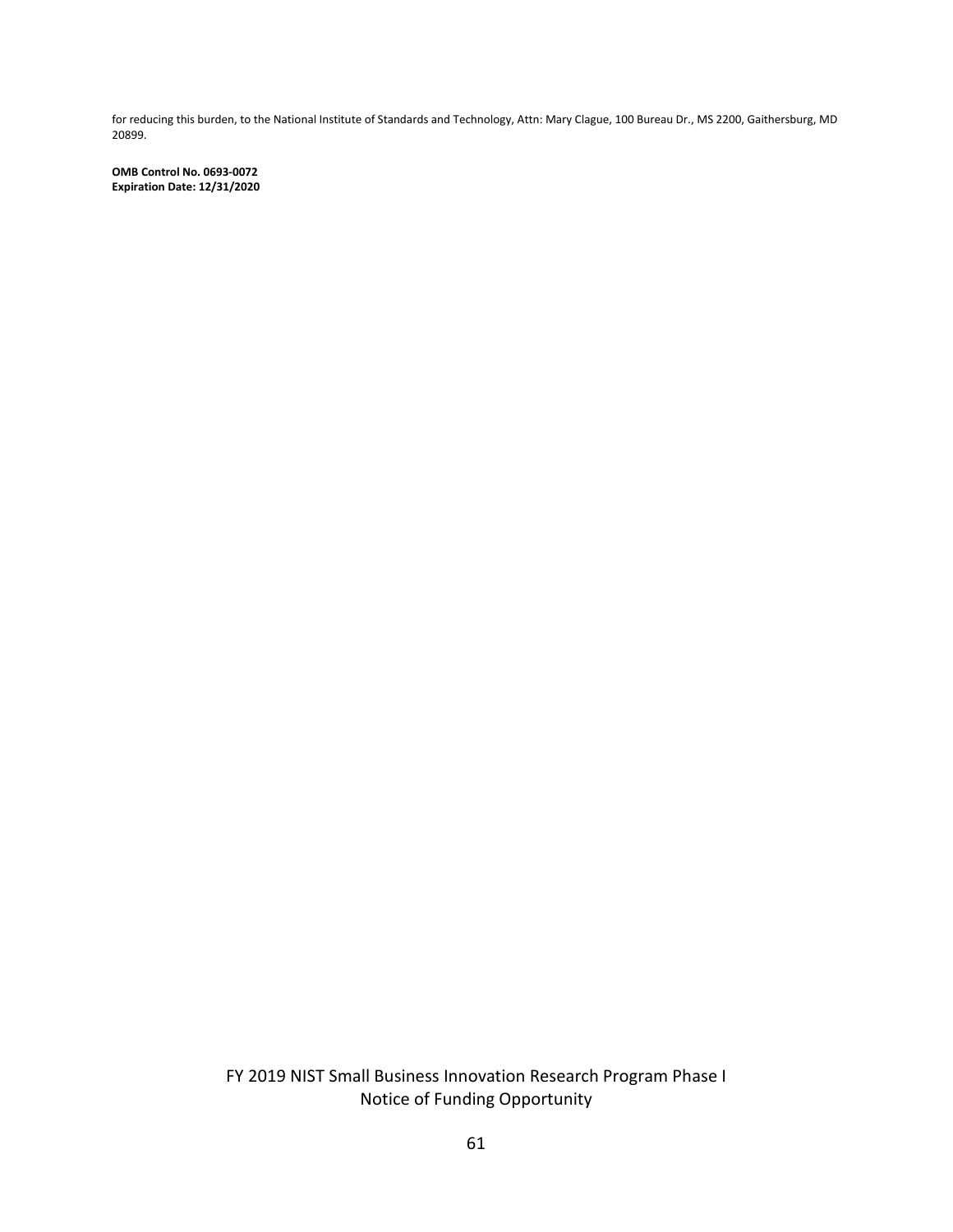# <span id="page-61-0"></span>**Appendix B. CERTIFICATIONS**

### **SBIR Funding Agreement Certification (at time of award)**

All small businesses that are selected for award of an SBIR funding agreement must complete this certification at the time of award and any other time set forth in the funding agreement that is prior to performance of work under this award. This includes checking all of the boxes and having an authorized officer of the awardee sign and date the certification each time it is requested.

Please read carefully the following certification statements. The Federal government relies on the information to determine whether the business is eligible for a Small Business Innovation Research (SBIR) Program award. A similar certification will be used to ensure continued compliance with specific program requirements during the life of the funding agreement. The definitions for the terms used in this certification are set forth in the Small Business Act, SBA regulations (13 C.F.R. Part 121), the SBIR Policy Directive and also any statutory and regulatory provisions referenced in those authorities.

If the funding agreement officer believes that the business may not meet certain eligibility requirements at the time of award, they are required to file a size protest with the U.S. Small Business Administration (SBA), who will determine eligibility. At that time, SBA will request further clarification and supporting documentation in order to assist in the verification of any of the information provided as part of a protest. If the funding agreement officer believes, after award, that the business is not meeting certain funding agreement requirements, the agency may request further clarification and supporting documentation in order to assist in the verification of any of the information provided.

Even if correct information has been included in other materials submitted to the Federal government, any action taken with respect to this certification does not affect the Government's right to pursue criminal, civil or administrative remedies for incorrect or incomplete information given in the certification. Each person signing this certification may be prosecuted if they have provided false information.

The undersigned has reviewed, verified and certifies that (all questions must be responded to by checking the appropriate box):

(1) The business concern meets the ownership and control requirements set forth in 13 C.F.R. § 121.702. ☐Yes ☐No

(2) If a corporation, all corporate documents (articles of incorporation and any amendments, articles of conversion, by-laws and amendments, shareholder meeting minutes showing officer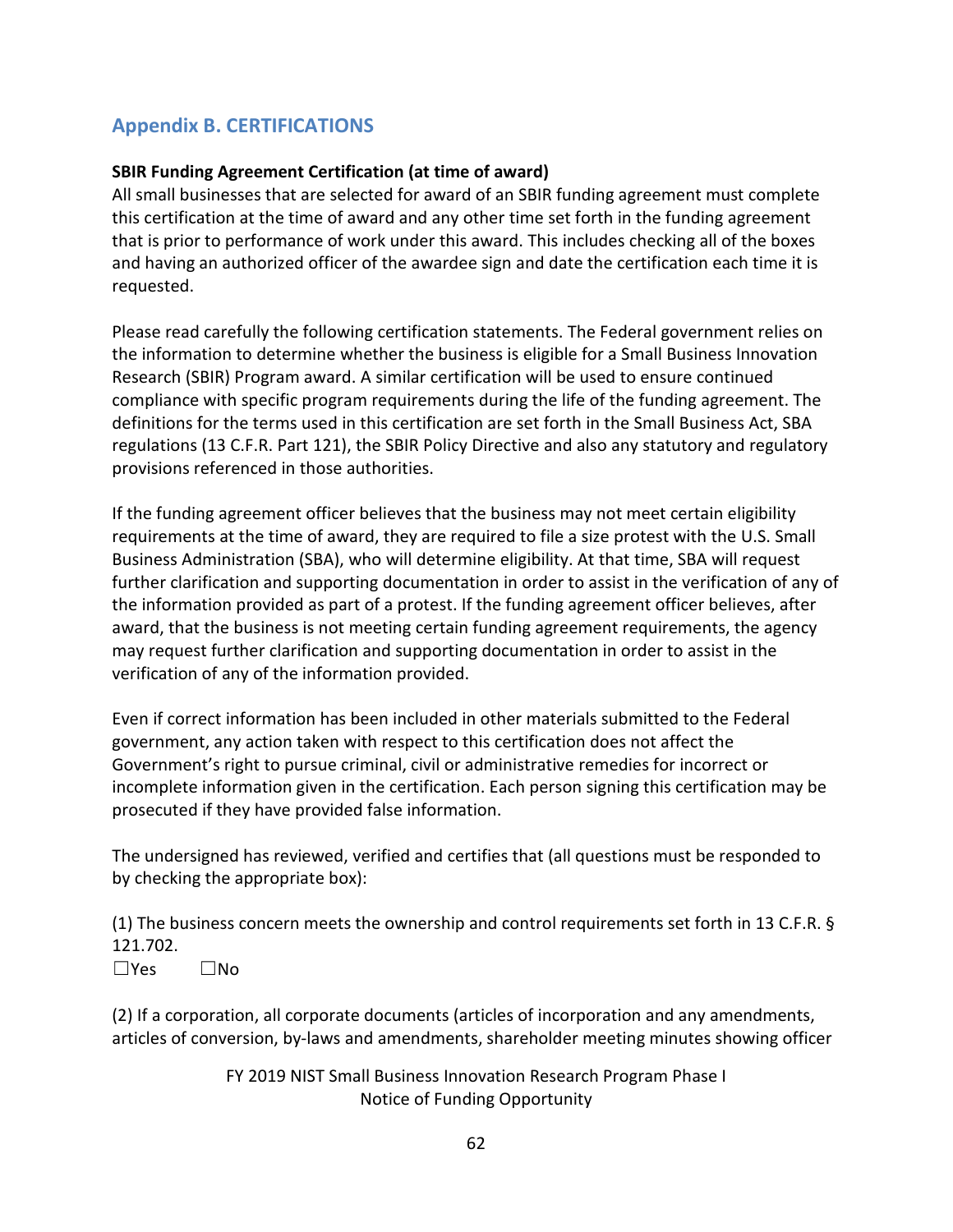|                     | elections, organizational meeting minutes, all issued stock certificates, stock ledger, buy-sell |
|---------------------|--------------------------------------------------------------------------------------------------|
|                     | agreements, stock transfer agreements, voting agreements, and documents relating to stock        |
|                     | options, including the right to convert non-voting stock or debentures into voting stock)        |
|                     | evidence that it meets the ownership and control requirements set forth in 13 C.F.R. § 121.702.  |
| $\Box$ Yes<br>l INo | $\Box$ N/A Explain why N/A:                                                                      |

(3) If a partnership, the partnership agreement evidences that it meets the ownership and control requirements set forth in 13 C.F.R. § 121.702.  $\square$ Yes  $\square$ No  $\square$  N/A Explain why N/A:

(4) If a limited liability company, the articles of organization and any amendments, and operating agreement and amendments, evidence that it meets the ownership and control requirements set forth in 13 C.F.R. § 121.702.

| $\Box$ Yes | $\square$ No | $\Box N/A$ Explain why N/A: |
|------------|--------------|-----------------------------|
|------------|--------------|-----------------------------|

\_\_\_\_\_\_\_\_\_\_\_\_\_\_\_\_\_\_\_\_\_\_\_\_\_\_\_\_\_\_\_\_\_\_\_\_\_\_\_\_\_\_\_\_

\_\_\_\_\_\_\_\_\_\_\_\_\_\_\_\_\_\_\_\_\_\_\_\_\_\_\_\_\_\_\_\_\_\_\_\_\_\_\_\_\_\_\_\_

\_\_\_\_\_\_\_\_\_\_\_\_\_\_\_\_\_\_\_\_\_\_\_\_\_\_\_\_\_\_\_\_\_\_\_\_\_\_\_\_\_\_\_\_

\_\_\_\_\_\_\_\_\_\_\_\_\_\_\_\_\_\_\_\_\_\_\_\_\_\_\_\_\_\_\_\_\_\_\_\_\_\_\_\_\_\_\_\_

(5) The birth certificates, naturalization papers, or passports show that any individuals it relies upon to meet the eligibility requirements are U.S. citizens or permanent resident aliens in the United States.

☐Yes ☐No ☐N/A Explain why N/A:

(6) It has no more than 500 employees, including the employees of its affiliates. ☐Yes ☐No

(7) SBA has not issued a size determination currently in effect finding that this business concern exceeds the 500 employee size standard.

☐Yes ☐No

(8) During the performance of the award, the principal investigator will spend more than one half of his/her time as an employee of the awardee or has requested and received a written deviation from this requirement from the funding agreement officer.

 $\square$ Yes  $\square$ No  $\square$  Deviation approved in writing by funding agreement officer:  $\%$ 

(9) All, essentially equivalent work, or a portion of the work proposed under this project (check the applicable line):

 $\Box$  Has not been submitted for funding by another Federal agency.

 $\Box$ Has been submitted for funding by another Federal agency but has not been funded under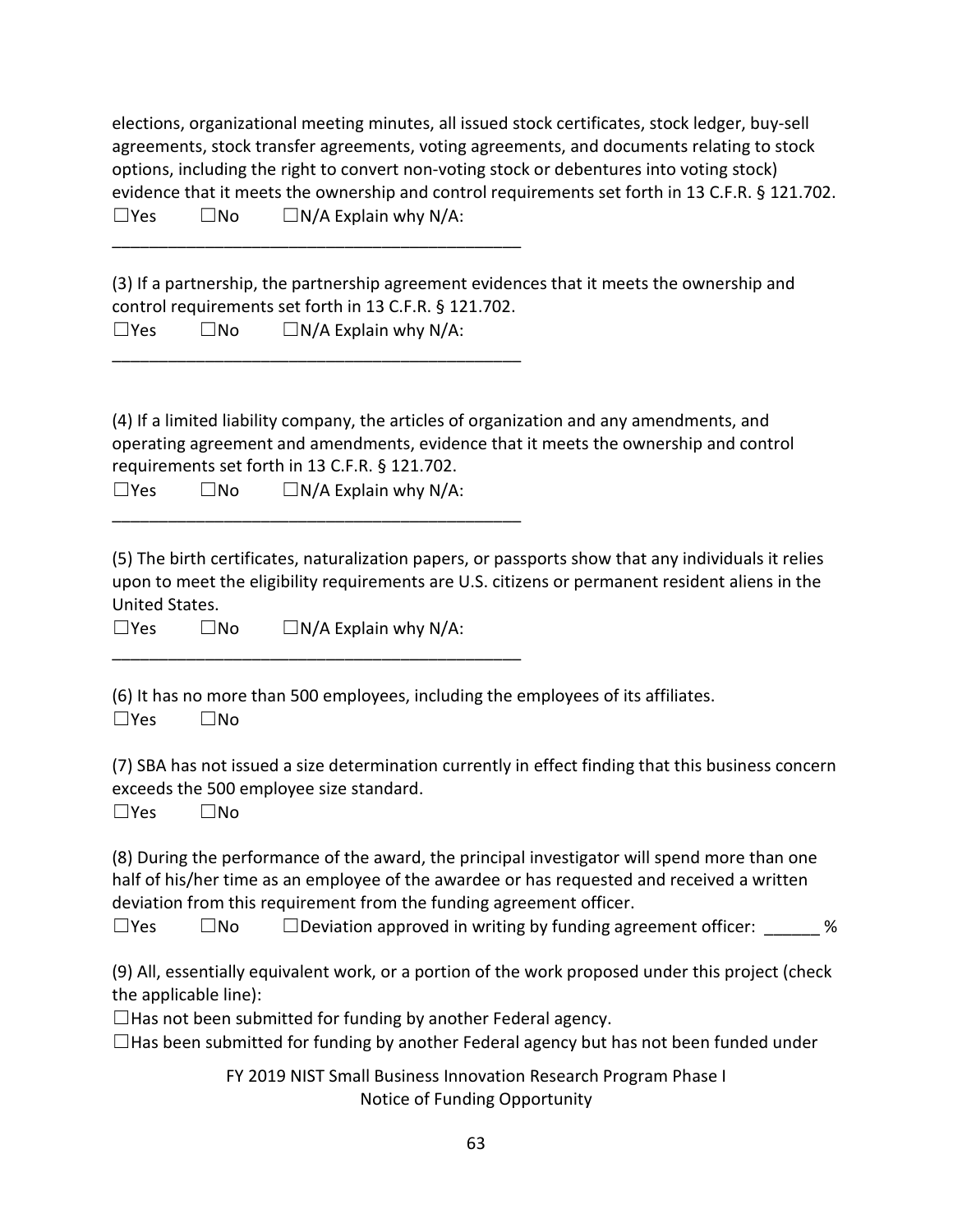any other Federal grant, contract, subcontract or other transaction.

 $\Box$ A portion has been funded by another grant, contract, or subcontract as described in detail in the application and approved in writing by the funding agreement officer.

(10) During the performance of award, it will perform the applicable percentage of work unless a deviation from this requirement is approved in writing by the funding agreement officer (check the applicable line and fill in if needed):

 $\square$ SBIR Phase I: at least two-thirds (66 2/3%) of the research.

☐SBIR Phase II: at least half (50%) of the research.

 $\Box$ Deviation approved in writing by the funding agreement officer:  $\%$ 

(11) During performance of award, the research/research and development will be performed in the United States unless a deviation is approved in writing by the funding agreement officer.  $\square$ Yes  $\square$ No  $\square$ Waiver has been granted

(12) During performance of award, the research/research and development will be performed at my facilities with my employees, except as otherwise indicated in the SBIR application and approved in the funding agreement.

☐Yes ☐No

(13) It has registered itself on SBA's database as majority-owned by venture capital operating companies, hedge funds or private equity firms.

 $\square$ Yes  $\square$ No  $\square$  N/A Explain why N/A:

\_\_\_\_\_\_\_\_\_\_\_\_\_\_\_\_\_\_\_\_\_\_\_\_\_\_\_\_\_\_\_\_\_\_\_\_\_\_\_\_\_\_\_\_

(14) It is a Covered Small Business Concern (a small business concern that:

(a) was not majority-owned by multiple venture capital operating companies (VCOCs), hedge funds, or private equity firms on the date on which it submitted an application in response to an SBIR NOFO; and (b) on the date of the SBIR award, which is made more than 9 months after the closing date of the NOFO, is majority-owned by multiple venture capital operating companies, hedge funds, or private equity firms).

☐Yes ☐No

 $\Box$ It will notify the Federal agency immediately if all or a portion of the work proposed is subsequently funded by another Federal agency.

 $\Box$ I understand that the information submitted may be given to Federal, State and local agencies for determining violations of law and other purposes.

 $\Box$ I am an officer of the business concern authorized to represent it and sign this certification on its behalf. By signing this certification, I am representing on my own behalf, and on behalf of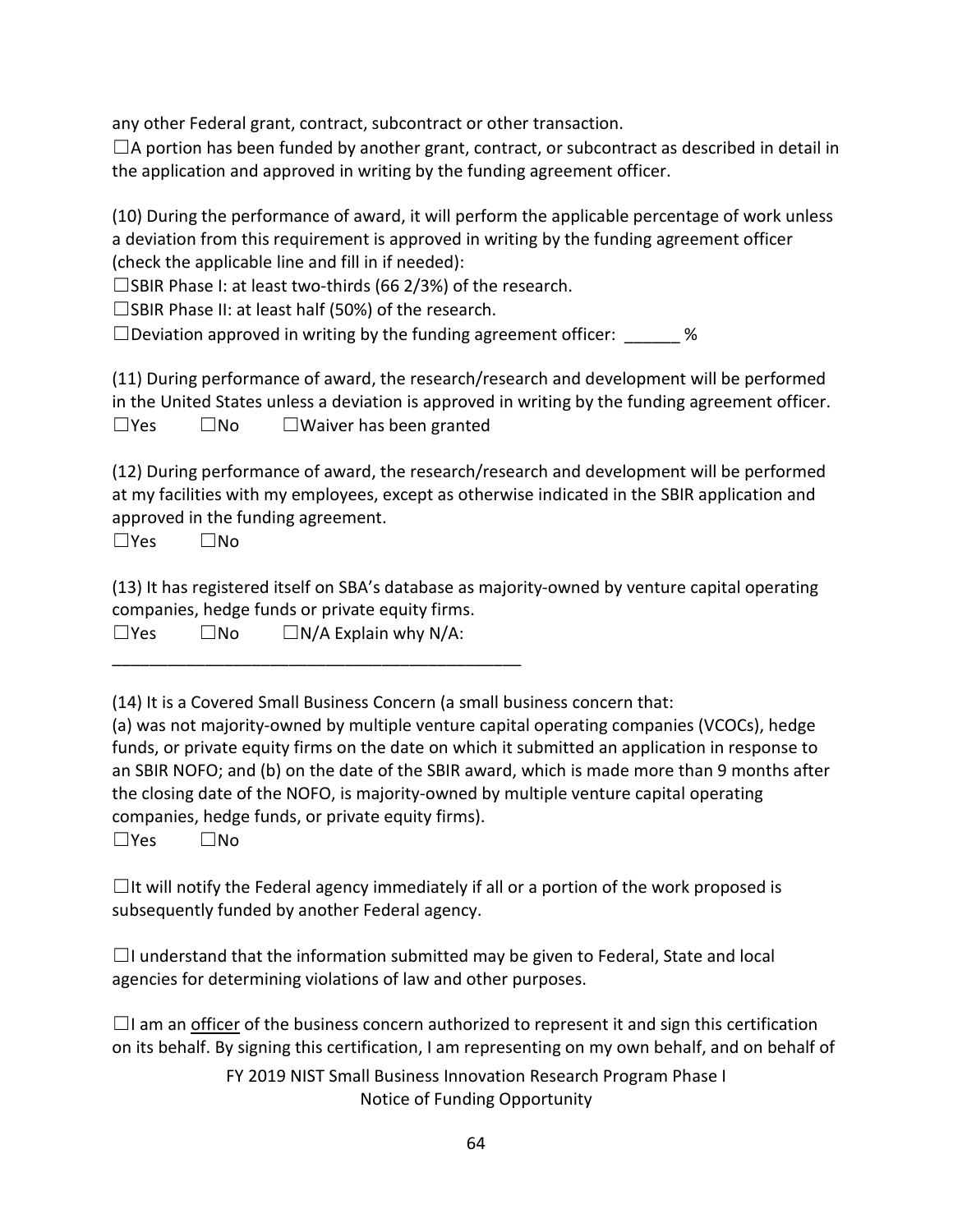the business concern that the information provided in this certification, the application, and all other information submitted in connection with this application, is true and correct as of the date of submission. I acknowledge that any intentional or negligent misrepresentation of the information contained in this certification may result in criminal, civil or administrative sanctions, including but not limited to: (1) fines, restitution and/or imprisonment under 18 U.S.C. § 1001; (2) treble damages and civil penalties under the False Claims Act (31 U.S.C.

§ 3729 *et seq.*); (3) double damages and civil penalties under the Program Fraud Civil Remedies Act (31 U.S.C. § 3801 *et seq.*); (4) civil recovery of award funds, (5) suspension and/or debarment from all Federal procurement and nonprocurement transactions (FAR Subpart 9.4 or 2 C.F.R. Part 180); and (6) other administrative penalties including termination of SBIR/STTR awards.

|                                  | Date / / |  |
|----------------------------------|----------|--|
| Print Name (First, Middle, Last) |          |  |
| <b>Title</b>                     |          |  |
| <b>Business Name</b>             |          |  |
|                                  |          |  |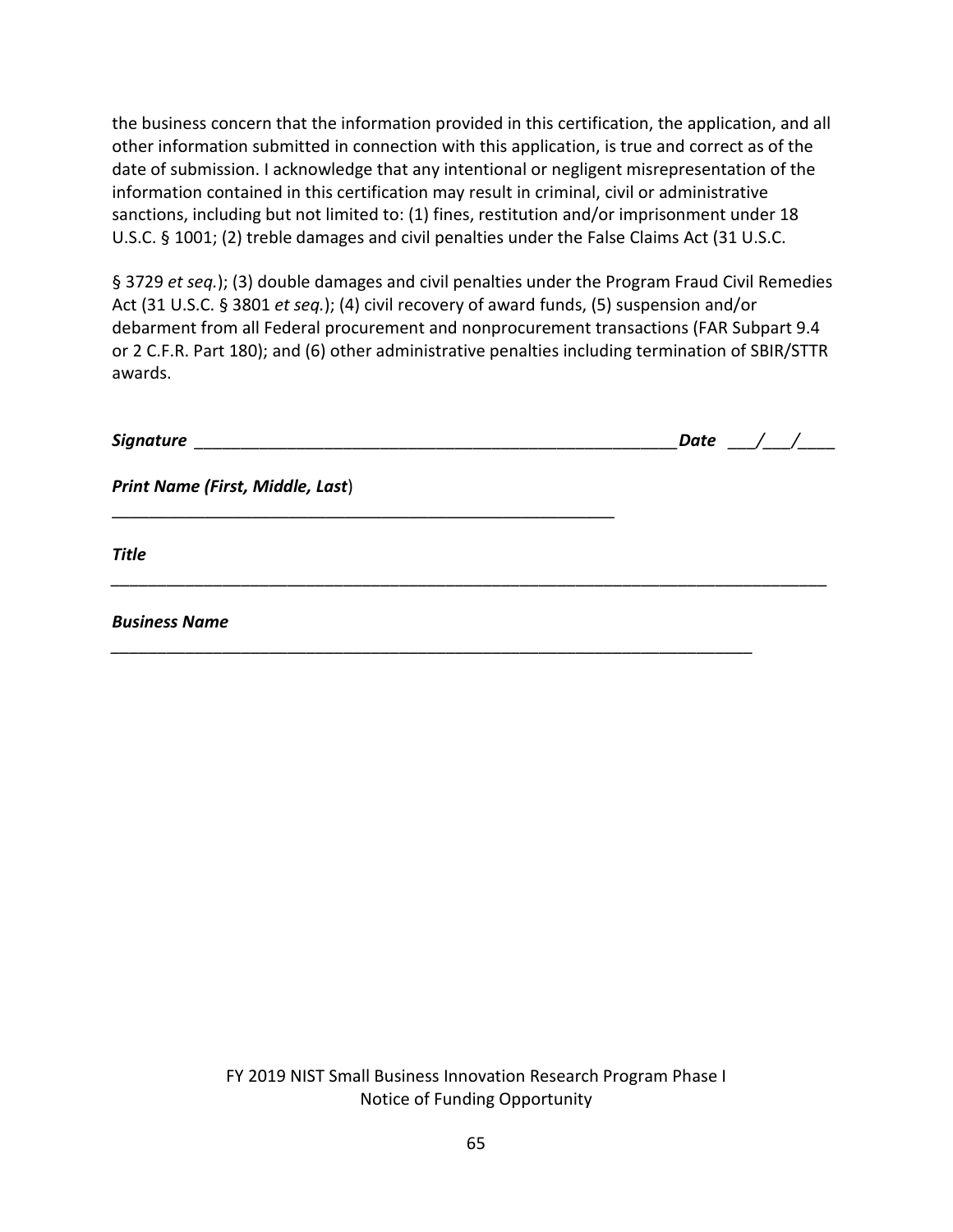### **SBIR Funding Agreement Certification (Life-Cycle Certification)**

All SBIR Phase I and Phase II awardees must complete this certification at all times set forth in the funding agreement (see §8(h) of the SBIR Policy Directive). This includes checking all of the boxes and having an authorized officer of the awardee sign and date the certification each time it is requested.

Please read carefully the following certification statements. The Federal government relies on the information to ensure compliance with specific program requirements during the life of the funding agreement. The definitions for the terms used in this certification are set forth in the Small Business Act, the SBIR Policy Directive, and also any statutory and regulatory provisions referenced in those authorities.

If the funding agreement officer believes that the business is not meeting certain funding agreement requirements, the agency may request further clarification and supporting documentation in order to assist in the verification of any of the information provided.

Even if correct information has been included in other materials submitted to the Federal government, any action taken with respect to this certification does not affect the Government's right to pursue criminal, civil, or administrative remedies for incorrect or incomplete information given in the certification. Each person signing this certification may be prosecuted if they have provided false information.

The undersigned has reviewed, verified and certifies that (all boxes must be checked):

(1) The principal investigator spent more than one half of his/her time as an employee of the awardee or the awardee has requested and received a written deviation from this requirement from the funding officer.

 $\square$ Yes  $\square$ No  $\square$ Deviation approved in writing by funding agreement officer:  $\%$ 

(2) All, essentially equivalent work, or a portion of the work performed under this project (check applicable line):

 $\Box$  Has not been submitted for funding by another Federal agency.

 $\Box$ Has been submitted for funding by another Federal agency but has not been funded under any other Federal grant, contract, subcontract or other transaction.

 $\Box$ A portion has been funded by another grant, contract, or subcontract as described in detail in the application and approved in writing by the funding agreement officer.

(3) Upon completion of the award it will have performed the applicable percentage or work, unless a deviation from this requirement is approved in writing by the funding agreement officer (check the applicable line and fill in if needed):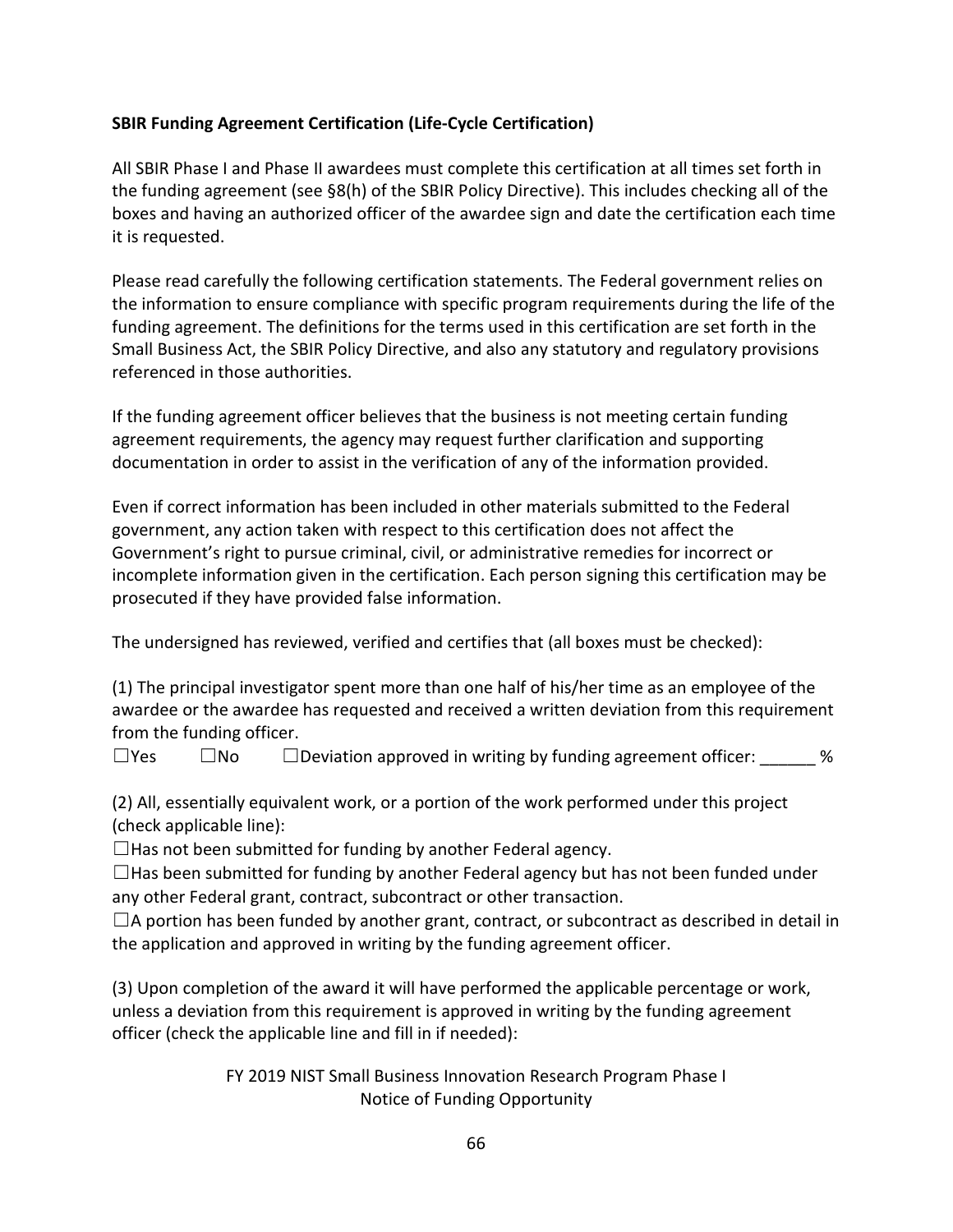$\square$ SBIR Phase I: at least two-thirds (66 2/3%) of the research.

☐SBIR Phase II: at least half (50%) of the research.

 $\square$ Deviation approved in writing by the funding agreement officer: \_\_\_\_\_\_ %

(4) The work is completed and it has performed the applicable percentage of work, unless a deviation from this requirement is approved in writing by the funding agreement officer (check the applicable line and fill in if needed):

 $\square$ SBIR Phase I: at least two-thirds (66 2/3%) of the research.

☐SBIR Phase II: at least half (50%) of the research.

 $\square$  Deviation approved in writing by the funding agreement officer: \_\_\_\_\_\_ %

 $\square$ N/A because work is not completed.

(5) The research/research and development is performed in the United States unless a deviation is approved in writing by the funding agreement officer.

☐Yes ☐No ☐Waiver has been granted

(6) The research/research and development is performed at my facilities with my employees, except as otherwise indicated in the SBIR application and approved in the funding agreement. ☐Yes ☐No

 $\Box$ It will notify the Federal agency immediately if all or a portion of the work authorized and funded under this award is subsequently funded by another Federal agency.

 $\Box$ I understand that the information submitted may be given to Federal, State and local agencies for determining violations of law and other purposes.

 $\Box$ I am an officer of the business concern authorized to represent it and sign this certification on its behalf. By signing this certification, I am representing on my own behalf, and on behalf of the business concern, that the information provided in this certification, the application, and all other information submitted in connection with the award, is true and correct as the date of submission. I acknowledge that any intentional or negligent misrepresentation of the information contained in this certification may result in criminal, civil or administrative sanctions, including but not limited to: (1) fines, restitution and/or imprisonment under 18 U.S.C. § 1001; (2) treble damages and civil penalties under the False Claims Act (31 U.S.C. § 3729 *et seq.*); (3) double damages and civil penalties under the Program Fraud Civil Remedies Act (31 U.S.C. § 3801 *et seq.*); (4) civil recovery of award funds, (5) suspension and/or debarment from all Federal procurement and nonprocurement transactions (FAR Subpart 9.4 or 2 C.F.R. Part 180); and (6) other administrative penalties including termination of SBIR/STTR awards.